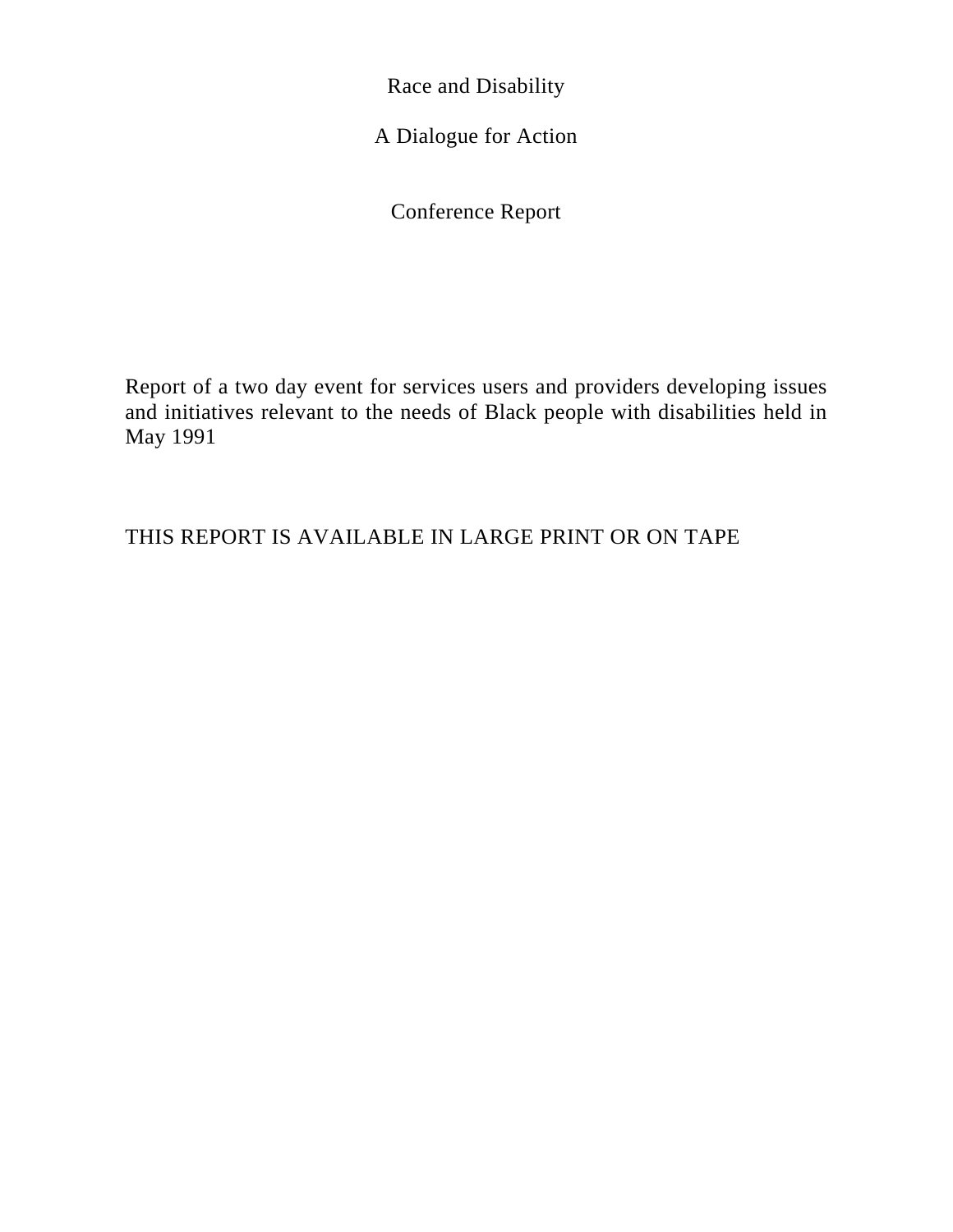### Contents

Preface

Introduction

- 1 Conference Address by Millee Hill
- 2 The Voluntary Sector
- 3 Consumer Choice
- 4 Education and Training
- 5 Independent Living and Housing
- 6 Advocacy
- 7 Specialised Needs of Asian Visually Impaired People

Needs of Visually Impaired Asians African Caribbean Eye Survey Project – Interim Report Broadwater Farm Estate Study

8 Workshops – Day 1 Service Users:

Organisation and Control; Access; Participation and Consultation; Self-Advocacy; Social Services; Housing and Independent Living; Setting Priorities; Education and Training; Employment; The Voluntary Sector

9 Workshops – Day 2 Services Providers:

Consultation and Participation; Consumer Choice; Sharing Good Practice; Achieving Quality; Housing; Community Care; Interpreters; Education and Training; Employment

- 10 Resource List and References
- 11 Conference Participants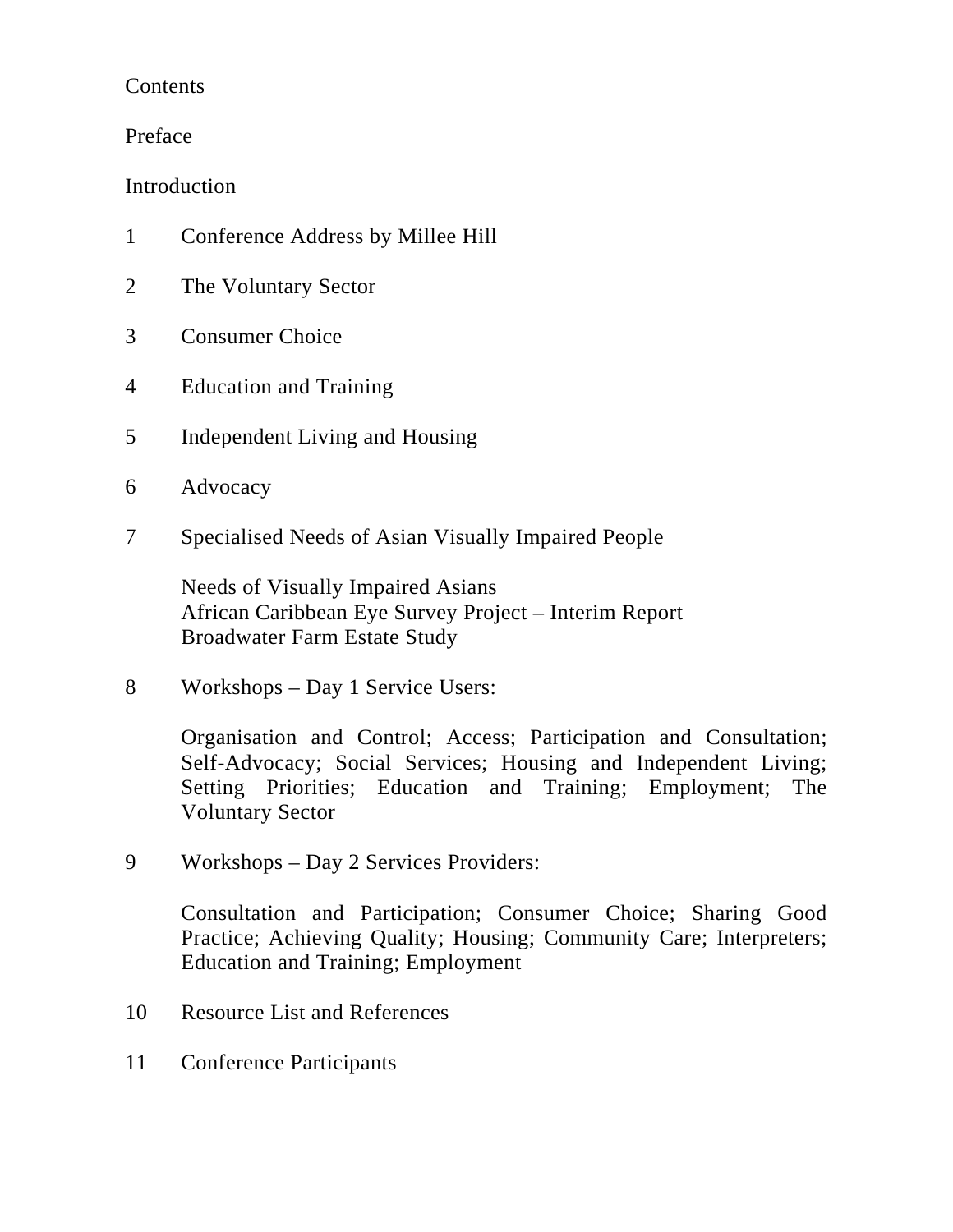#### Preface

GLAD is a London wide organisation representing over 70 groups concerned with disability. The organisation is democratically controlled by disabled people. Our work is threefold. Firstly, to co-ordinate a network of borough based disability associations. Secondly, to provide a specialist information service to disabled people and their associates. Thirdly, to undertake research and development work on areas of need. Underpinning all the work is a philosophy of empowering disabled people.

GLAD's work on race and disability started in 1986 with a small research project looking at service provision for disabled people in African-Caribbean and Asian communities in London. This was followed by development work, looking at race equality strategies in our member groups and setting up self-help groups of Black disabled people in two London boroughs, Brent and Wandsworth. (Reports on this work are available from GLAD: see Resource list for details.)

When we came to look at the next stage of development in our race and disability work, we consulted as many organisations working in this field as we could. These included groups serving ethnic minority elders (as a high proportion of elderly people are disabled) and specific groups of Black or Asian disabled people. The consensus from our consultation was that we should look for ways of establishing a dialogue between Black service users and service providers and this led to the formation of the steering group which organised this conference.

We hope that the report will be useful to conference participants and nonparticipants alike. It does not cover every aspect of race or disability so we hope that people using the report will treat it as a starting point, not the definitive word on a subject which needs much, much more attention.

Frances Hasler Director, GLAD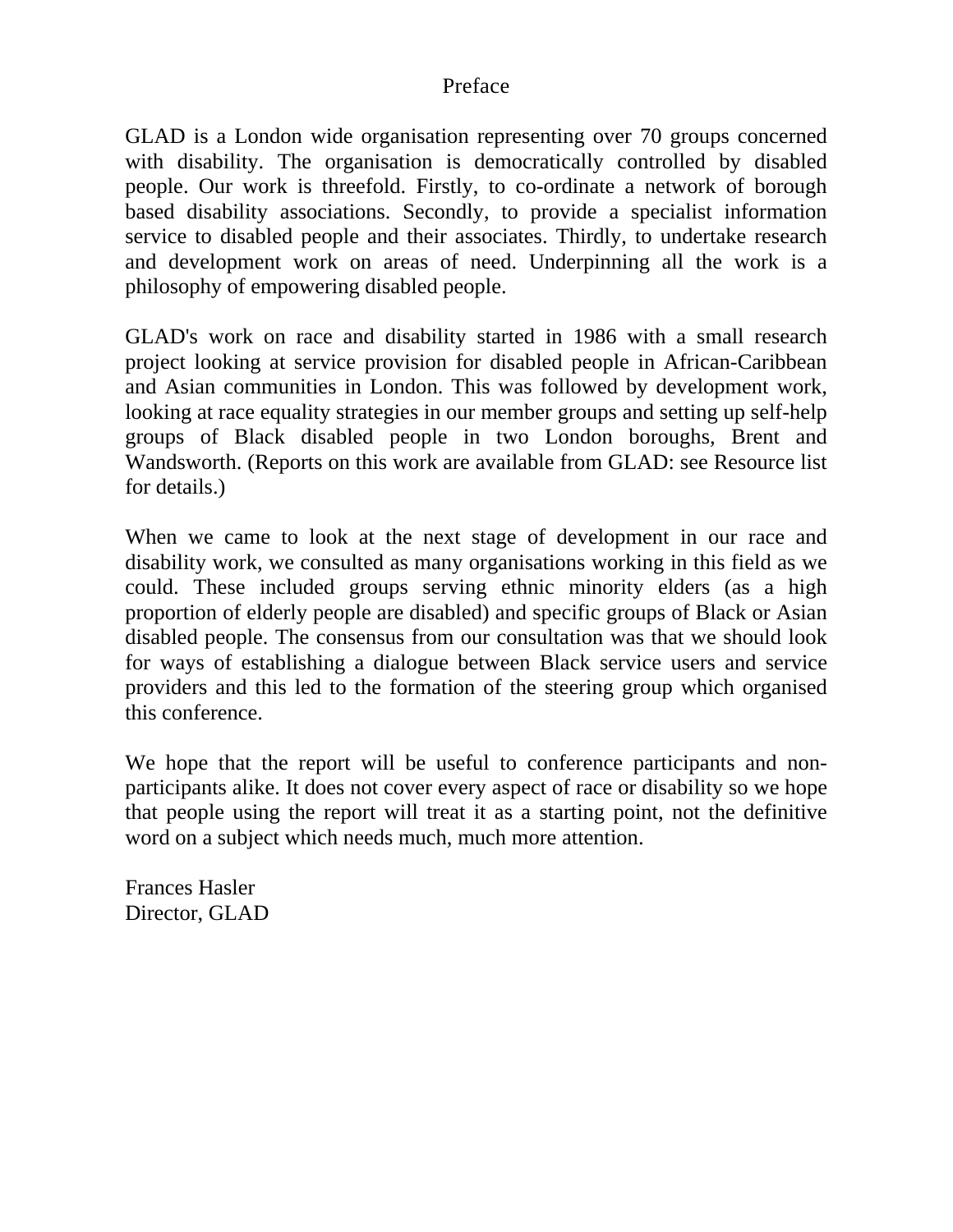### Introduction

This conference was organised by individuals from various organisations in the race and or disability field. This steering group, now known as "Forum for Race & Disability Action" will continue to meet and take further initiatives in this area.

Participants of the conference will already have received many of the items in this report. However, several new papers have also been included in recognition of the fact that very little material is currently available on this subject.

The various background papers in this report express the personal opinions of their writers and should not necessarily be taken as the policy of the organisations with which they are involved. The various individuals have used different terminology in relation to ethnic minorities and to disability, and we have consciously decided not to standardise this but to let it remain as it was written.

Many of the facts, figures and examples used in the report reflect a concentration on the London area. This is because GLAD, as there from London, although several people from other areas around the country did attend. We would like to thank those participants who completed and returned the evaluation forms that were sent out after the conference. The feedback we received from these forms ha been very useful and we would welcome further comments, particularly if developments have occurred because of the conference - whether successful or not. One thing that many people have raised is the idea of a follow-up conference - this again, is a reflection of how little work being done on this issue.

Due to the huge demand for a follow-up conference, we have booked this event for 21 September 1992 to be held at RNIB in London.

Finally, I would like to thank the various organisations represented on the forum for their contribution in organising the conference (some also gave financial assistance) and producing this report

Greater London Association of Disabled People, Royal National Institute for the Blind, Hammersmith and Fulham Action for Disability, Black Disabled Peoples Group, Action for Disability Kensington and Chelsea, Association of Blind Asians, Asian People With Disabilities Alliance,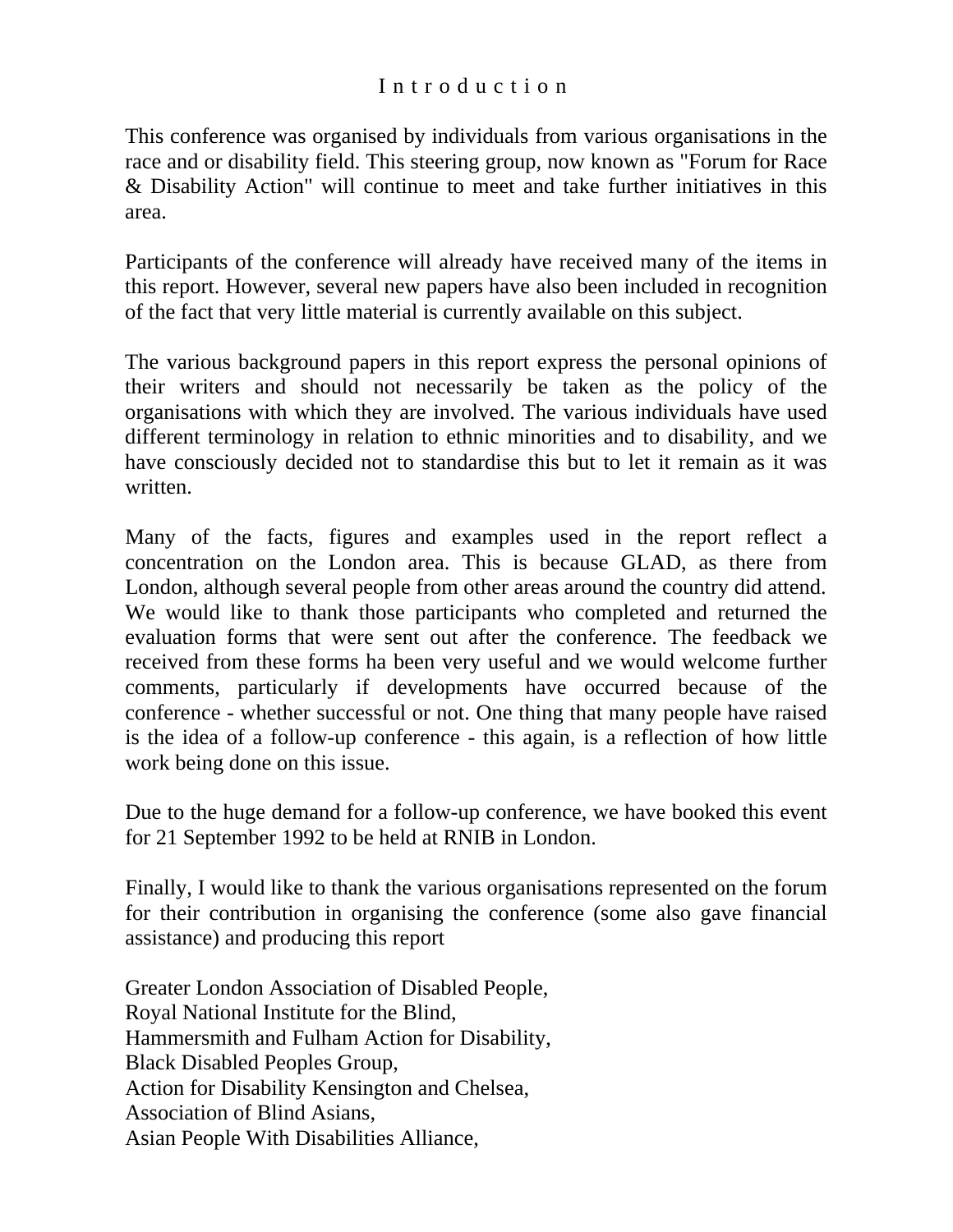Ethnic and All Peoples Disabled Group, Confederation of Indian Organisations.

Also various members of GLAD staff who gave time and effort before and on the day of the conference, particularly, Orla Fox for working many late hours with me in the weeks leading up to the conference. Particular thanks are also due to GLAD for production of this report and to RN IB for taping it.

Neelam Sharma, Ethnic Minorities Officer, GLAD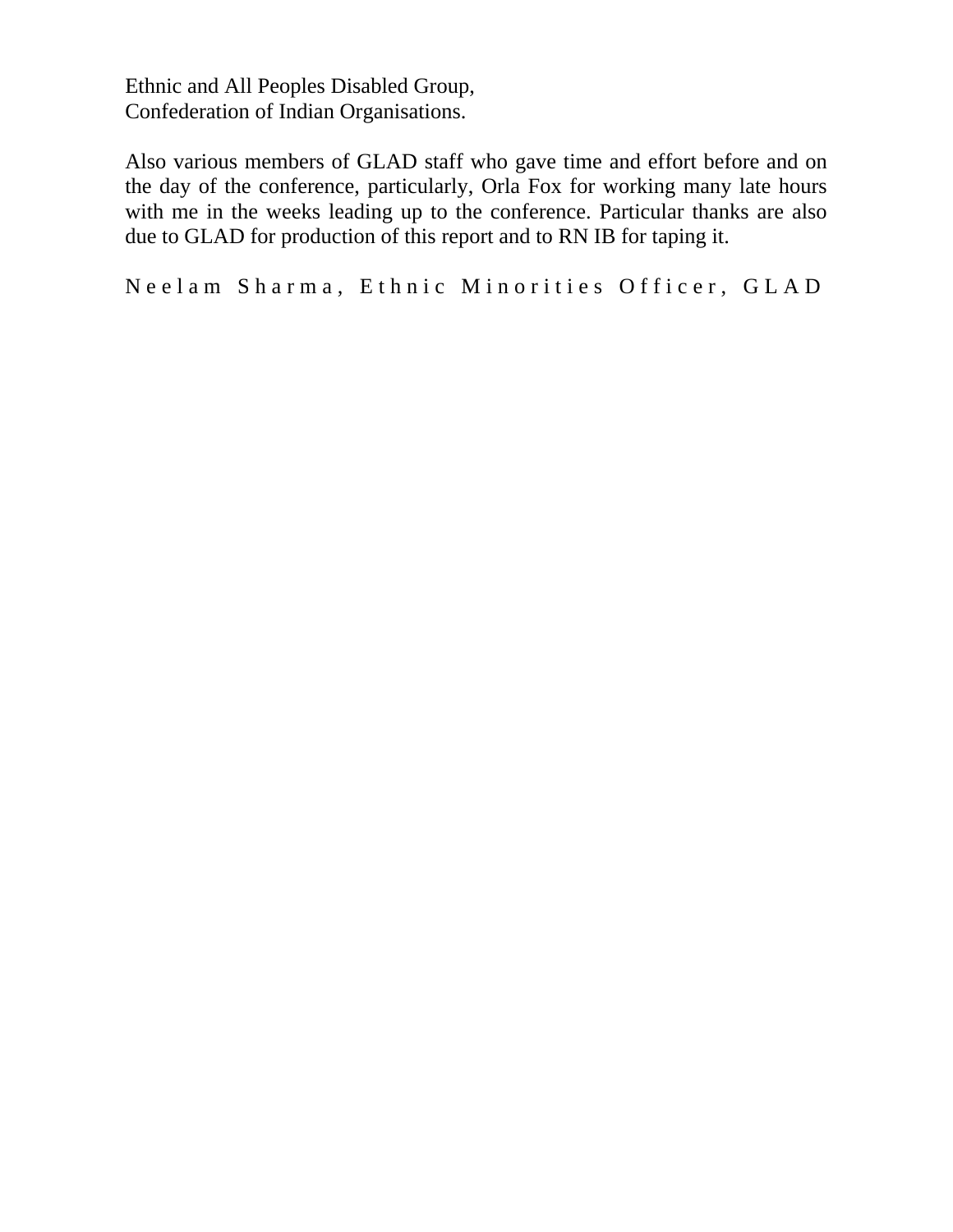### 1 Conference Address by Millee Hill

Historically, disabled people in general, and black disabled people<sup>1</sup> in particular, have been subjected to systematic and purposeful unequal treatment, victimisation and discrimination, and been relegated to a position of political powerlessness and disenfranchisement within society<sup>2</sup>. Thus, despite the fact that there are approximately 6.2 million disabled people in Britain, they have not, by and large, been a very vociferous or homogeneous group (though there are signs that this has begun to change). Society's oppression of disabled people has consequently created an insular and discreet minority, seemingly powerless to bring about the changes which will empower them. Black disabled people are a minority within that minority, to the point where they are virtually invisible and occupy an inferior status to that of even their white disabled counterparts, who are themselves second-class citizens.

Such grinding oppression of black people has given rise to the situation wherein they have collectively internalised all of the negative images and stereotypes of race and disability that others hold. In turn, they have come to blame themselves for the bad experiences they suffer because of their race and their disabilities. There is little appreciation of the fact that the problems faced by black disabled people do not stem from any intrinsic or inherent physical or mental limitations on their part. The fact of the matter is that, to a very great extent, it is the attitudes of able-bodied people from within their own ethnic communities, from the wider community and even from within the predominantly white disabled community, which restricts and dis-enables them.

The history of this multi-faceted segregation and exclusion of black disabled people makes it all the more difficult for them to even begin the process of integration into the wider community than, say, a white disabled person or a non-disabled black person. Whereas black people are usually able to move easily within their own ethnic communities, for black disabled people this is not possible as the added factor of their disability engenders ignorance, fear and in some cases abhorrence. By the same token, black disabled people are not readily accepted within the ranks of the predominantly white disabled community as here they are victimised and hindered because of the lack of understanding of issues around race and racism. So too, within the wider community, it is both their race and their disability which restricts and excludes them.

Quite simply, black disabled people face isolation, rejection and oppression on just about every front. As one such person said, "whenever the subject of race

<sup>&</sup>lt;sup>1</sup> The term black disabled people is used in its generic sense  $2 \text{ The Americ on } \text{ with Dischilities } \Delta \text{ at } 1088$ 

<sup>&</sup>lt;sup>2</sup> The Americans with Disabilities Act 1988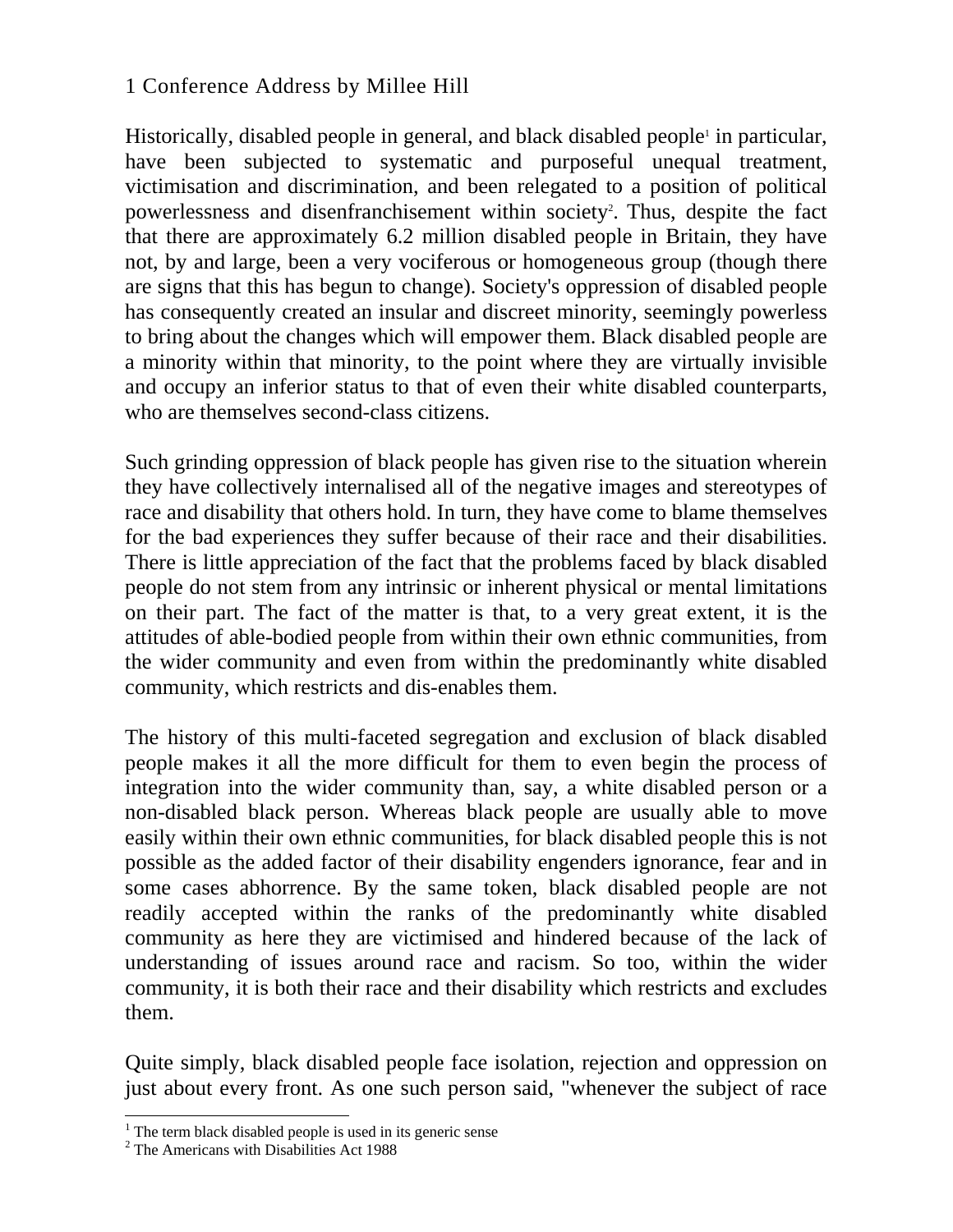came up ... someone would remind me that as a black person who was also disabled, my chances of achieving anything in life were probably less than zero. Furthermore, it was my 'destiny' to suffer twice as much discrimination and to miss as many opportunities as the person who is 'only' black or 'only disabled"3

#### Multiple Discrimination

Of the numerous reasons why black disabled people are so very oppressed, the one which is most frequently emphasised and highlighted is precisely this factor of double or multiple discrimination. Most disabled people experience some form of discrimination almost every day of their lives usually as a result of attitudinal, architectural and communication barriers. However, the problems common to all disabled people, are for black disabled people, compounded by the general problem of direct racial discrimination in crucial areas such as employment, housing and education.

The cumulative effect of this double or multiple discrimination has such a profoundly negative and all-encompassing impact on the black disabled person's life that, as a group, they are the most socially, economically and educationally deprived and oppressed members of society. And the effect of the triple discrimination suffered by black disabled women is well nigh incalculable.

For sometime now, organisations representing and including disabled people have been campaigning to ensure that society is made aware of the needs of disabled people and that they be consulted at every stage on issues which affect their lives. In response to such pressure, steps are at last being taken to meet the needs of disabled people in some areas and to promote equality of opportunity for such people. However, in the equalisation of opportunity for black disabled people, progress has been especially slow to the extent that improvement, if there be any, is almost imperceptible.

## Eurocentric Service Provision

Yet another reason often cited by black disabled people for their oppression is that of the eurocentricity of service provision. However, managed and defused, race and racism is still at the core of British society. Consequently, service provision for disabled people, is usually carried out by eurocentric criteria with an anti-racist perspective as opposed to a multi-cultural perspective. Further, services for black disabled people are mainly planned and provided by white able-bodied people for white disabled people. These mostly, white service providers have singularly failed to meet any of their obligations to the ethnic

<sup>&</sup>lt;sup>3</sup> Mr Peter McDonald is a research associate at The Spastics Society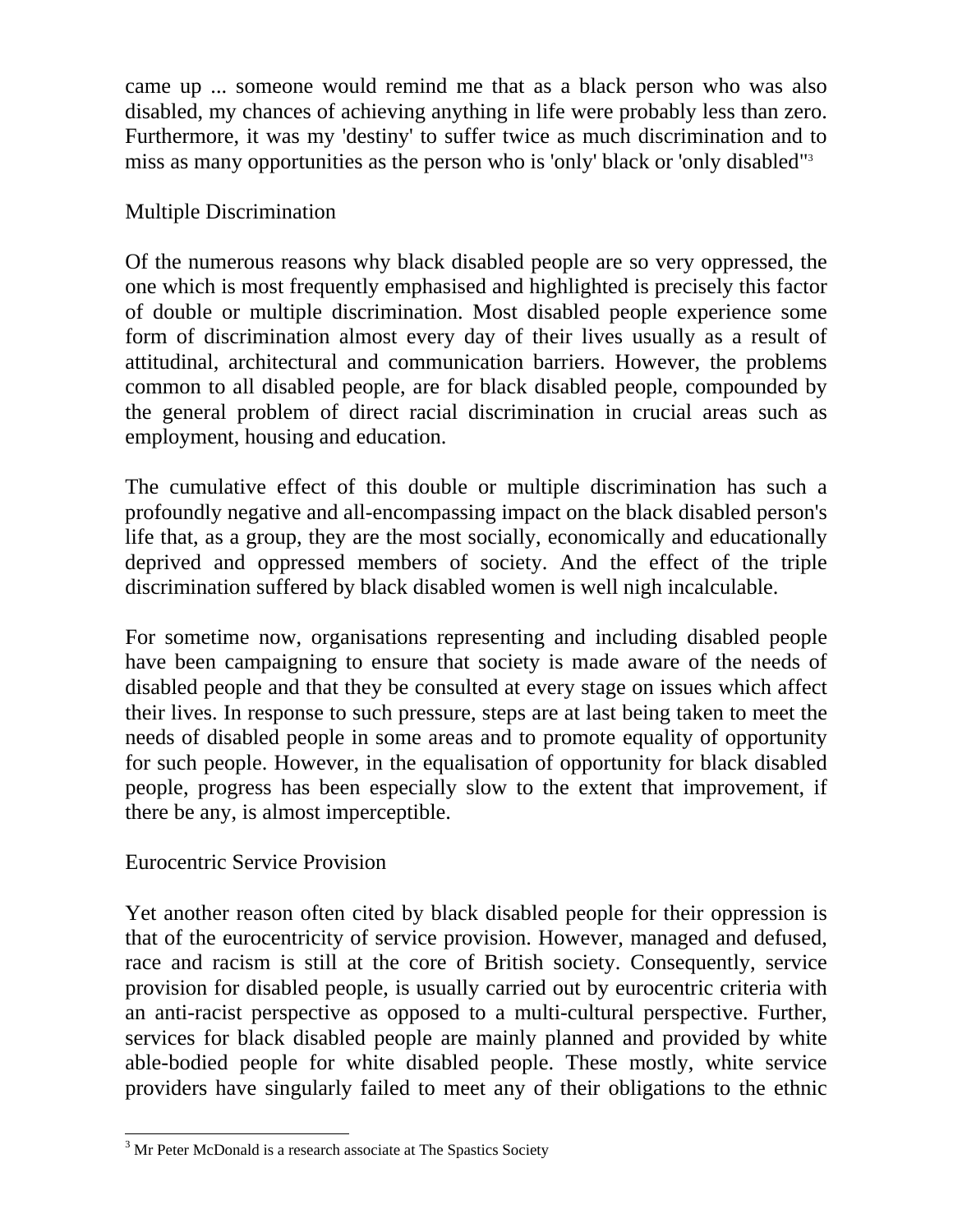disabled communities and tend to have little or no understanding of the cultural differences of black disabled people.

It is generally easier for an enabler or service provider to ignore the race, cultural background and specific needs of black disabled people. However, this only has the effect of depriving and disabling further. As far as disability is concerned, race or racism is rarely discussed. All too often, providers feel that they do not need to think any more specifically than in terms of disability alone.

Yet cultural differences are a crucial factor in assessing the nature of the service provided. The cultural assumptions which underline the provision of services are only made apparent when a member of a group with a different culture seeks to avail him/herself of that service. For example, the meat-based British diet is made evident when a vegetarian Hindu disabled child tries to take lunch at special schools. Such arrangements and assumptions have been described by many black disabled people as institutional racism. The failure of society to meet the needs of black disabled people is also perceived by many to be no mere oversight or ignorance, but a deliberate exclusion with malice. As one black disabled colleague stated "the lack of publication of services in other languages suggests that 'they' do not want us to take up and use 'their' services"<sup>4</sup>

As a result of the hostility and frustration that black disabled people encounter when they do try to take up public services, many are reluctant to do so. Consequently, far too many remain as unwilling residents within family homes and their own small communities at the mercy of the ever-decreasing caring extended family of African-Caribbean and Asian cultures. They have been left to be 'cared' for by someone or something from which cannot care because it does not exist.

Black disabled people are not encouraged or allowed access to further and higher education or the right to seek and be given gainful employment. There is no expectation that they share the same urges as other people such as companionship, achievement, the prospect of their own future home and family, and they rarely have the chance to satisfy them. There is no recognition of the fact that black disabled people need and deserve to have the same opportunities, advantages, dis-advantages, frustrations, rights and responsibilities as others do.

#### Images, Myths, Stereotypes

There are very few positive and public images of white disabled people and even less of black disabled people. Everywhere, the image is given and the

<sup>&</sup>lt;sup>4</sup> Ms Joanne McCollin is a voluntary worker at Hammersmith and Fulham Action for Disability and a member of The Black and Ethnic Disabled Peoples Group (London)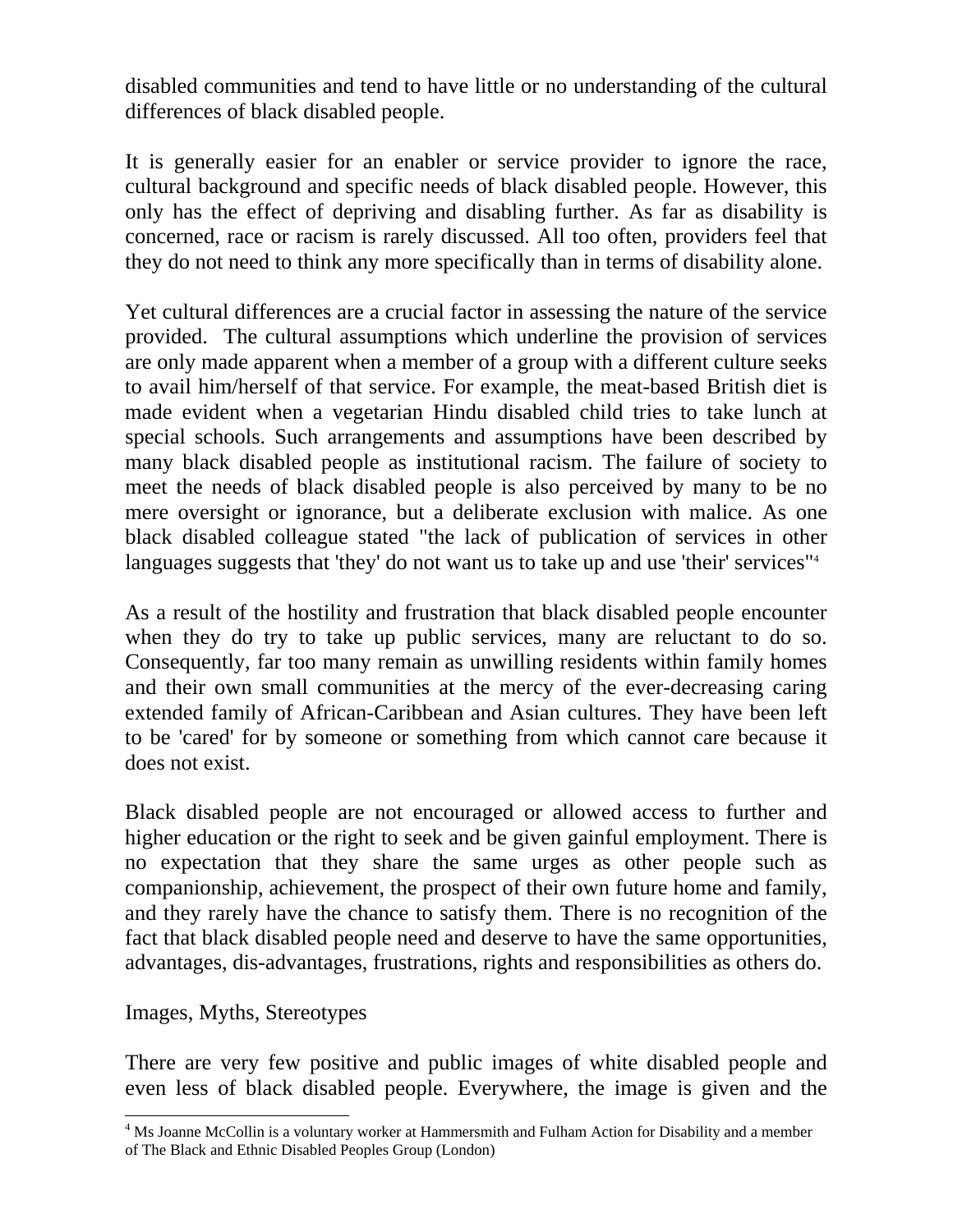myth perpetuated that disabled people are poor, pathetic, helpless victims of charity handouts; of subnormal intellect and substandard education who need to be treated in 'special' ways. Add to this the often feared and complex issue of race and racism then what we have in the black disabled person is a virtual nonentity. An individual stripped of any real identity; an individual unable to find total acceptance within the black community because of their disability; isolated from the white disabled community because of their race; and rejected and oppressed by a wider community because of a combination of the two.

This enforced isolation one from another, and from all others, serves only to reinforce the repression of black disabled people. Moreover, most are fully occupied with the weighty task of just trying to overcome the many obstacles which make basic everyday living so difficult. Is it any wonder then, that they have so little time or energy for the laudable ideals of mobilisation and politicisation of disabled people on disability issues? Little wonder too, as there is such scant regard paid to issues and matters of particular concern to black disabled people.

### Conclusion

As a consequence of so many negative factors Black disabled people remain an isolated and oppressed minority, under-represented in all areas of society - even those where one would assume that they would find natural allies, such as in the disability movement. However, as the wider disability movement becomes more progressive, black disabled people have not yet become an integral and important part of that movement.

So where do black disabled people fit in? Issues around race and racism quickly engender support and understanding of within black communities but there is no understanding of disability issues. Within the disabled community, there is solidarity and common ground on the disability front, but little comprehension of the impact on one's life of the effects of racial discrimination.

Finding little or no support from any quarter, the realisation is slowly dawning for black disabled people that they must create positive images for themselves and write their own agendas. They cannot rely on black people to do it for them. They cannot rely on disabled people to do it for them. Until such time as others stop 'crippling' the lives of black disabled people with judgements and characteristics which are well beyond the control of the individual, society will continue to squander and waste a valuable and unique resource.

Millee Hill Black Disabled Peoples Group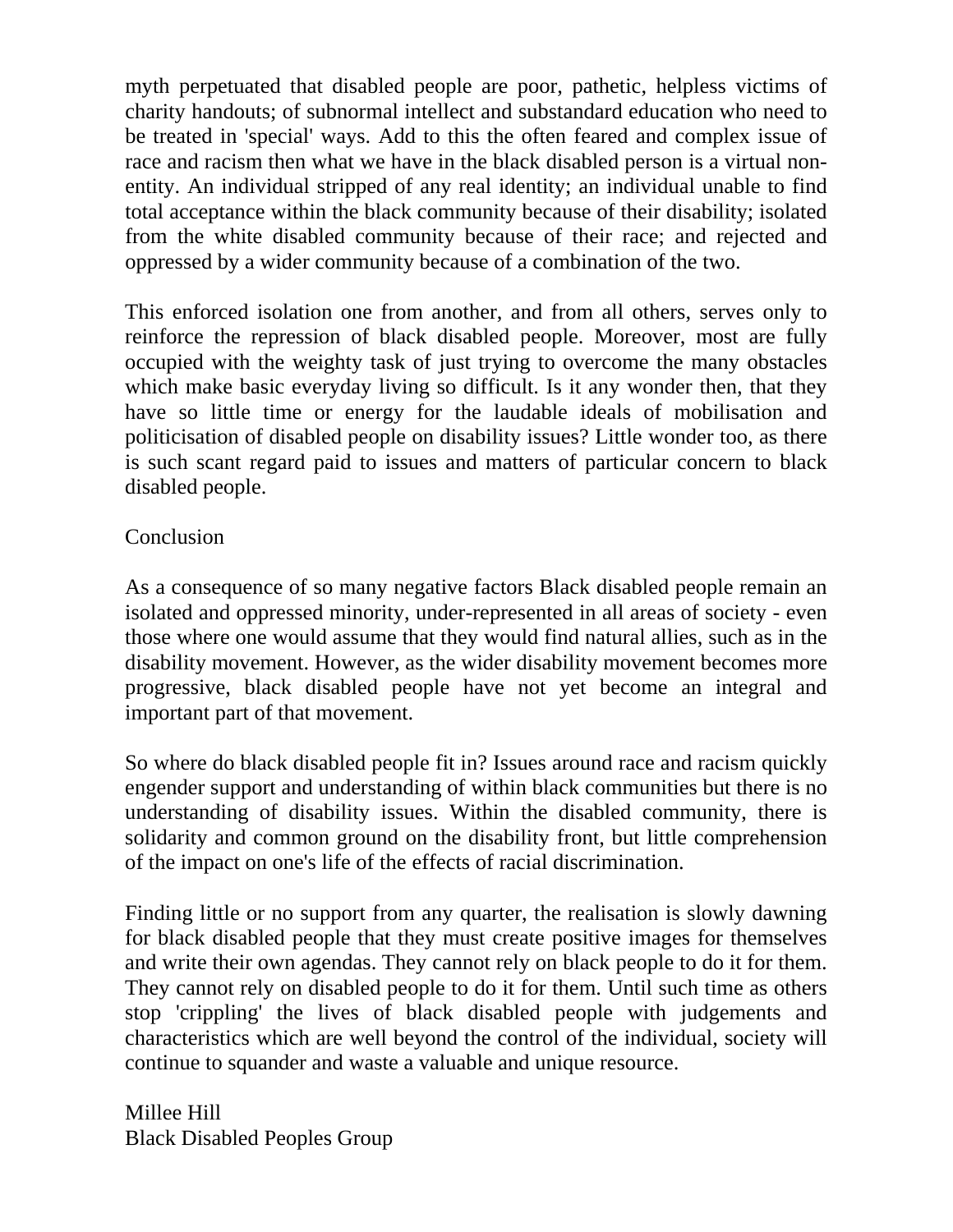#### 2 The Voluntary Sector

Disability organisations (within the voluntary sector) have a particular development history which needs to be examined in order to understand why, until very recently, not only black disabled people but disabled people in general, have had no voice within these organisations.

The majority of voluntary sector bodies in this field did not develop as a result of struggles by disabled people. They were, in fact, established due to concern amongst rich intellectuals at the plight of the "poor handicapped". Non-disabled, well-to-do white people ran these organisations and disabled people themselves had no say whatsoever in the services provided or the policies. The reason for underlining these points is not to merely rubbish this early work, for at the time it was a step forward in terms of provision of much-needed services it is an attempt to illustrate that the establishment of these bodies had nothing to do with the hopes or desires of disabled people since it was not the result of a disability movement.

These new organisations were so entrenched within the establishment that Lords and Ladies were typical patrons. Some even had the royal seal of approval, reflected in names such as Royal National Institute for the Deaf, Royal Association in aid of Deaf People.

This is distinctly different from the way that most other voluntary sector services have originated. For example, women's organisations or the black voluntary sector have to, some degree, been the result of a series of campaigns or struggles by the community in question. Regardless of how they may subsequently have developed, organisations within the black voluntary sector were largely set up and run by black people.

It is this development history which has ensured the continued dominance of nondisabled, middle-class white people within disability organisations. It is only very recently that some have started to change their constitutions to incorporate control of the organisation by disabled people. This has been the result of the development of a radical disability movement which has campaigned long and hard to ensure that disabled people gain a voice within the very organisations that supposedly exist to promote their interests and serve their needs.

However, disability is not something that is detached and separate from the rest of society. Even organisations that have gone through changes continue to reflect the power structures which exist within society as a whole. Where disabled people have begun to be taken on in management or middlemanagement posts they are white, middle-class and usually have the more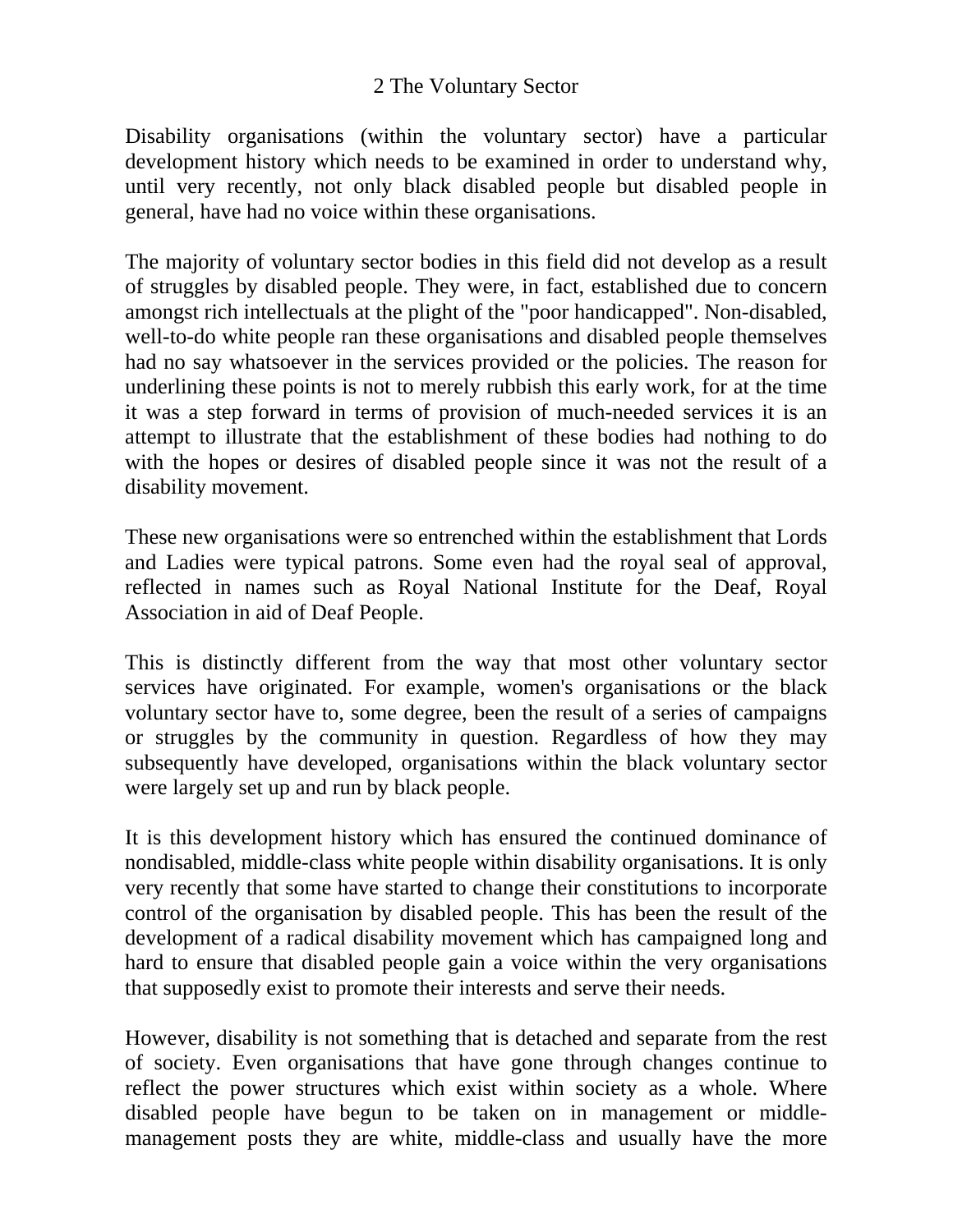socially acceptable or hidden disabilities. In short, a great deal more needs to change before the hopes and aspirations of disabled people are fully reflected within these organisations.

As explained, in the past, black disabled people have been isolated from voluntary sector bodies, partly, for the same reasons as disabled people. However, this does not explain the continued isolation of black disabled people from these organisations or their isolation from the disability movement.

Contrary to popular stereotypes disabled people are not one homogeneous group within society but are as diverse in attitudes and ideas as people generally. Unfortunately, disabled people are as susceptible as any of us to the backward prejudices which are peddled within this society to cower the mass of the population and thus maintain the established order. Thus, racism ensures the continued isolation of black disabled people from the disability movement.

This is compounded by their isolation from the black voluntary sector which generally speaking, has a very low awareness of disability. Against this background it is hardly surprising that the uptake of services by black disabled people is very low. This is particularly disturbing as several research reports have indicated that the prevalence of disability amongst black people is proportionately higher than the rest of the population. In fact, it would seem that amongst Asians it is as much as three times higher. Yet the needs of black disabled people have been largely ignored by both disability and black voluntary sector organisations. This has meant extreme poverty and hardship for many thousands of people, accompanied by loneliness and despair.

The argument that is always put forward by policy makers in defence of this situation is that of lack of resources. This can seem to be very convincing especially at a time when cuts are rife. However, this is not good enough to explain the virtual non-existence of any real initiatives in the race and disability field on the part of these organisations, many of which are long-standing institutions for whom a good proportion of their budget is assured.

Very recently changes have taken place, though they have been minimal and largely tokenistic. Some organisations have appointed one race equality or ethnic minorities officer, who has usually been the first black development worker within the organisation. They have also often been non-disabled people which is something that many of the policy makers would not have considered appropriate for other development posts. It is a reflection of the shortage of experienced black disabled workers, as black disabled people have been given so few employment or training opportunities in the first place.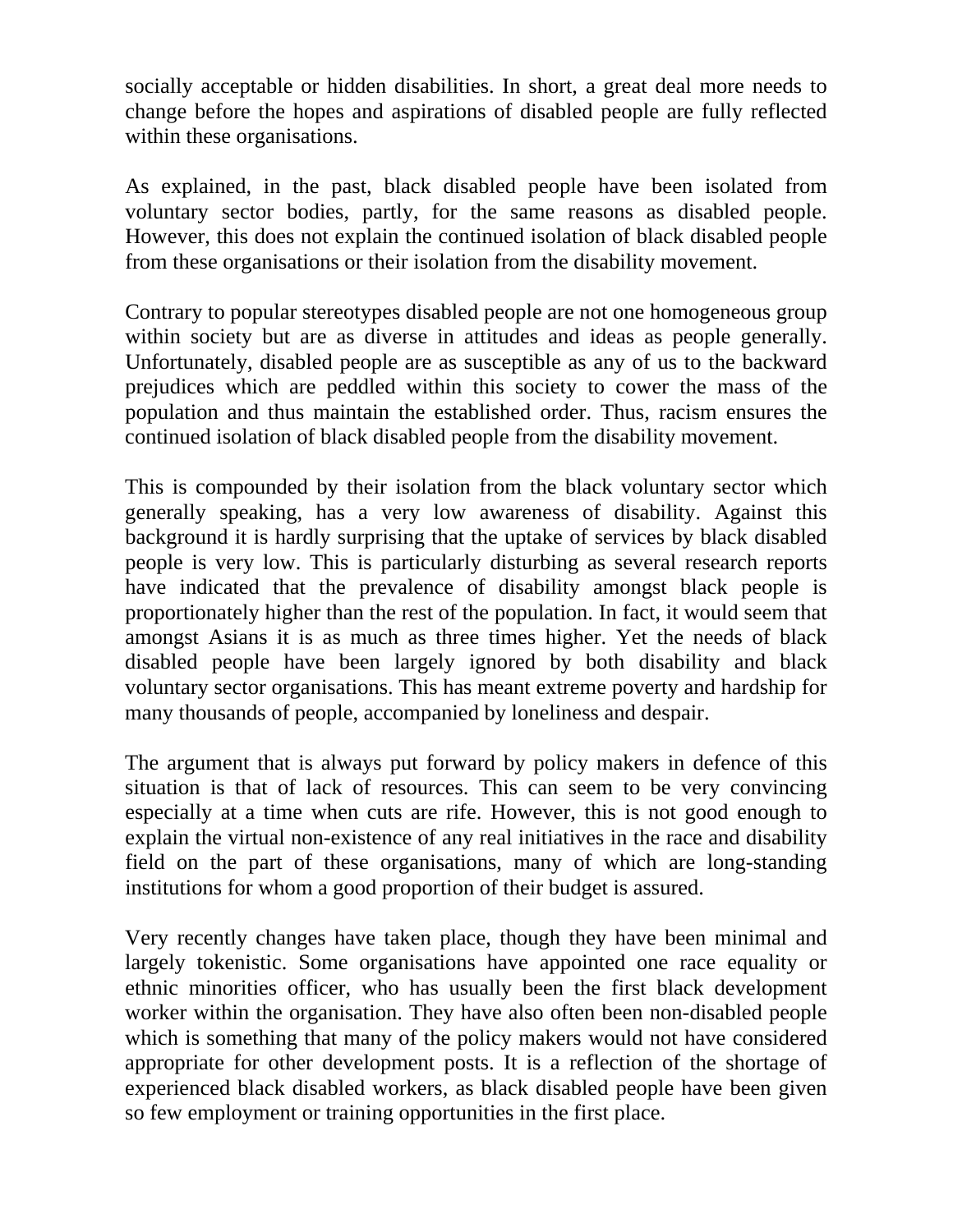Whilst the creation of these new posts has been a step forward, too often it has been seen by those in charge as final proof of commitment to equal opportunities and not as the beginning of a process of change. Too often these 'key workers' have been left isolated within the organisation and without the financial muscle to actually carry out the tasks for which they were appointed.

Race and disability are the latest buzz-words in a long list of equal opportunities issues; women, ethnic minorities, gay and lesbian issues have all seen their heyday. It remains to be seen whether the focus on race and disability will actually better the lot of black disabled people. The creation over the last decade of a sizable "race relations industry" has not affected the lives of the vast majority of black people within Britain. In fact, for most of us conditions have actually got worse; homelessness, the running down of the health services, the performance of our children in the education system, unemployment, poll tax etc. All this is compounded by the racism we face every day of our lives. Black disabled people face the additional burden of living within a society that is totally inhospitable if you happen to be disabled.

The most promising new development has been the setting up of black disabled people's groups by black disabled people. Disabled as well as non-disabled black people are beginning to appreciate the need for groups such as these to articulate their needs. Also support from sections of the wider disability movement is very encouraging, and as we continue to forge and maintain these links, it is hoped that more and more black as well as white disabled people will enjoy parity with their counterparts.

Neelam Sharma, Ethnic Minorities Officer, GLAD Donna Jackman Wilson, Development Officer, GLAD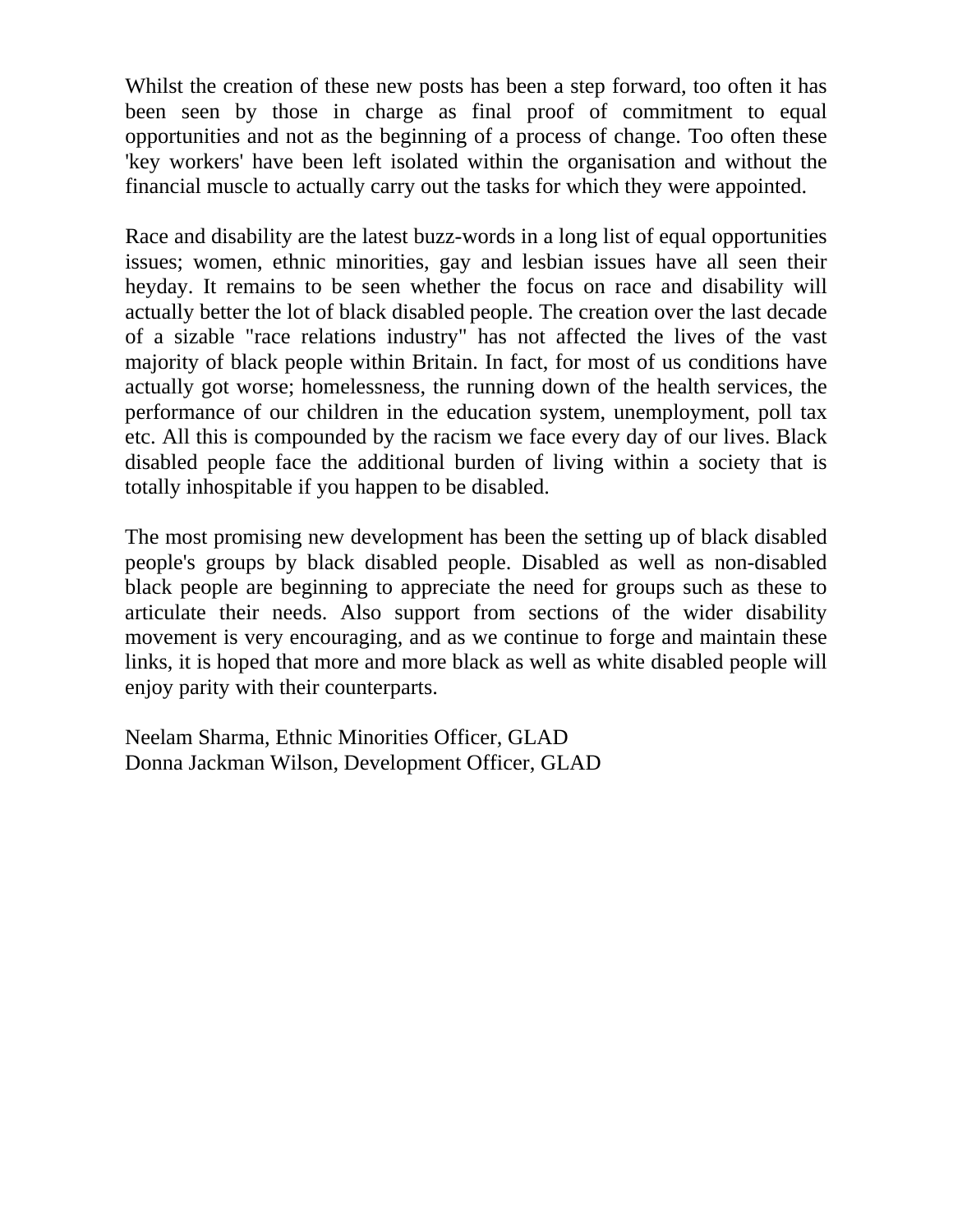#### 3 Consumer Choice

### HOW TO PROVIDE A REAL CHOICE OF SERVICES FOR MEMBERS OF THE ETHNIC COMMUNITIES

#### INTRODUCTION

At present it is questionable whether members of the ethnic communities have or can have choice in the use of statutory services. In order to be able to exercise choice, all services have to be of equal quality, they need to be appropriate to ethnic communities, sufficiently flexible and sensitive to their needs. Service planning and design should be based on effective consultation with the relevant communities, Service delivery has to be non-discriminatory and it must be provided by people who are well equipped with necessary skills, sensitivity and knowledge. At the same time service users need to be aware of the different services offered, and need to be in a position to ask for what they want and what they have every right to.

Current legislation advocates the need to ensure that services are based on equality of opportunity. Local Authorities have a duty under the Race Relations Act to consider the needs of all sections of the community. Under the Department of Health's Policy Guidance on community care social services departments are required to ensure quality and consumer choice when purchasing and contracting services. However, these statutory obligations are not evident in practice.

Many service providers hide behind their rhetoric, using fashionable language to give the impression that services are responsive to users' needs. Yet it is clear that service delivery to the ethnic communities is of poor quality, "patchy, piecemeal and lacking in strategy" (Multiracial Britain ADSS CRE 1978).

#### RESOURCES

The common "excuse" for not providing adequate and appropriate services to the ethnic communities is lack of resources. Although resources may be scarce, members of ethnic communities have equal rights to these resources as they are also citizens and pay taxes. Allocation of funds reflects the status of the ethnic communities and funds for the services to this community are minor and marginalised. Typically, services to the ethnic communities are funded through additional or temporary grants such as Section Local Government Act 1986. It is important that as equal contributors to local and national taxation used to fund public services, they should be entitled to equal services by right and not as a favour.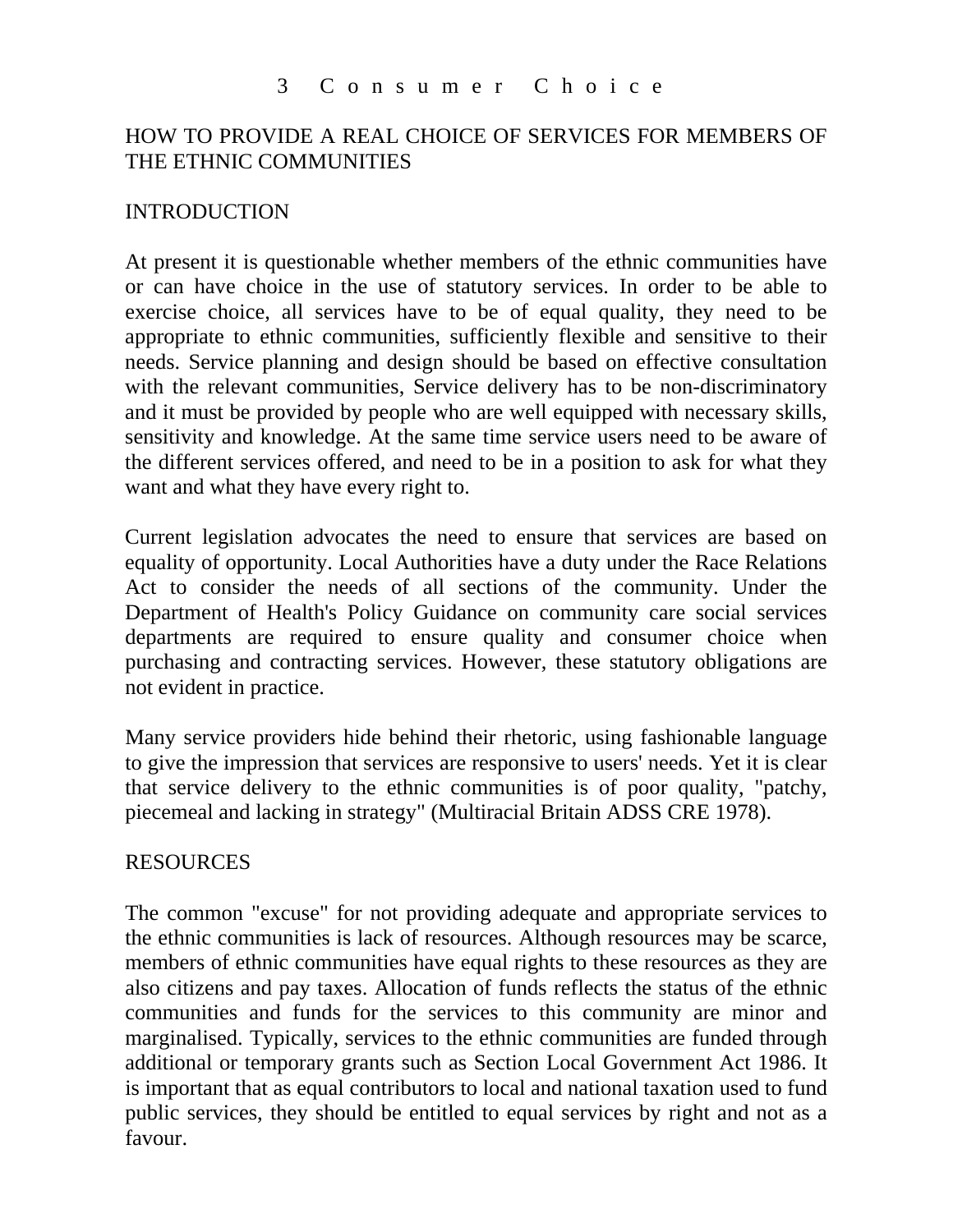## LACK OF SERVICE UPTAKE

Although by statute Local Authorities are under obligation to ensure that all sections of the community receive a certain level and quality of services, lack of ethnic monitoring makes it difficult to assess the level of uptake of services by some ethnic groups. However, where statistics are available it is clear that there is an under-representation of ethnic groups with regard to services such as psychotherapy, and those for people with learning difficulties or with a physical handicap. Conversely, there is over-representation in other areas, such as compulsory admission to psychiatric hospitals and children in care.

Lack of uptake of services is not an indication of lack of need and should not be used to justify lack of adequate provision. It may be an indication that Local Authorities are failing to offer relevant services or certain barriers prevent access. A study which examined social services to ethnic communities, the Social Services Inspectorate (SSI) in the North West (1986) found that: "Few social services departments have made progress in developing their services to minority communities and those that have are little advanced. Policies are virtually non-existent and service delivery is at a very low level".

## INAPPROPRIATE MODELS OF CARE

When delivering services to members of the ethnic communities some service providers use a colour blind approach and formulate their policies on misguided assumptions. For example, it is still widely assumed that Asian people with disabilities are cared for by the extended family and therefore will not need the same level of support from the statutory sector. Those who are providing services have failed to move away from the Eurocentric model of care and accept the diversity of need in a pluralistic society. As a result services are generally culturally inappropriate and do not reach out and secure the confidence of ethnic communities. In addition, a system of institutionalised and covert racism has created a degree of distrust and unwillingness to use available networks of help. Surveys have shown that social services departments are perceived by the ethnic communities as white organisations catering for white people (Ahmad A 1990).

#### **CONSULTATION**

In the government White paper (1989) on Community Care, the one paragraph relevant to ethnic communities states, "Good community care work should take account of the different circumstances of ethnic communities and should be planned in consultation with them." This new legislation gives fresh opportunity to correct past mistakes. Service providers at the planning stage are now in a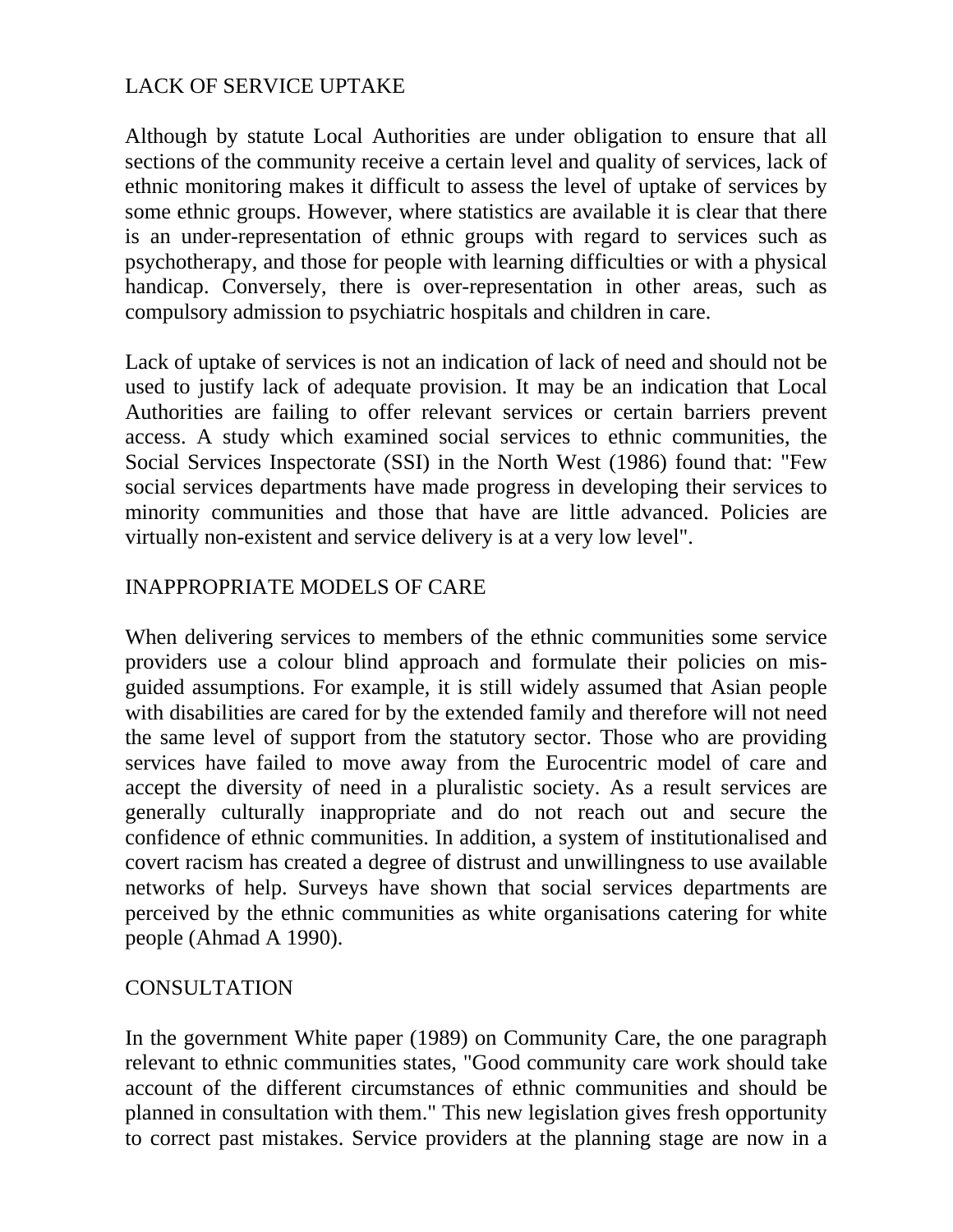position to make effective use of consultation and it is vital that members of the ethnic communities play an active role in the management, planning and delivery of services. At present consultation is tokenistic and involves presentation of a fait accompli. Consultation has the effect of raising expectations, so service providers need to be able to translate collected information into active policy or the consultation process will lack credibility and will deter members of the community from taking part in future consultation.

## ACCESS TO APPROPRIATE INFORMATION

Lack of knowledge of available services is another reason for low uptake. A quote from one of the respondents to a survey by the Confederation of Indian Organisations (Beliappa J. 1991) on the mental health needs of the Asian community illustrates this point; "We receive no information at all ..... English people know all the information." It is important that members of the ethnic communities receive adequate information and understand the system in order to gain control over their own lives.

It is said that "knowledge is power" and both are more difficult to gain if the terminology, language and systems are not familiar. This means that many people from the ethnic communities with disabilities and their carers are in a vulnerable situation - isolated from support and information networks, ignorant of many available benefits and unable to share their problems with others and unable to obtain counselling or advice.

The Chronically Sick and Disabled Persons Act 1970, places a duty on Local Authorities to ensure that the general public and individual disabled people are aware of the services relevant to their needs. One implication of this Act is that information should be provided in a form which is accessible and understandable to people from ethnic communities.

## POWER

Service users are in a powerless position and service providers need to recognise that users face great difficulties in challenging the system. One member of the ethnic community using a mental health service expressed his experience as follows: "The system has power over you. They strip you of your rights."

Power is of greater relevance to members of the ethnic communities with a mental or physical disability as their problems are compounded by attitudes and expectations which society as a whole holds about people from the ethnic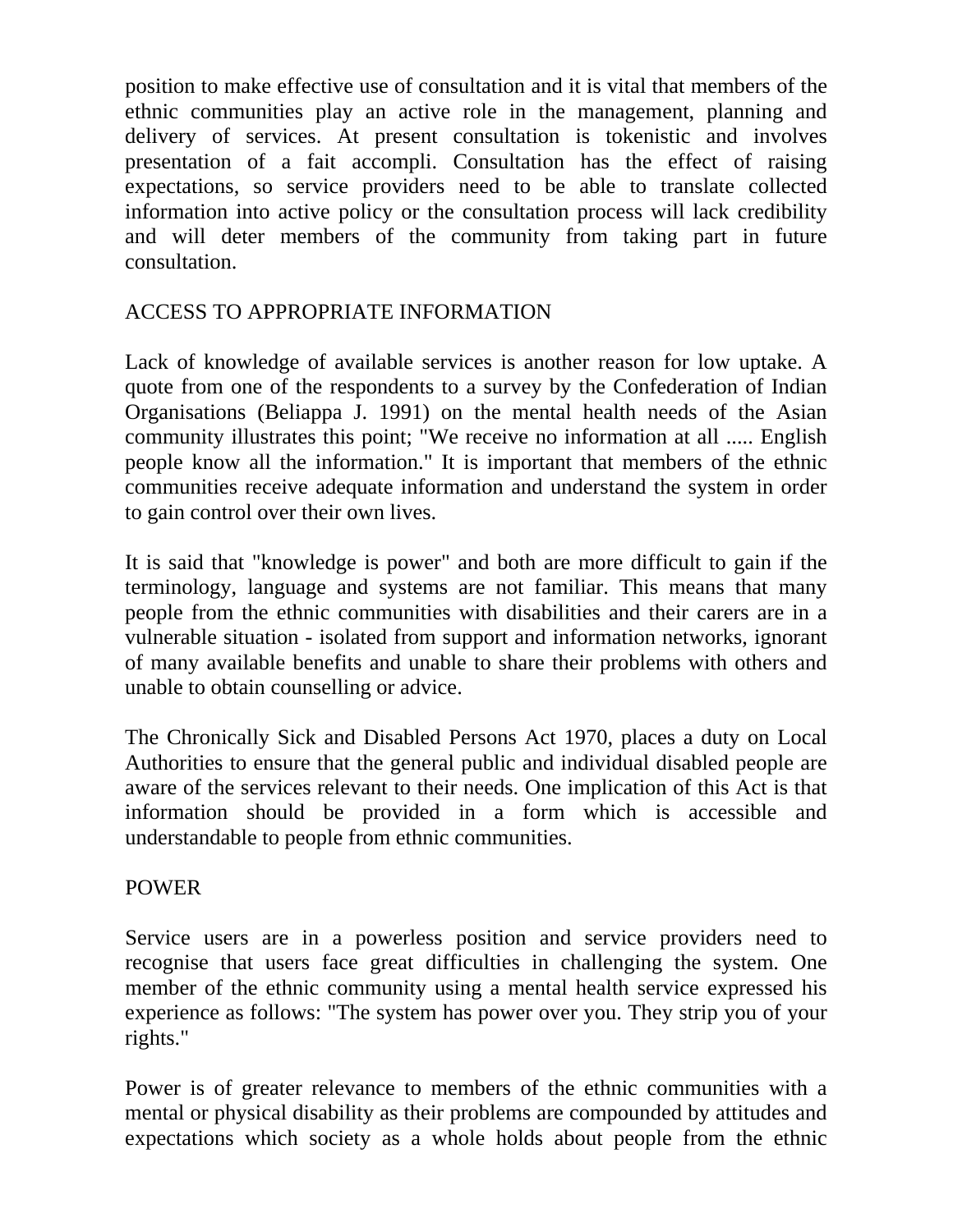communities. Members of the ethnic communities who have been subjected to racism may feel even more powerless and the experience low self-esteem. If they cannot speak the English language they may have little control over decisions made for them. It is well known that psychiatric services are more likely to recommend drug therapy rather than psychotherapy to members of the ethnic communities d who are often mis-diagnosed and seen to be in need of control. Such treatment is imposed rather than offered as a choice, and the serious side effects of the drugs are rarely explained to the user.

Given this imbalance of power, some service providers can be seen to be patronising. They assume they know how the users feel and what is best without asking the user. This is particularly true for users from the ethnic communities who have communication difficulties. The following quote from a user of a mental health service highlights this: "We are said to be apathetic, lack initiative, lack insight and be submissive. We are vulnerable people and have become like this by using the very services supposed to help us. We have to conform before we can be seen to be getting better."

Similarly an individual with speech impairment and mobility difficulties found that as a user of services, she was forced to co-ordinate her life around the services that were provided rather than being able to use services to facilitate a truly independent life in the community. In such circumstances the user has very little control; they are rarely asked what 'they' want. User-led services and consumer choice seem far removed from reality and there needs to be a change in the balance of power before this can be achieved.

## WHAT NEEDS TO BE DONE

Services should be about providing the setting in which people can get help. At present, choice of service is extremely limited and constantly denied to members of the ethnic communities. In order for the individual to have a choice of services, it is important that their wishes are respected.

Service providers should not assume that they know what is best for the users. Users should be able to demand a service which they see as appropriate even if this is not part of the traditional service provision, such as the use of religious healers and homeopathic medicines. Service providers should not see this service as inferior and should be able to direct the individual to the required service. Choice of service need not be between one form or another but individuals can choose a hybrid means of support. The powerless position of many members of the ethnic communities impinges on their ability to choose and demand a service which they see as appropriate. Where users find the service to be inappropriate they should be able to express their dissatisfaction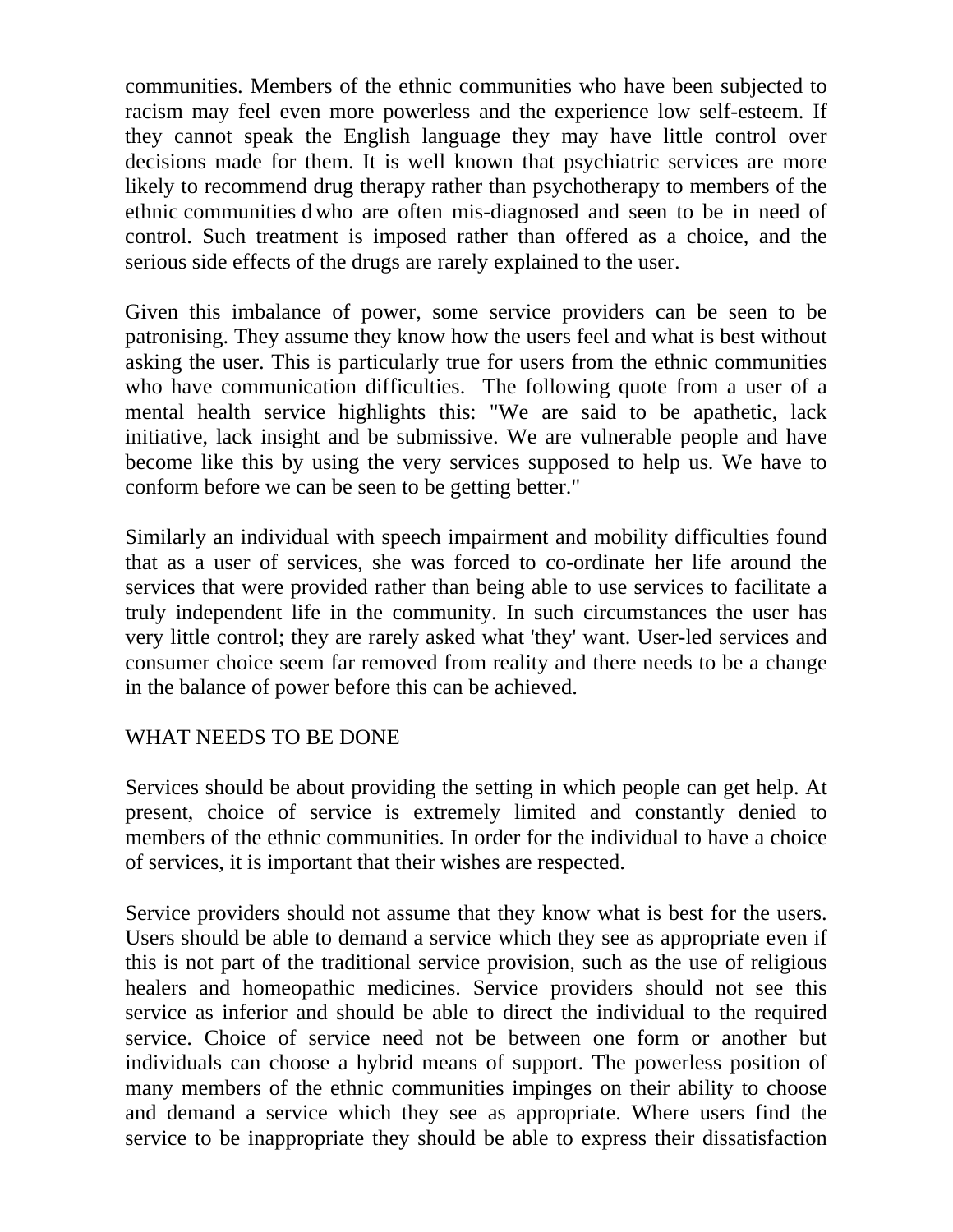and request a different form of treatment. Choice of treatment should also extend to gender and ethnic background of the service provider.

## **CONCLUSION**

Service providers need to adopt a new model of care based on a holistic rather than a parochial approach. The status of equal opportunities needs to be raised in policy decisions and effective ethnic monitoring needs to be formulated in all Local Authorities. Disabled members of the ethnic community, their carers, their advocates and representative organisations should be involved in consultation, assessments and negotiations in the planning of services. This will ensure that appropriate and effective services can be provided which are respectful and sensitive to the cultural and religious customs and practices of the communities they serve. Only then we can begin to talk of consumer choice.

Tanzeem Ahmed **Director** Confederation of Indian Organisations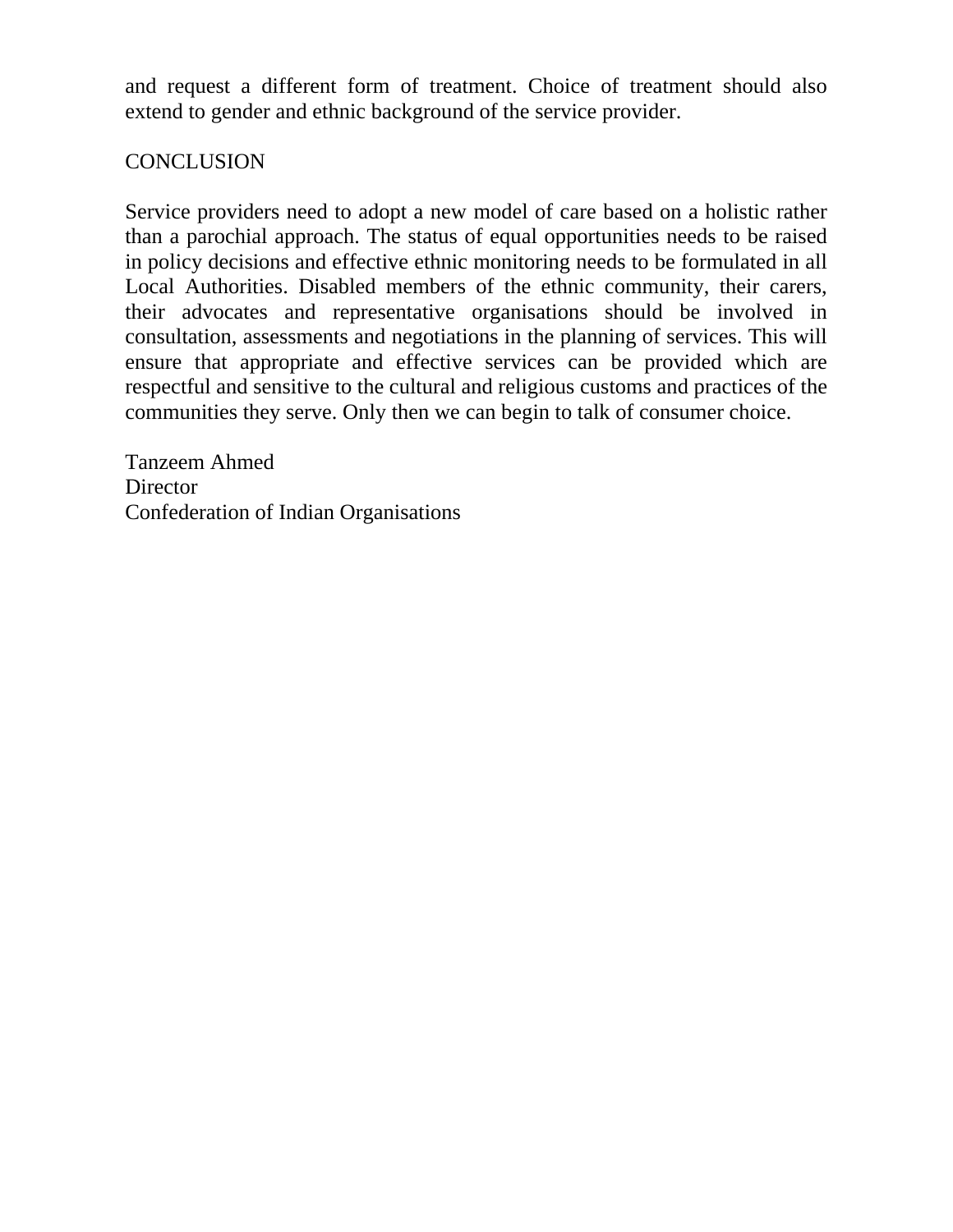This section examines some of the legislation relating to disabled people and looks at the specific needs of Black and Ethnic Minority people who have an added disadvantage in education and training as a result of disability.

It is important to state at the outset that the issues and concerns that are faced by Black and ethnic minority people because of the racist nature of British society apply across class, gender, age, sexual orientation and disability so that all Black people regardless of background have a common experience of racism in all its manifestations. However, there are certain groups within the Black population who face double or triple disadvantage because of their class, gender or disability as well as the colour of their skin.

For convenience, I propose to examine the schooling and training issues as separate items though it must be recognised that the two are inter-related and cannot be considered separately as the schooling one receives will have a direct impact on the quality of training received later in life.

A brief resume of the reception Black and ethnic minority children have received by the education system gives a flavour of how they have been disadvantaged because of the colour of their skin. [This is necessarily a sketchy piece; interested readers will find further data in the bibliography].

The question of how to educate 'immigrant' children became an issue in the 1960s and the notion of assimilation was mooted: treat all children as if they were white and the 'problem' will go away. For instance, Asian children were given specialist English as a Second Language lessons in separate units which were designed to give them the boost to 'catch up' with their white peers. Parliament went so far as to assert that if there were more than 30 per cent Asian children in a class, the white children would suffer and be held back in their education. Unfortunately, many in the teaching profession still believe this to be true.

African-Caribbean children were placed in special units because they were seen as being, disruptive. No account was taken of the linguistic needs of African-Caribbean children who spoke a variety of French Patios and English Creole, which haven grammatical structures that are distinct from Standard English. No differentiation was made between children originating from the different islands of the Caribbean - all African-Caribbean children were seen as a homogenous group with the result that their specific needs were not identified nor met. The root cause of African-Caribbean children's 'disruptive' behaviour was the racism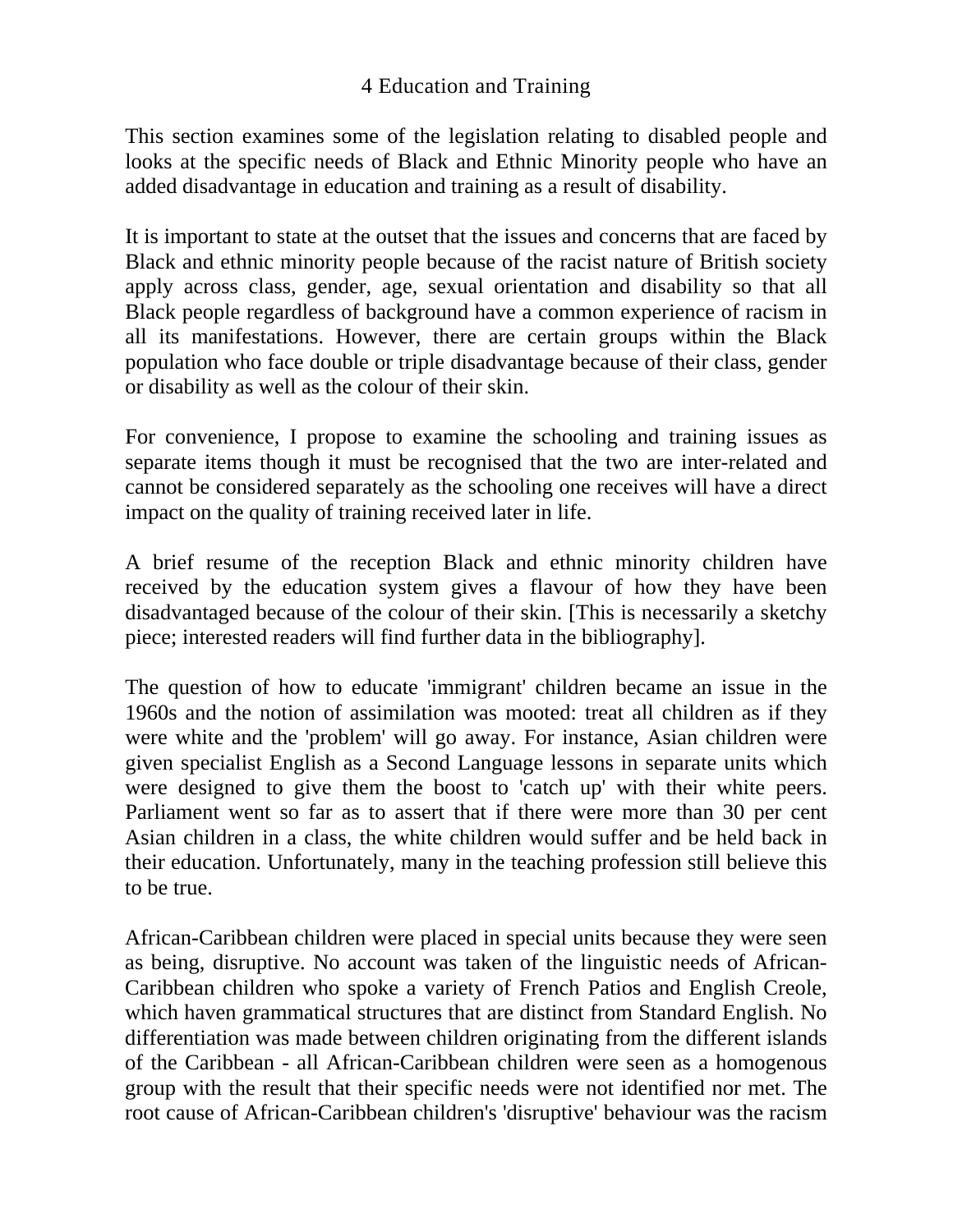they faced in and out of school and was compounded by the fact that they were not being given meaningful work to do at school.

In the 1970s the moves were made to accept that Britain is a multi-racial society and that the various cultural and linguistic groups of people enriched British society. Education Authorities encouraged and celebrated the differences found in their schools. Although this gave Asian children in particular a much needed self-esteem and gave them the confidence to be proud of themselves, it did little to counter the racism they faced on a daily basis, in and out of school. It took black researchers such as Bernard Coard to highlight the specific needs of the African-Caribbean children and point out that they were over-represented in special schools and special units within schools. Coard's seminal publication 'How the West Indian Child is made educationally subnormal by the British Educational system' [re-published by Karia Press, 1991] was instrumental in the setting up of the Rampton Committee to look into the needs of 'West Indian' children in British schools. Even the title of the committee, 'West Indian children in our schools', seemed to suggest that African-Caribbean children were not an integral part of 'British' society! The later Swann Report went someway in addressing this racist attitude by entitling its concluding study 'Education for All'.

The 1980s saw a move towards an anti-racist perspective which went some way towards examining the racist nature of British society. This movement was supplemented by race awareness courses which did much to boost the pride of Black youngsters (though when handled insensitively, caused all sorts of problems for white participants).

Very few schools, however, have attempted to really examine the racist structure of their institution and thereby move towards a more just society. The 1990s have seen a step backwards in the anti-racist field. This is largely due to the introduction of the National Curriculum and the effects of bad publicity for anti-racist education, which culminated in the scandalous coverage by the local and national press of the Burnage School in Manchester after a black pupil was murdered in the school playground.

#### SPECIAL EDUCATION

The 1981 Education Act (which came into force on April 1st 1983) is the major piece of legislation specifically relating to children with the special educational needs (in the USA the Disabilities Act of 1990 is of note). It was the Warnock Report (1978) which laid the foundations for this legislation.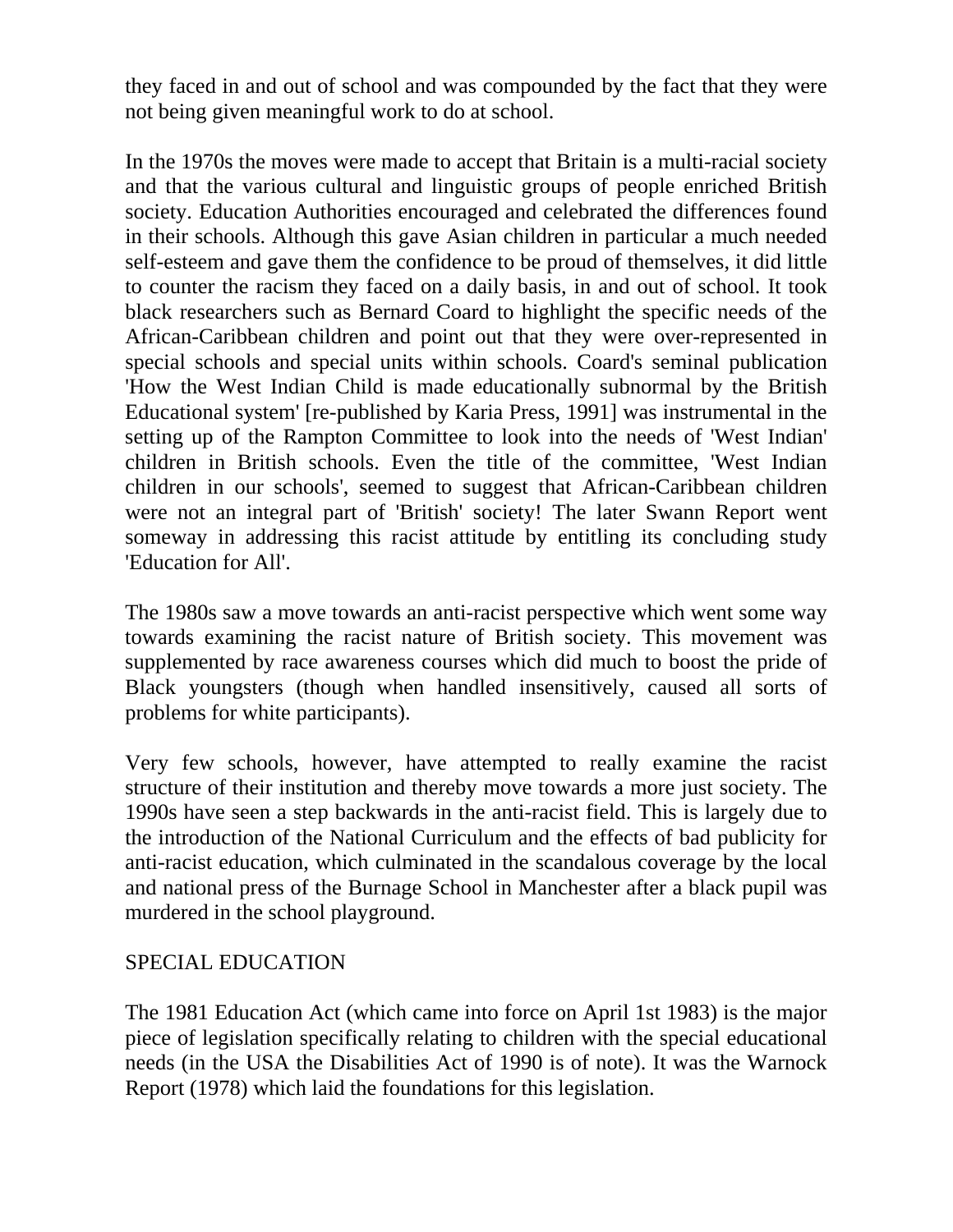As we have moved towards integrating disabled children into mainstream schools, the issue of attitudes has come to the fore. For the majority of ablebodied children, the presence of disabled children in their classroom is their first encounter with disability. Children, and adults, have very little personal experience of seeing disabled people in their daily life or in the media and literature.

Thus we have a situation where able-bodied children are confronted with their preconceived notions of what a disabled person can or cannot do. The parallel that can be drawn here is of the all-white school (the majority of schools in this country are all-white) when a Black child (or teacher) enters the school for the first time. Inevitably, no matter how much time has been put into preparing the children (and staff) of a school, the Black child (or teacher) will come up against racist attitudes.

Given that all Black people are likely to meet racist attitudes in a school situation, what then is the hope for, say, a Black deaf child in a wheelchair. If the child does not get called names to do with her disability, she will undoubtedly be called racist names.

## WHAT ARE THE SPECIFIC NEEDS OF BLACK DISABLED CHILDREN AT SCHOOL?

I have suggested above that all Black children will face discrimination because of the colour of their skin. Teachers in special schools are no different from their colleagues who work in mainstream schools. Twenty years after Coard's (1971) report Black children are still faced with the racist attitudes of teachers. For instance, teachers expect less work from Black children or they may believe that Black children are less capable of coping with school work. There are still attitudes which discriminate against working class children, Black children and girls in schools. How much more difficult will it be for Black disabled children? In special schools they may experience the negative attitudes of teachers, but more so in mainstream schools where they will come in contact with a wider range of people who will have negative attitudes to their race and their disability.

What needs to be stressed is that no matter where Black children are educated, they will experience racism. If they are disabled, they will have the double discrimination of disability and race and, in some instances, the child may be a Black working class girl facing the inequalities of race, class and gender, as well as disability.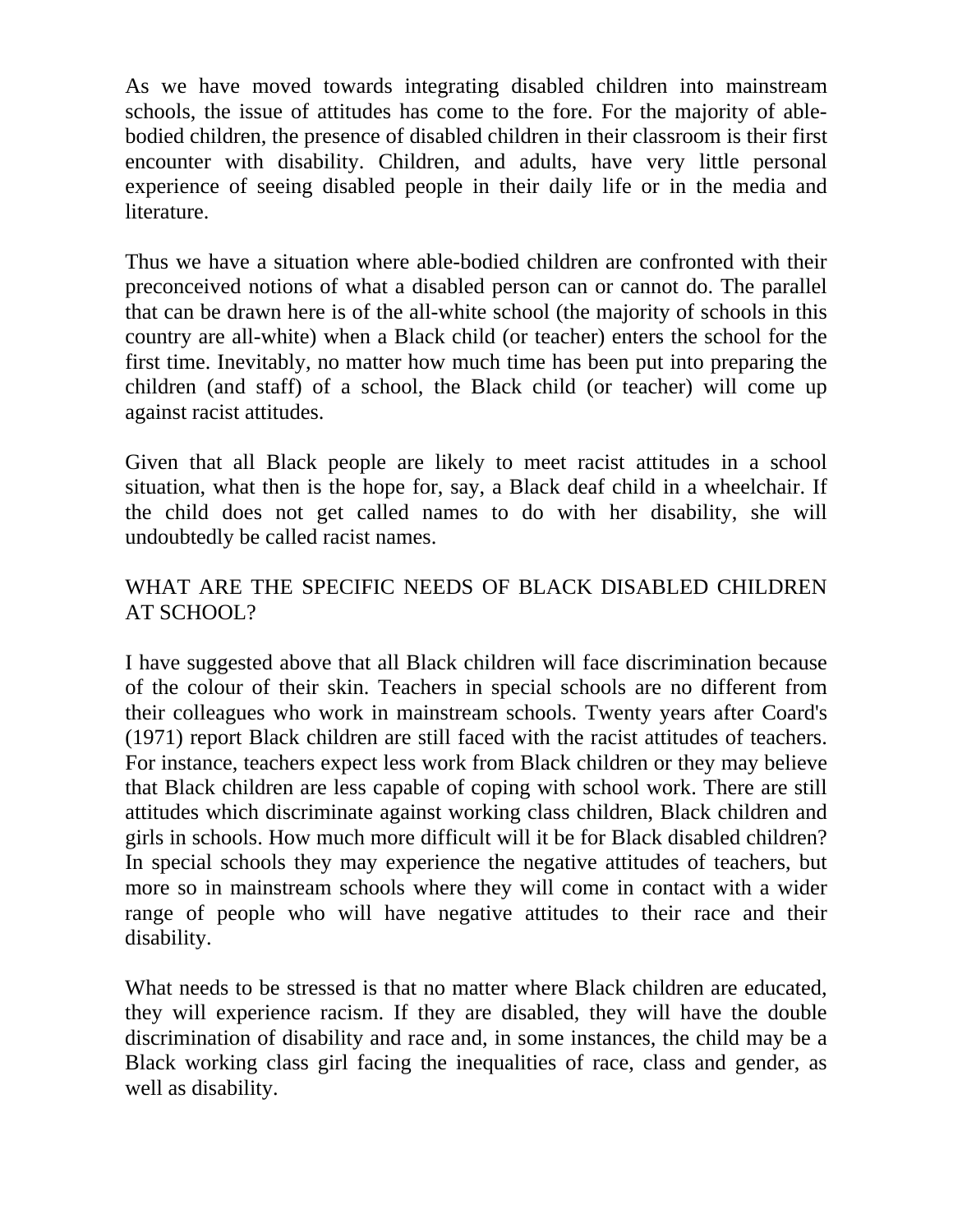The specific needs of Black and ethnic minority children in schools are not merely to do with different cultural, linguistic, religious and dietary needs, although it is a positive step when such issues are addressed. The one factor that schools are not tackling is institutional racism but space prohibits any lengthy discussion here. It seems that we are constantly looking at the effects of racism disadvantage because of language, diet, religion and culture - and not really getting to the heart of the matter, which is racism. If we could begin by examining the causes of racism then the needs of Black and ethnic minority children, be they disabled or able bodied, would begin to be met. However, teachers and carers need to be in tune with the linguistic, cultural and religious needs of Black and ethnic minority children in schools.

Space limits me to cite just one example: Teaching English as a second language to a child with speech difficulties may cause problems for the speech therapist. Mono-lingual English speaking teachers may misinterpret children's speech. For example, an Asian child may begin to babble the word "ABBA" (DAD) at home, encouraged by her parents. In the school, the teacher, ignorant of Asian languages, may try to develop the child's babbling sound as "ba ba" or "bye bye".

Not all issues about communication are around language. African-Caribbean disabled children too face difficulties with communication when there is a lack of understanding on the part of white carers. For instance, in most African-Caribbean families, there is the unwritten law that children show respect to their elders by looking down at their feet when they are being reprimanded. Yet there are countless instances when the white carer when reprimanding a black youngster will demand that they look them in their eye when being spoken to! The black youngster continues to look down as is consistent with her cultural upbringing and this behaviour is usually seen as one of open rudeness and defiance by the white carer. There is also the myth that cultural issues are not important when the black child is disabled.

## LEGISLATION RELATING TO EQUALITY ISSUES

There are laws in Britain which provide a limited legal framework for implementing equality of opportunity for all sectors of society. Some of these are:

The Disabled Persons (Employment) Acts 1944 and 1958

The Disabled Persons (Services, Consultation and Representation) Act 1986 The Chronically Sick and Disabled Persons Act 1970

The Companies (Directors' Report) (Employment of Disabled Persons) regulations 191

The Race Relations Act 1976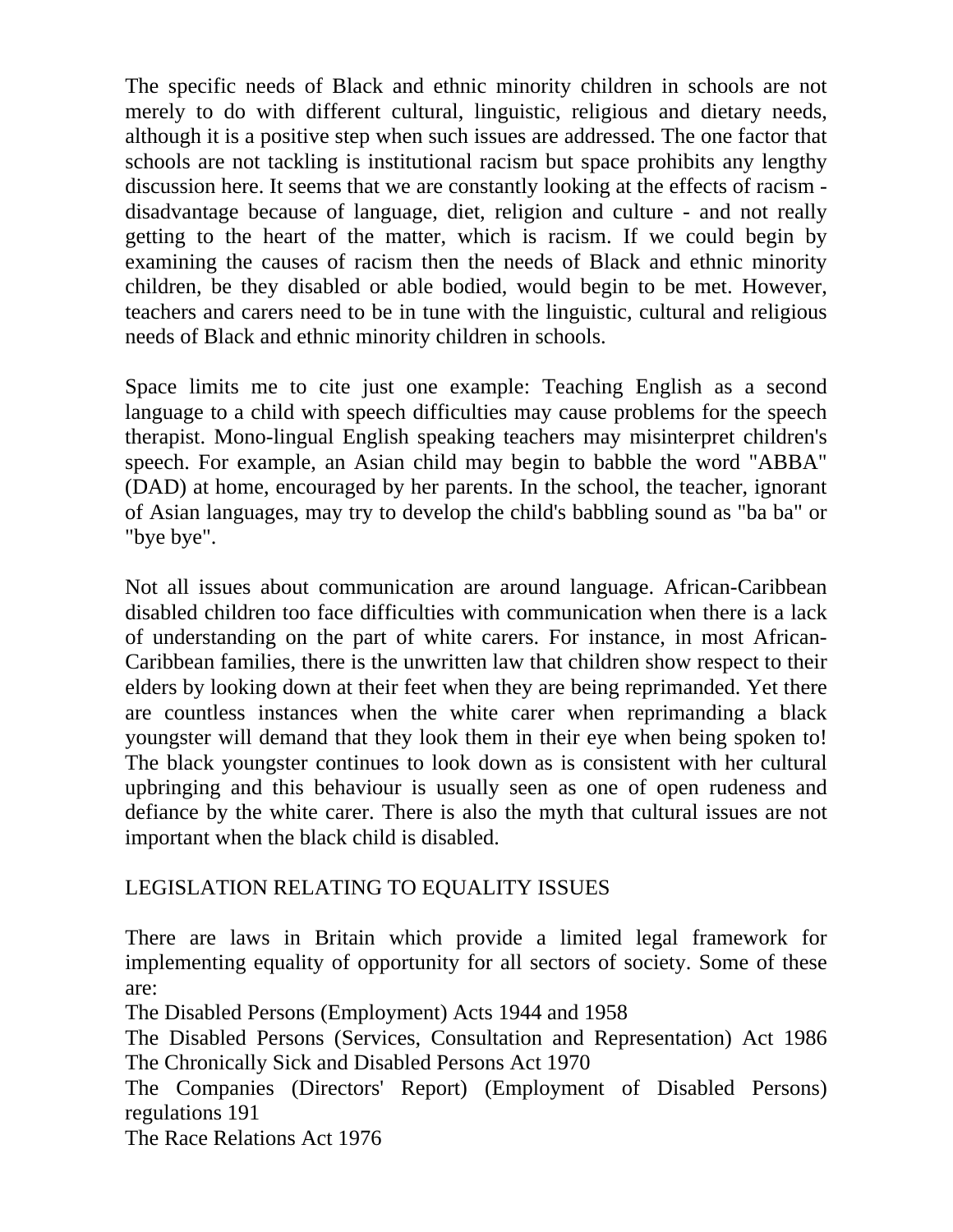The Sex Discrimination Acts 1975 and 1986 The Equal Pay Act 1970 The Rehabilitation of Offenders Act 1974 The Employment Protection Consolidation Act 1978 The Employment Acts 1980 and 1982 The European Economic Community Laws - Equal Treatment Directive - Equal Pay Directive Race and Disability: A Dialogue for Action 15

The Disabled Persons (Employment) Acts 1944 (Amended 1958)

This Act provides that an employer of more than twenty workers has a duty to employ a quota of disabled workers who are registered disabled under the Acts. The present quota is three per cent. It is not an offence to be below the quota but where an employer does not achieve the basic requirement, an application must be made to the Training Agency for a permit to recruit employees without disabilities.

The 1944 Act also provides two occupations, car attendant and electric lift attendant, as jobs which are designated as reserved occupations for people registered with disabilities. Space limits me to mention just the above two Acts at any length. It is important to stress that all legislation applies to all people, whether disabled or not. However, as regards the 3 per cent quota, there is no mention of how many of the disabled employees must be Black. Thus we have a situation where on the one hand there is positive discrimination (I do not intend to go into the complex pros and cons of this issue here) in favour of disabled people but no mention of gender or race issues.

On the note of training opportunities, the BBC have recently made a move to increase the number of disabled people in their workforce. They have also tried to increase the number of Black and ethnic minority people: they have set up a training scheme aimed specifically at the Black community. However, they had hundreds of applicants for twelve places on this particular scheme. And this was for able-bodied prospective employees! The BBC claim that they are including race and gender issues when recruiting disabled people: this will raise the same issues as those pertaining to Black women when employers implement gender equality policies. It has been found that Black women have not been considered when employers have been recruiting women for jobs: employers tend to lump all women together so that their gender policies seem very impressive. However, on closer examination it transpires that the employers are failing abysmally on their race policy and that they are not actively recruiting Black and ethnic minority women.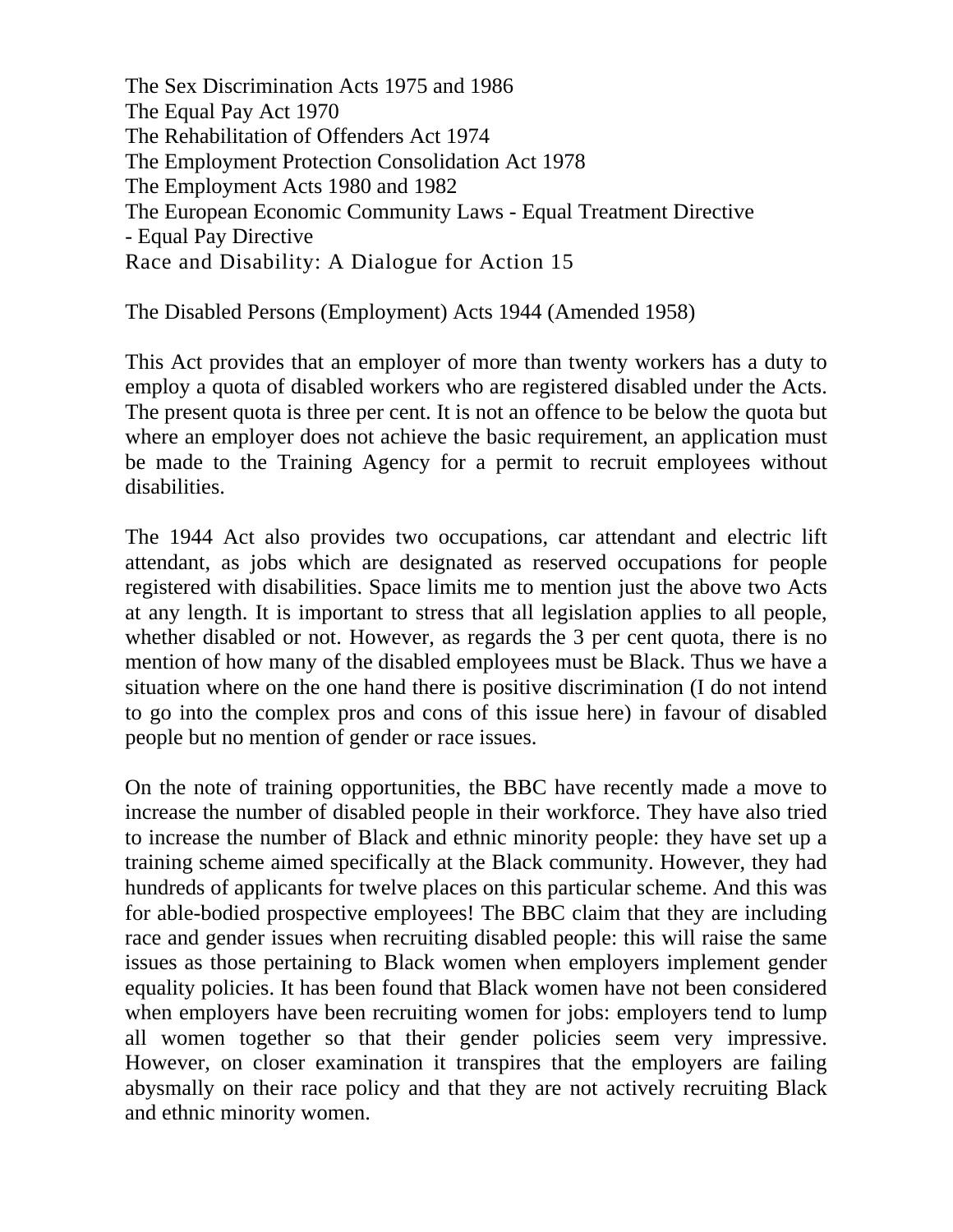My contention is that the same scenario will repeat itself when policies to recruit disabled people are implemented. Experience will bear out the fact that very few Black ethnic minority disabled people will obtain employment.

KISHOR PATEL ETHNIC MINORITIES DEVELOPMENT OFFICER ROYAL NATIONAL INSTITUTE FOR BLIND PEOPLE.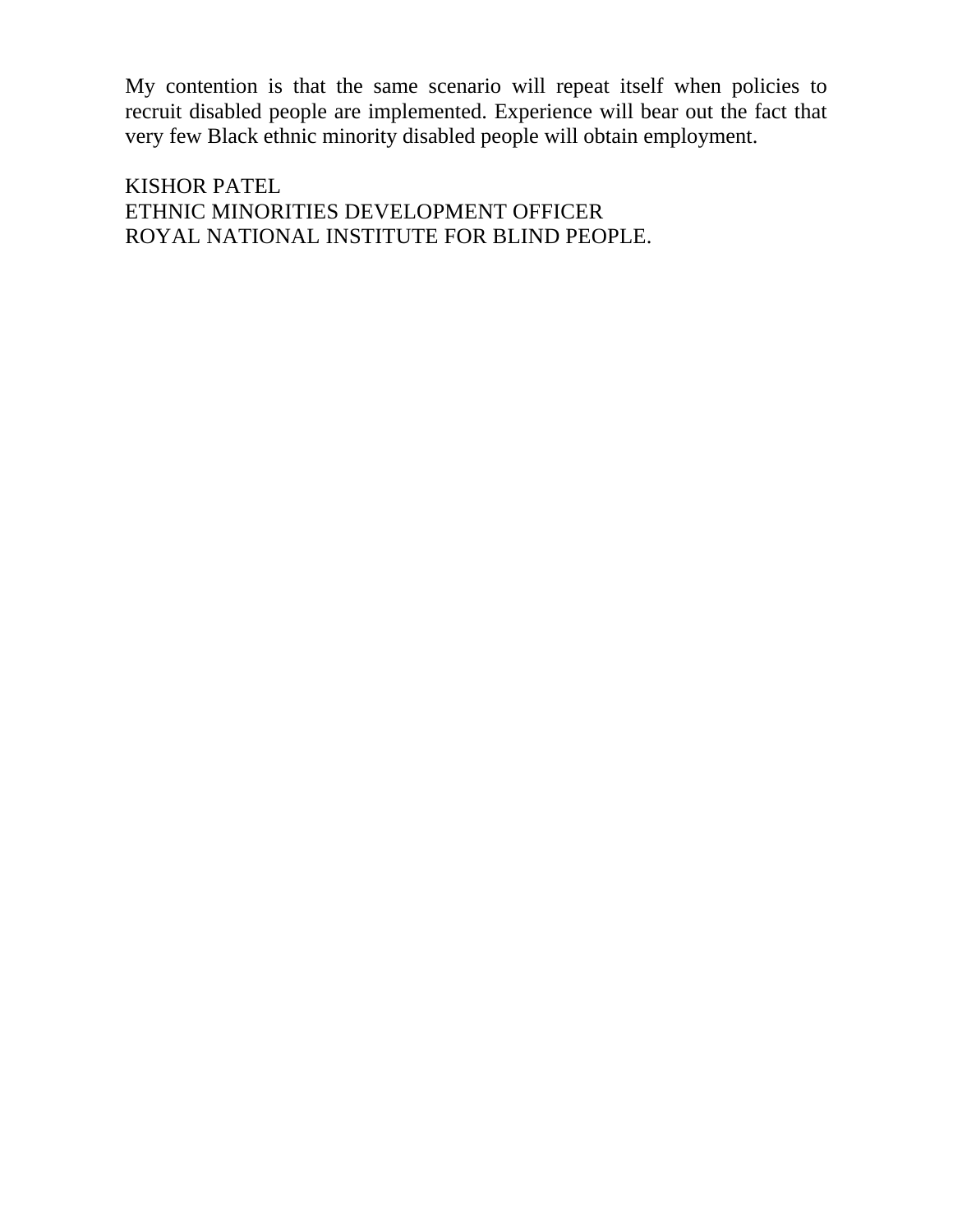### 5 Independent Living and Housing

Independent living is about living in a place that suits you in a manner that suits you. The two basic elements of independent living are housing and personal assistance.

### HOUSING

Housing provision across London is failing disabled people. It is failing black and ethnic disabled people even more so.

Local authorities have a key role to play in the provision of housing for disabled people:

• 45% of disabled adults are council or housing association tenants compared to 31% of the general population.

- in London up to 48% of disabled adults live in council property.
- 80% of 'wheelchair' standard housing and two-thirds of other accommodation for disabled people is provided by local authorities.

Many people with disabilities have low incomes, with an estimated 40% having incomes below the poverty line. Disabled people have been particularly affected by the decline in local authority new build programmes as housing associations and the private sector have not built wheelchair and mobility accommodation at the same rate as local authorities. The result of this is that homelessness amongst physically disabled people increased by 92% between 1980 and 1986, compared to an overall increase of 57% for all households.

A survey of accommodation and related services for people with disabilities in London by the Spastic Society showed that some local authorities had virtually no wheelchair standard housing: Bexley had only four such dwellings in the borough and Enfield only 12; Islington had the highest proportion of wheelchair standard dwellings, followed by Camden and Newham.

There is a vast unmet and unrecognised need. Over 20,000 households with disabled people are on London council waiting lists for specially designed or adapted accommodation. However, the London Housing Survey 1986/87 found that 210,000 households want to move into specially designed housing or have their homes adapted. 12% of all households in London include a person with a disability who has special housing needs, two thirds of whom are elderly people.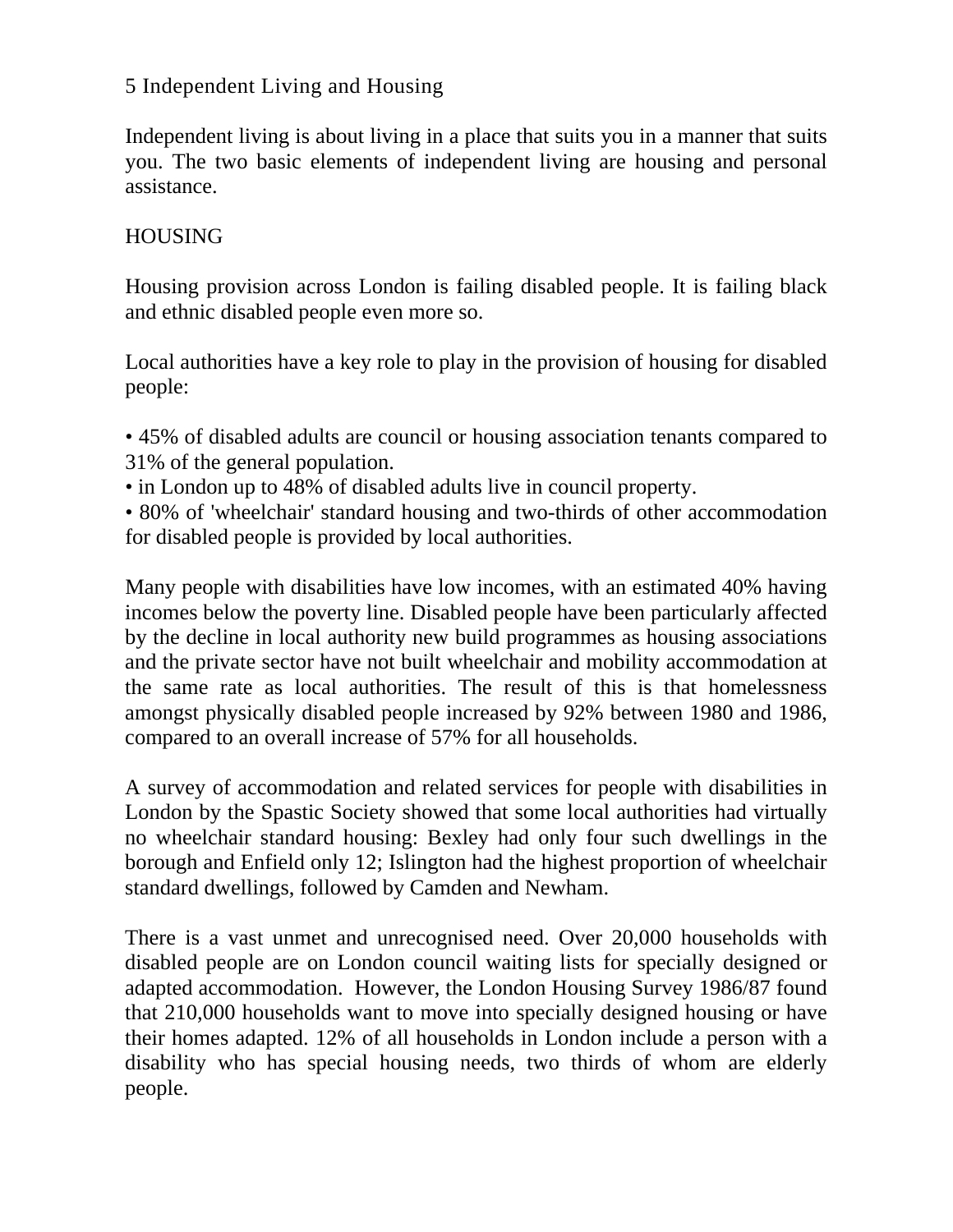These enormous obstacles which face disabled people trying to get suitable housing are compounded for black and ethnic minority disabled people, as the following general statistics for people from ethnic minorities demonstrate:

• The 1985 Greater London Housing Condition Survey showed that London's black and ethnic minority population lived in worse conditions than the white population. Asian households were particularly likely to live in unsatisfactory accommodation, and 14% living in property regarded as unfit for habitation, as against 5% of white UK households.

• The report 'Black and White Britain' (1984) found overcrowded conditions greatest in the black communities with sixteen per cent of West Indian households and thirty-five per cent of Asian households living with more than one person to a room, compared with three per cent of white households.

These surveys also showed that only 13% of black households in council property in London live in houses rather than flats, compared to 35% of white households. 11 % of West Indian households lived in blocks of flats with four or more floors as against only 2% of white households.

In summary, the public housing available to black people is generally worse than that available to the white population. Things are just as bad in the private sector. The GLC survey of private tenants in London 1983/4 concluded "'the survey results show that ethnic minority households are generally worse off than tenants in the private rented sector on almost all the indicators used". In addition, black households are three to four times as likely to become homeless as white people.

A major reason for the high levels of homelessness and worse housing conditions is the racism in all of housing sectors. In the private sector there is discrimination in letting and in mortgage allocation. The public sector fails to provide large housing units to house the larger families in many black communities. The normal size of the indigenous population is two to three children but for the Bangladeshi's it is four or more. The housing policy is building mainly two bedroom accommodation to meet the requirements of the indigenous population has not taken into account the requirements for larger accommodation by the ethnic minority population. There is an acute shortage of housing to accommodate the larger families.

The CRE has conducted a number of enquiries into the issue of discrimination faced by black and ethnic minority people in relation to housing. Reports such as Racial Discrimination in a London Estate Agency (1988) and Collingwood Housing Association Ltd (1983) clearly indicate the high levels of discrimination faced by black people when housing is allocated by white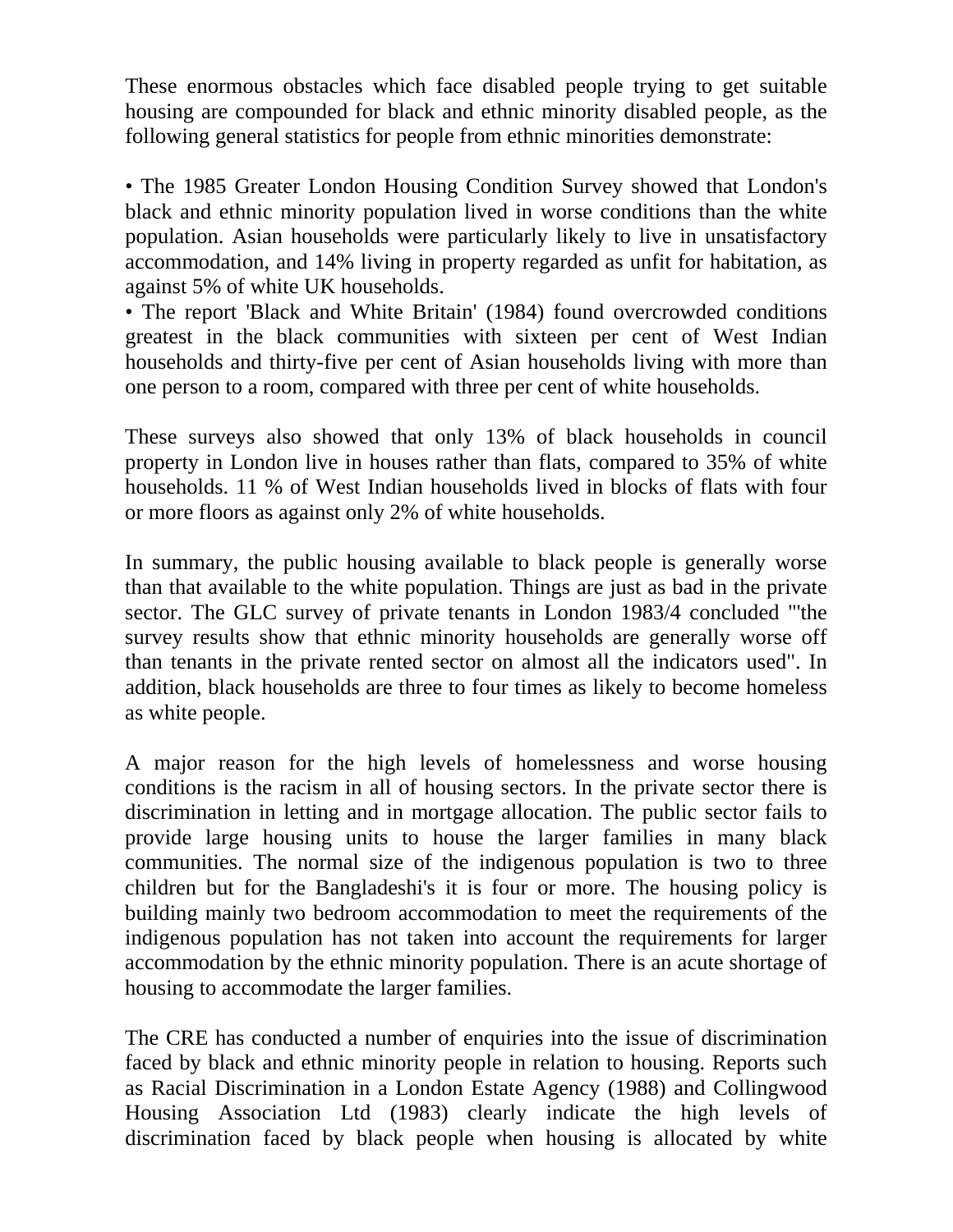personnel and the prevalence institutionalised racism in the private and public sector.

A CRE report into Mortgage lending, Race and Mortgage Lending (1985) recommended that "the building societies and the local authority make arrangements to draw up and formally adopt an Equal Opportunities Policy setting out the measures taken to ensure that the organisation does not discriminate directly or indirectly in the provision of mortgages." (p42)

There is a long record of bad treatment and severe under-representation of black people in housing associations and their waiting lists. They are not publicly accountable and have proved very difficult to influence. Unlike local authorities, housing associations do not have a legal obligation under the Race Relations Act that have to oppose racial discrimination and apply equality of opportunity.

All of these factors taken together show clearly that obtaining suitable housing for black and ethnic disabled people is a major struggle. Yet without suitable housing independent living and care in the community are not possible.

There have been some initiatives by housing associations such as ASRA, UJIMA, and the newly formed Apna Ghar. These are small in scope and it is clear that other providers of social housing must take up this issue if any real progress is to be made.

The other issue in housing provision is that of adaptations to premises to make them suitable for a disabled occupant. Department of the Environment guidance on adaptations does include reference to cultural preferences, such as in bathroom layout, but it can be difficult to get individual preferences taken seriously when dealing with mainly white service providers.

Lack of aids, adaptations and equipment makes even a well designed home a prison. Many disabled people have little idea of what is now available that might help them live more independently. Delays in obtaining equipment and aids, or even advice, can be as long as two years in some authorities. Such information as is available is usually in English, and often delivered through traditional channels such as white-run voluntary groups. This excludes many black and ethnic disabled people who are therefore deprived of even the opportunity to apply for suitable aids and equipment.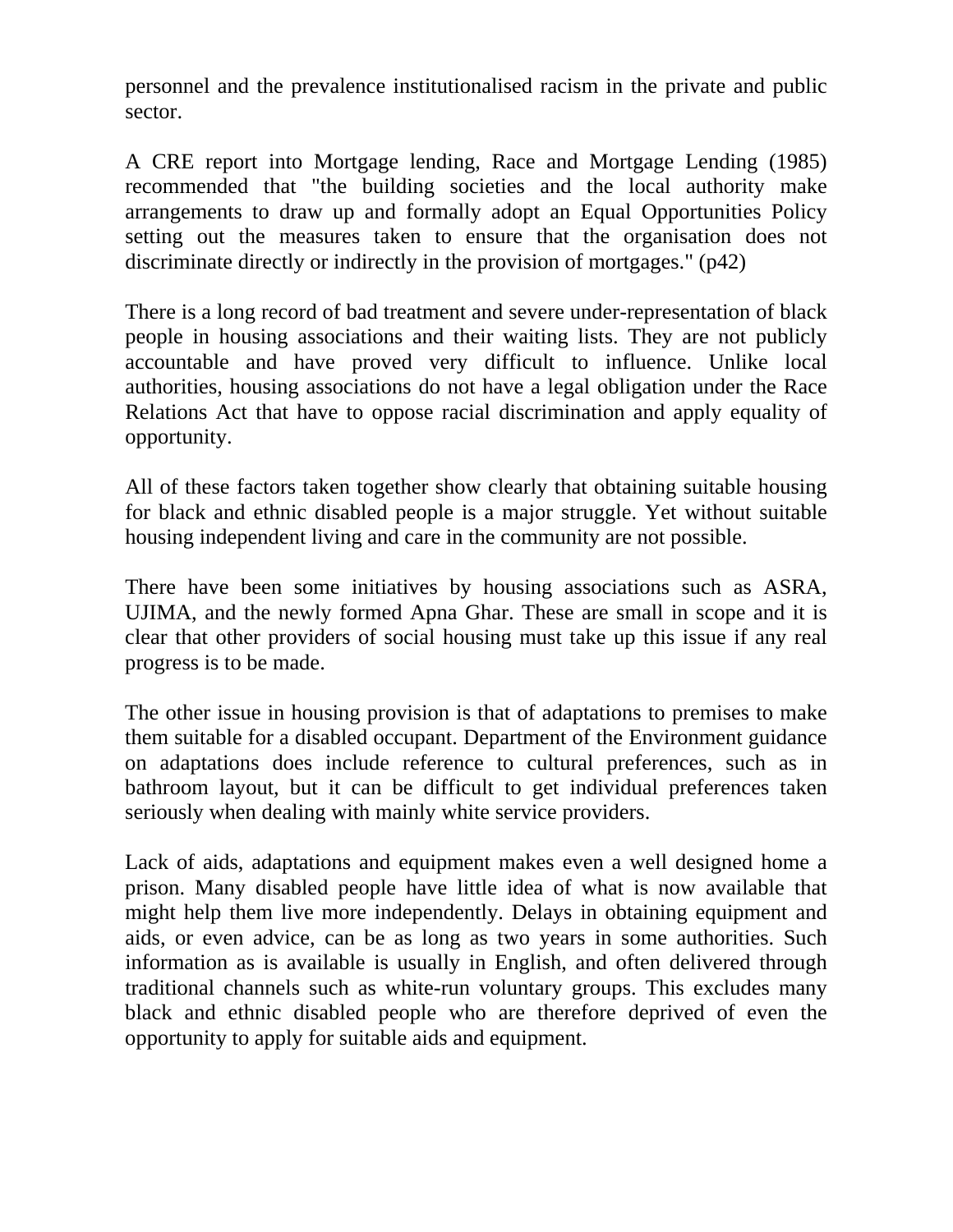#### PERSONAL ASSISTANCE

For a person who is not physically able to carry out the ordinary activities of daily living, quality care support, delivered in suitable accommodation, provides the foundation from which to lead a full and autonomous life. Sufficient, flexible and dependable services can offer people with severe disabilities the maximum opportunity to take responsibility for their lives and to make a contribution to society, in the same way as able-bodied people.

Disabled people (as well as service providers) have different views about who should provide the support they need and how it should be delivered. Arbitrary rules and idiosyncrasies often unnecessarily limit flexible service delivery: home helps are not allowed to cook so clients must take meals-on-wheels; care attendants cannot do domestic work, and so on.

There are many ways of arranging and funding personal assistance. Across London several alternatives are in use. These include the following:

Community Service Volunteers Independent Living Schemes - these are funded by local authorities and recruit young volunteers to live with and assist disabled people. Volunteers stay for three to six months. They perform all the necessary tasks to assist the user at home, at work or at play. They are directed by the user (although there is a 'supervisor' in the local authority to oversee the scheme and deal with any problems).

Independent Living Alternatives - this is a scheme operating on similar lines to the CSV one, and is used in a number of London authorities.

Independent Living Fund - this is a charitable fund, set up by the government, which enables individuals to employ their own assistants. This may be for a few hours a day or round the clock depending on need. It is a means tested allowance and does not cover social activities.

Home Carers - many local authorities have extended the role of their home helps, so that they can give help in getting up, washing, eating and so on. In practice this means that there is less home help time available for their traditional tasks of cleaning and shopping.

Self Operated Schemes - this is a system where the local authority or health authority gives the user a sum of money (usually equivalent to what it would have cost to keep them in residential care) with which to employ personal assistance. There are only a very small number of London boroughs that have made this available to a very limited number of individuals.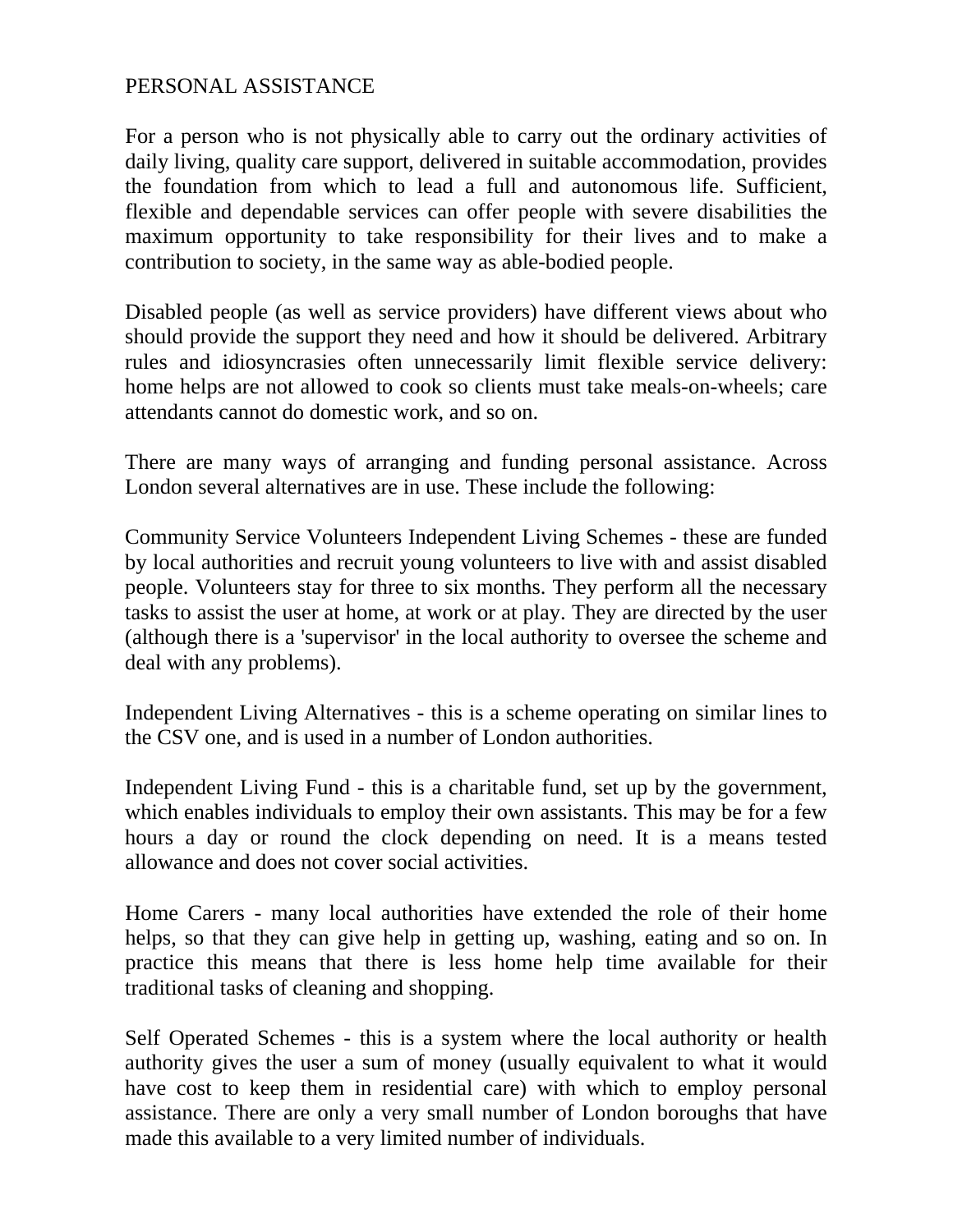Crossroads Type Care Attendants Scheme - most Crossroads Schemes were set up to provide relief help for carers; however, some provide direct services to disabled people, employing workers for a specific individual. Like the volunteer schemes mentioned above, day-to-day direction is in the hands of the user, but supervision is carried out by the employer.

All of these options are available in some part of London. Some boroughs offer more than one option. However, in all cases the numbers of disabled people using one of these options is very small compared to the numbers who may wish to live independently. Part of the problem is funding - resources are tied up in residential care and traditional home help services, and there are all sorts of demands on social services budgets.

The other barrier to getting these services is attitudinal - only three social services departments of twenty-one surveyed (1990) had a strategy for helping disabled people to achieve independent living. It is hard for disabled people to get information on the options available to them. Even when they do, professionals can put barriers in front of them, making value judgements about who is 'able' to live independently.

Another factor regarding care of black and ethnic minority disabled people is the whole nature of personal care and the providers. Research conducted by Nasa Begum (1990) overwhelmingly indicates that black and ethnic minority disabled people requiring personal care are at present not catered for adequately. There is misunderstanding due to cultural unawareness on the part of mainly white carers, as well as placing a heavy burden on family members. Nasa Begum writes from her own personal experience as a black wheelchair user and the issues raised in her report 'Burden of gratitude: women with disabilities receiving personal care' need to be addressed by local authorities.

As with access to housing, access to personal assistance services is further restricted for black and ethnic minority disabled people. The Living Options project examining good practice in housing and personal support services found 'only a handful' of black and ethnic minority people in the schemes they surveyed. This probably indicates that the majority of black and ethnic minority disabled people are living with their families, depending on unpaid care. They are not getting the chance to try other modes of living.

The Living Options project findings indicate that people with physical disabilities who also have an additional disadvantage, such as a sensory handicap, difficult behaviour or a mental health problem, frequently do not obtain a fair share of housing and support service. Disabled people most able to articulate their needs and demand help, and to present the 'socially acceptable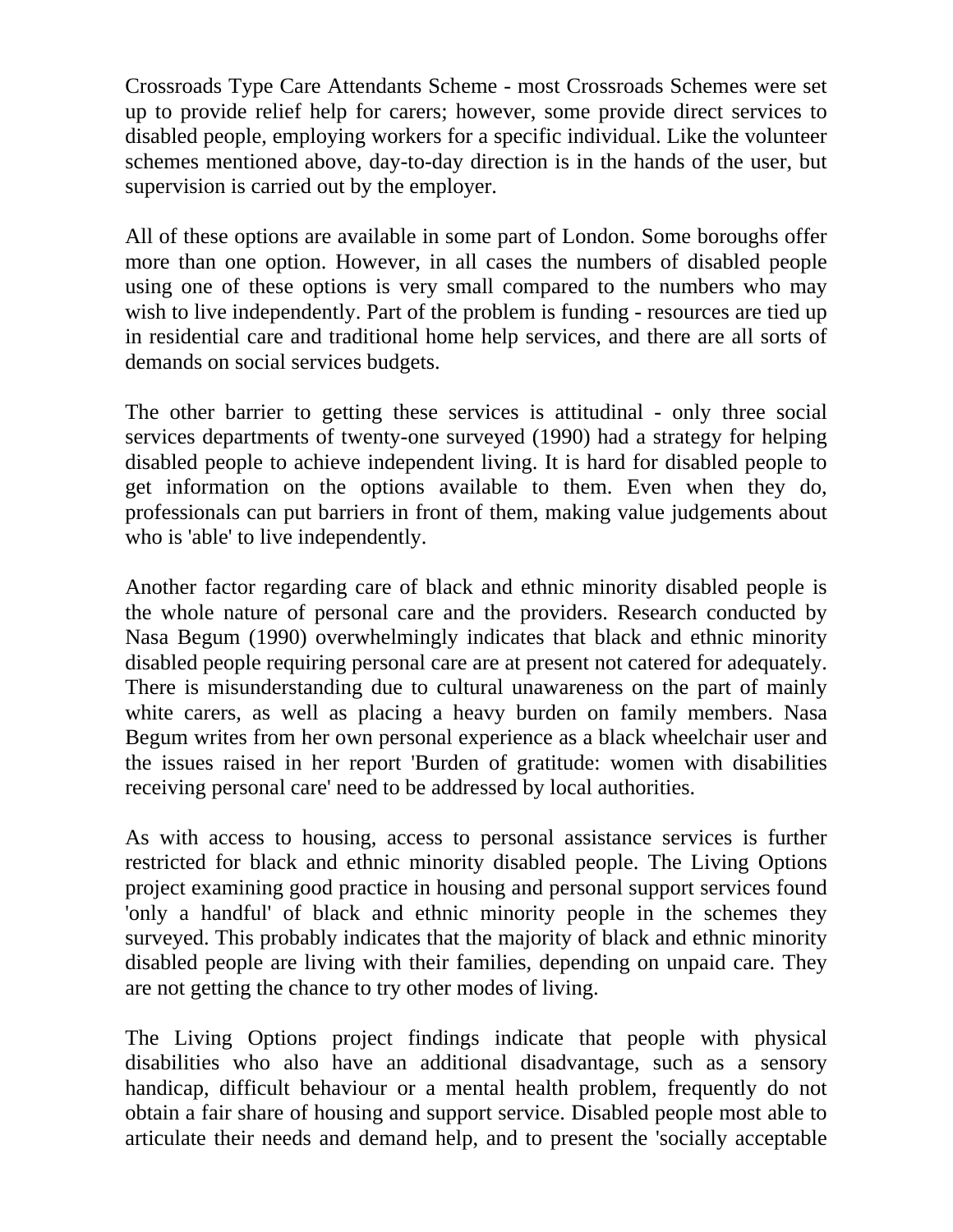face of disability' (without disfigurement or speech problems) are receiving the bulk of the limited provision available to severely disabled people. Although the project did not specifically investigate how these factors affect black and ethnic minority disabled people, it is clear that many of them face additional disadvantage and are unlikely to be receiving anything like a fair share of provision.

## **CONCLUSIONS**

As this paper indicates, there are formidable barriers facing black and ethnic minority disabled people in gaining access to independent living. Although some of them - such as the lack of new build in council housing provision - can only be solved at government level, others can be tackled immediately and locally. Allocation policies and adaptations policies can be examined and reviewed to remove in-built bias. Specific outreach to potential black service users can be undertaken. Black service users can be given a proper voice in community planning. Services can take specific steps to recruit black and ethnic minority workers. Voluntary organisations and statutory agencies can develop specific programmes in their area to meet the personal assistance needs of black and ethnic minority service users. Disability equality training can incorporate sessions on race equality, to challenge inappropriate assumptions about how black and ethnic minority disabled people want to live.

FRANCES HASLER DIRECTOR GLAD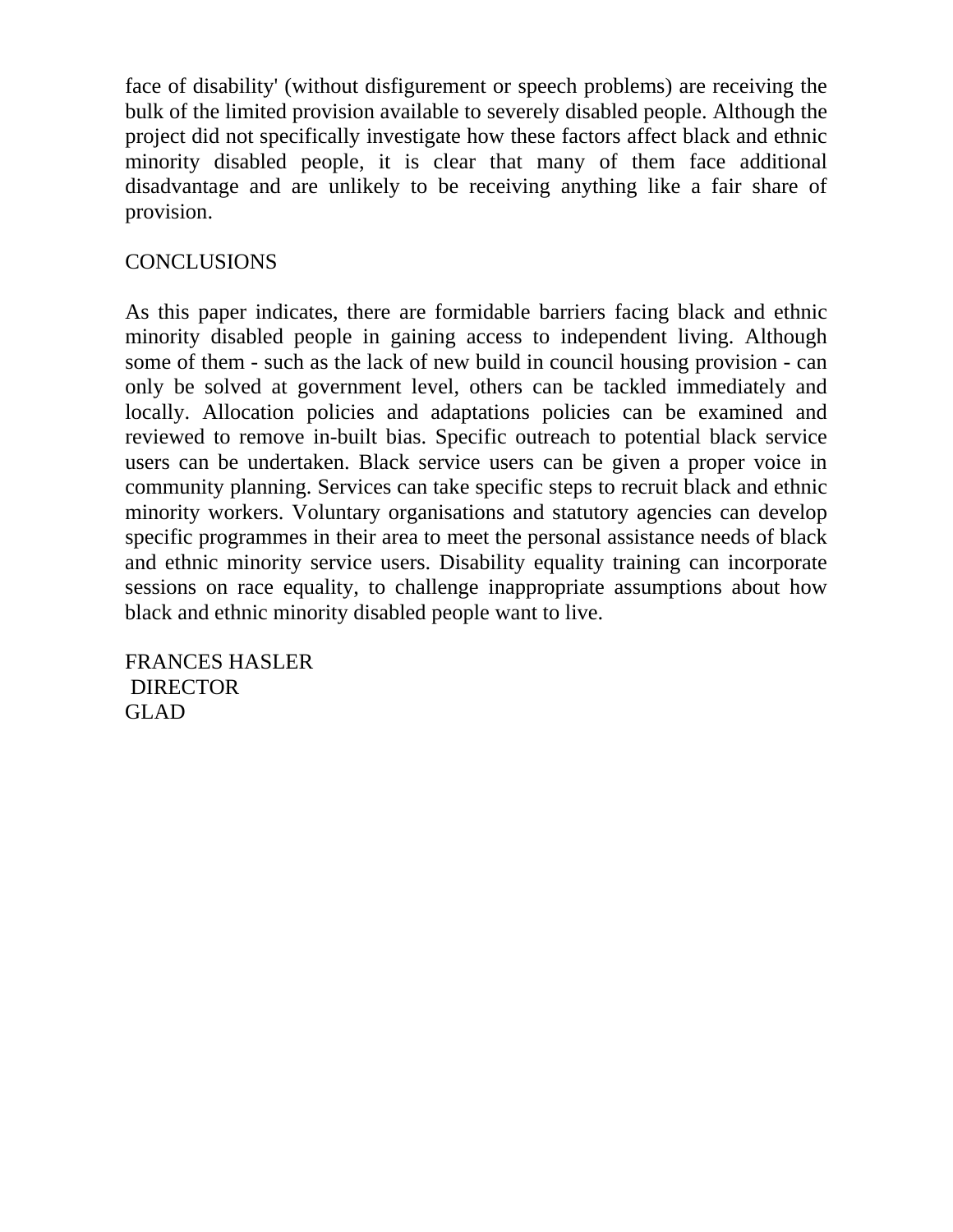## THE FOUR MAIN TYPES OF ADVOCACY

- 1. Legal advocacy occurs when a person is represented by a solicitor or lawyer in a court of law.
- 2. Collective advocacy occurs when disabled people join together and struggle collectively to fight the oppression and discrimination imposed on them by society. This is the most important and effective form of advocacy.
- 3. Self-advocacy occurs when a disabled person feels able to represent him/herself and say what they actually want. Self-advocates have a right of access to all information and records relating to them and their circumstances.
- 4. Citizen advocacy occurs when a person represents the disabled person as if they were that person.

Hence, advocacy may be seen as a three stage process:

- (a) facilitating the disabled person to make choice according to his/her wants and needs and the way s/he sees them;
- (b) enabling the articulation of these needs either by the person themselves or by an independent advocate or a combination of both;

and

(c) creating structures within which these wants and needs can be presented.

Advocacy schemes may be run by the statutory authority or independently by the voluntary sector. The advocate may be paid or unpaid. Experience shows that schemes are more effective if they are run as independently as possible by unpaid advocates, although the status of the advocate (paid or unpaid) is still a matter for debate.

There are several arguments which support the view that advocates should be paid. Reliability is considered an essential qualification for an advocate, some people believe that paying an advocate is one way of ensuring reliability. It may also ensure that advocates are not expected to do the work of other professionals "on the cheap". Disabled people may find it easier to make demands knowing it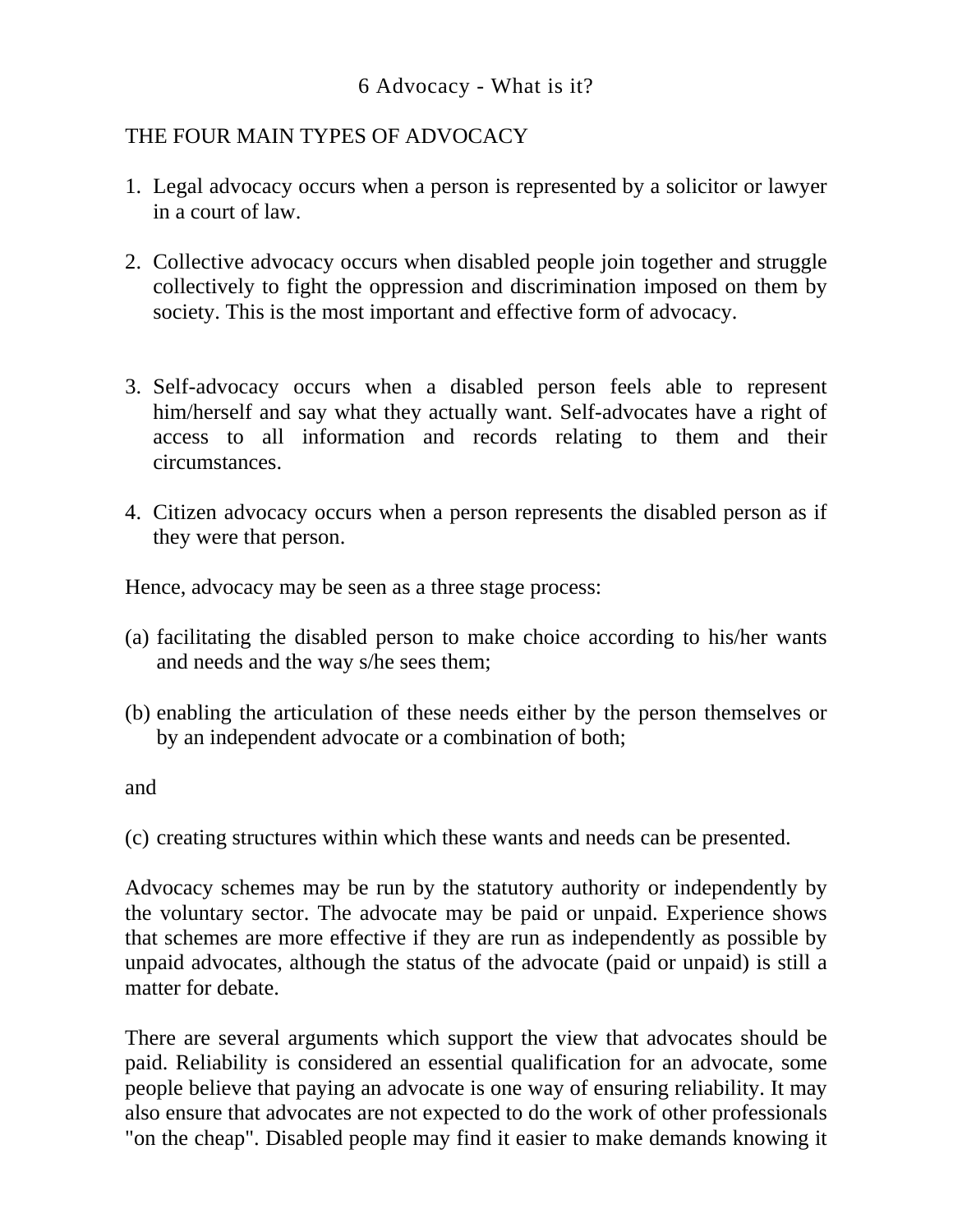was the advocates job to carry them out and be in control, rather than feeling we are impinging on the goodwill and free time of volunteer advocates. We have a history of having to be 'grateful' and relying on charity!

Against this it is argued that the commitment of a volunteer will give the necessary reliability. Some people have raised questions about the loyalty of a paid advocate. Is their loyalty with the client or with their employer? Loyalty to the disabled person and independence from any agency is crucial and must be maintained whether or not advocates are paid.

## IMPLICATIONS FOR BLACK DISABLED PEOPLE

- (a) advocacy schemes should be used to encourage mutual support between black disabled people and as a way of raising awareness around black disability issues;
- (b) advocacy schemes should be used to enable black disabled people to be involved in evaluating services provided and deciding what services are needed by the black disabled community;
- (c) advocacy schemes should enable black disabled people to redefine their service needs to introduce culturally sensitive services and to participate in the delivery of these services;
- (d) advocacy schemes should enable black disabled people to participate in planning services by enabling social services departments to listen and respond to black disabled users of services;
- (e) advocacy schemes should enable black disabled people to identify their own training needs in assertion or committee work etc;
- (f) advocacy schemes should enable black disabled people to make informed choices about their own circumstances. They will be able to choose their own levels of autonomy, independence and support;
- (g) advocacy schemes should enable black disabled people to join collectives to campaign on issues directly affecting them;

All advocacy work must be underpinned by a commitment to equal opportunities.

J.A.Christy **Director** Hammersmith and Fulham Action for Disability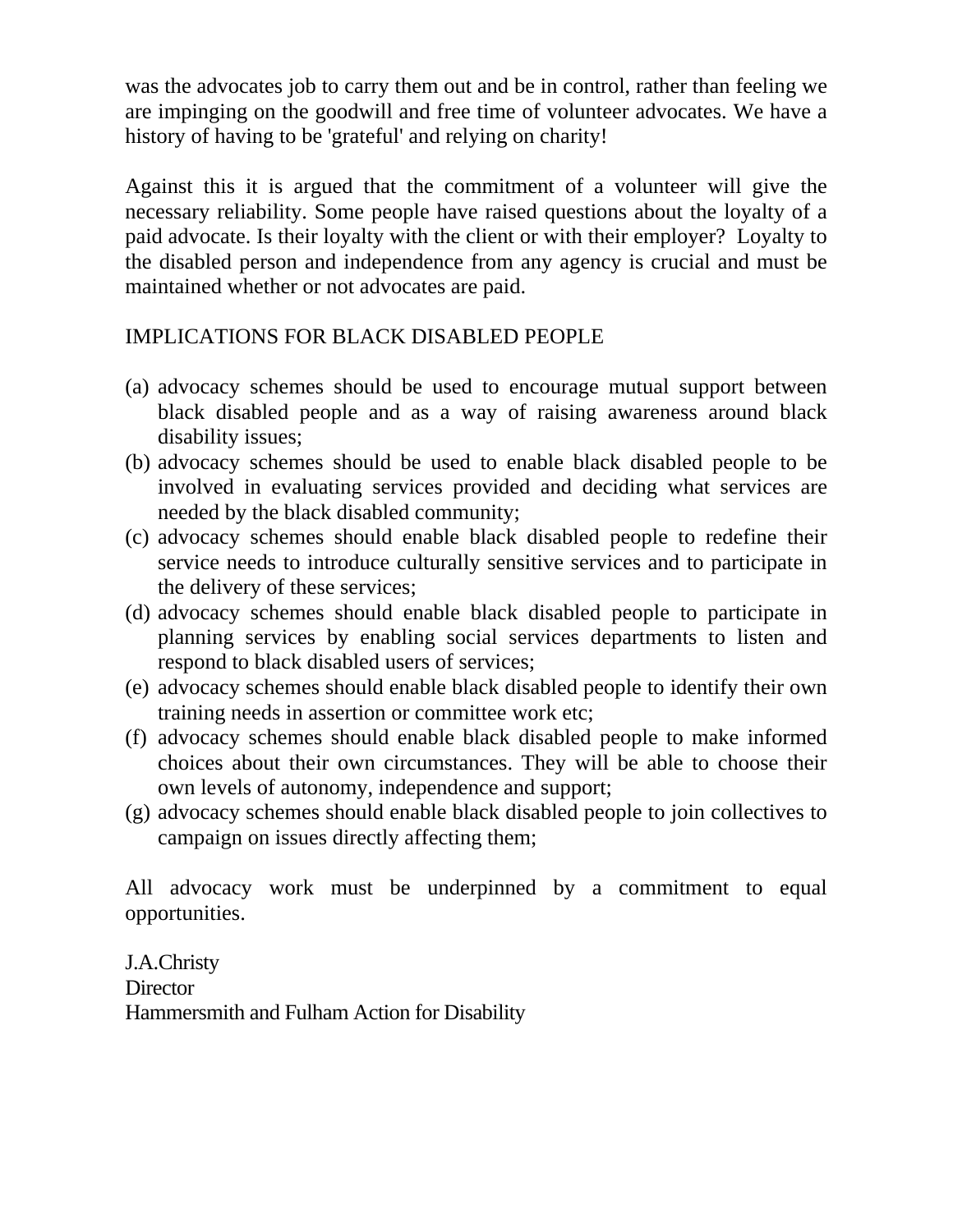## 7 Specialised needs of Asian Visually Impaired People

The concept of a specific body dealing with the clientele of disabled people with a particular ethnic background is perceived by some as going against the principle of integration. However, this is a view which does not bear up to close scrutiny. There are certain ethnocentric problems which need special attention by a dedicated body. A caring society has to care about all of its citizens. If it realises that certain special groups cannot have their needs met in the mainstream institutions, it can only accomplish its mission of care by considering the creation and support of specialised groups.

In this context, this section explores the special needs of Asian people with visual impairment. These needs can broadly be discussed under the headings of:

- 1. Rehabilitation Needs
- 2. Employment Opportunities
- 3. Cultural Needs
- 1. Rehabilitation Needs

Time and again it has surfaced that many Asian visually impaired people are not able to communicate with the relevant authorities to know what assistance is available. In many cases a foreign sounding name is not even properly learnt by the relevant officer for future reference. Unsmooth or broken English deters the officer from pursuing the case.

Consequently, many visually impaired Asians fail to receive a basic level of services. Recently, the Association of Blind Asians (ABA) was approached by an Asian gentleman from northern England for rehabilitation training. We were astonished to learn that despite his enthusiasm for such training, the local authority could not help him. The ABA offered to meet about half of the cost (which would have met the cost of language training) but the local authority would not meet the balance.

It must be stressed that without rehabilitation a visually impaired person may not be able to go out and socialise; has less chance of marriage; cannot educate him/herself; and is deprived of many other opportunities including employment.

2. Employment Opportunities

Society's discrimination against disabled people is compounded by its inability to provide people of ethnic minority backgrounds with an unprejudiced assessments of their ability to occupy some offices or perform certain tasks.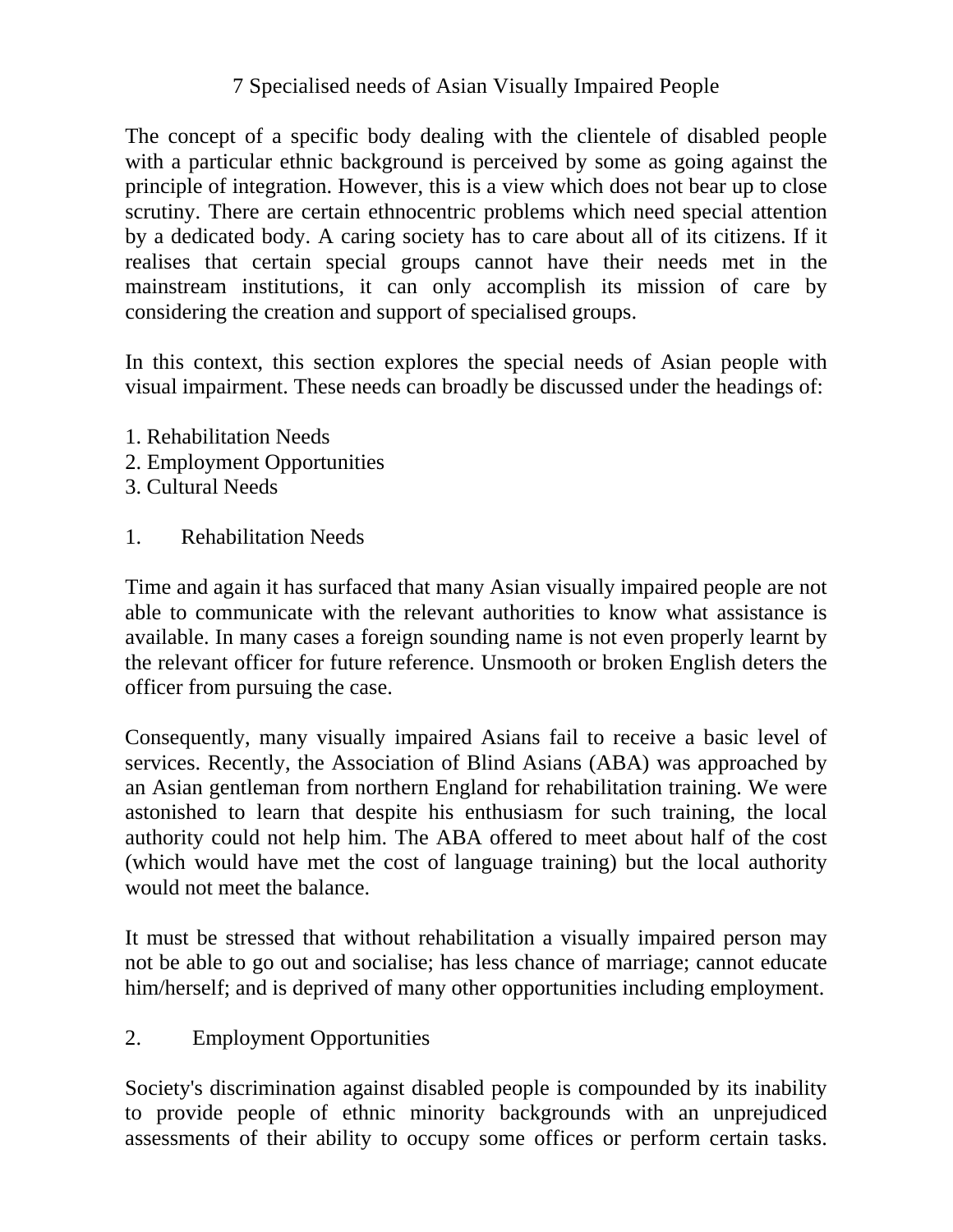During my rehabilitation course, for example, I was told that I would not be able to work as a telephonist, because of my "low communication power' (another name for an ethnic accent) but that I had excellent manipulative skills as I could put nuts of various shapes onto the right kind of bolt. I was advised to become a light engineer (a euphemism for a factory line worker). However, when I was found to be able to spell 119 words out of 121, I was reluctantly allowed to proceed with audio-typing which I wanted to use in my plans for a career in law (I am now a Doctor of Law and a Barrister).

This attitude prevails amongst some of the officers in the mainstream blind welfare bodies. It is wasteful since it prevents true assessment of the employment potential of visually impaired individuals with ethnic minority background. It has also come to our notice that, probably due to this prejudice, ethnic minority individuals have to work harder to obtain ordinary support services (like personal reader service) or special aids to employment to realise their full potential in their vocation and move up the career ladder.

3. Cultural Needs

Those concerned with ethnic minority issues are fully aware of the special dietary need of Asians. Mainstream institutions do not always cater for Asian people's diets. Social gatherings can be alienating to Asian people when food, drink and music do take account of their cultural needs (e.g. many Asians are teetotal) so they tend to shun such gatherings. Visually impaired Asian people have different family set-ups and often encounter more restrictive attitudes to their disability from their families than people in similar situations from the host community. The RNIB Survey, released in October 1991, indicates that 72% of visually, impaired people are female, but, due to family constraints, the ABA female membership has not yet reached the 25% mark. (ABA is paying special attention to this problem). Accordingly these cultural aspects need special counselling and family support services. Sometimes the can only be provided by officers of Asian origin who know the cultural specifics.

## What Can Be Done

One thing which should be done at all costs is to sensitise staff in mainstream and specialist bodies to the particular needs and problems of people from ethnic minority groups who have a disability. Where possible, support services should be provided by ethnic minority. specialists. Needless to say, one does not expect that every ethnic minority individual (with his/her specific cultural baggage) to be able to offer full language and cultural support. However, where the numbers justify, vigorous efforts should be made to give appropriate services.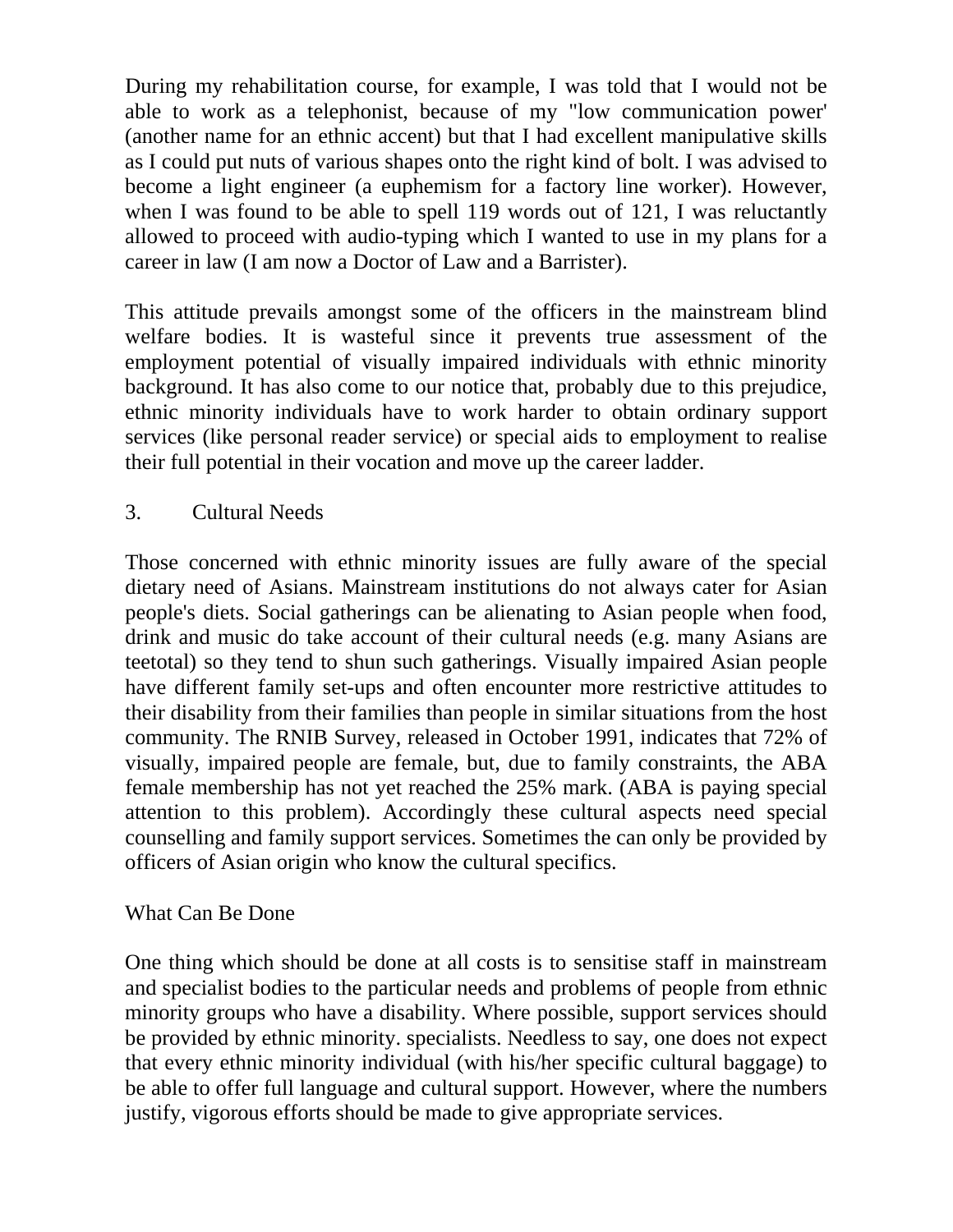While a proliferation of ethnic organisations is undesirable, groups with a worthwhile welfare mission should be properly funded and, where necessary, new groups should be encouraged. It should also be noted that many Asian visually impaired people are fully integrated into the mainstream and they will not need the specialised services envisaged.

Dr Amir A Majid Secretary Association of Blind Asians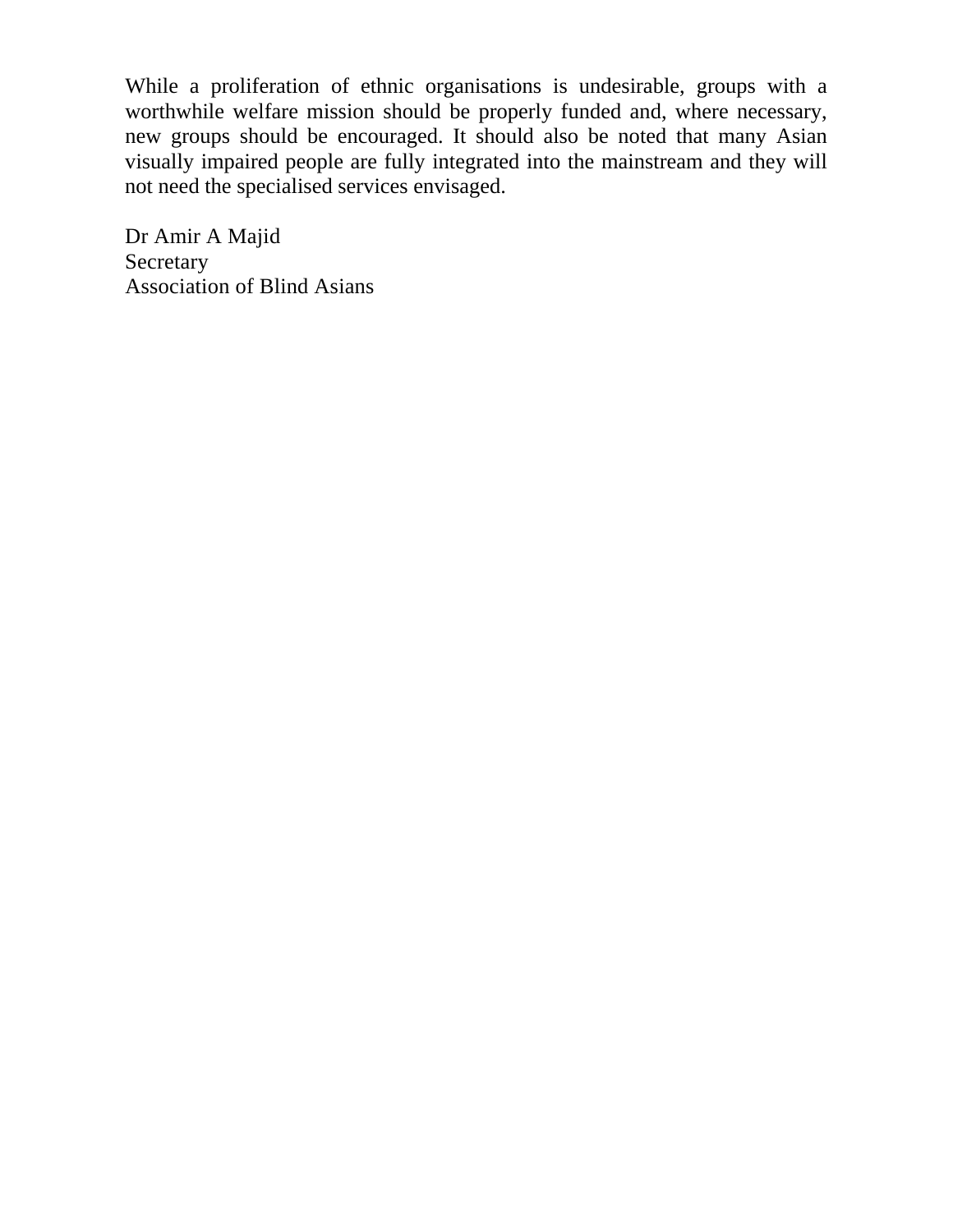#### Needs of visually impaired Asians research by Association of Blind Asians

The Association of Blind Asians (ABA) commissioned research in July 1991 to identify the needs of visually disabled Asians and discover the numbers of blind/partially sighted Asians registered with the 33 London Boroughs. We began by designing a questionnaire that enabled visually impaired Asians to express their views and set out to forge a working relationship with all the Social Service Departments in London.

Our intention was to start by reviewing the structures and services which exist in each borough which deal with blind Asians. We asked them to supply the numbers of visually impaired Asians on their register. Information was requested about ethnic monitoring policy; provisions made for blind Asians (eg social workers, translators able to communicate in an Asian language); and their knowledge of support groups providing services for visually disabled Asians in their area.

In the first two months of the survey the response was mixed: regrettably, we only received 12 replies in that time. Of these only seven furnished us with numerical data. The councils' reactions to our survey make it important to consider their conduct. A handful have been enthusiastic and co-operated willingly but to accuse several of being 'obstructive' would not be an overstatement. There is generally an over-use of 'confidentiality' to cover up their current position, which appears to be one of inactivity. One could also point to a lack of organisation, a lack of staff and, crucially, a lack of will.

On the positive side there is a growing awareness that ethnic monitoring is necessary if the needs of Asians are to be recognised and ultimately fulfilled. Consequently, some authorities have promised to institute detailed monitoring as their records are transferred onto computers.

The other strand of ABA's research focuses on the visually impaired themselves. A 13 page questionnaire entitled 'SURVEY INTO THE NEEDS OF VISUALLY IMPAIRED ASIANS' has been sent to 200 people. It is divided into sections dealing with issues which might affect these people, ie mobility, social services, ABA etc. The questionnaire informs and draws out the views of that individual. Blind Asians are encouraged to state views on the services already provided; put forward ideas for services they would like to be made available; and to reveal the problems they face and how they would like to see them solved.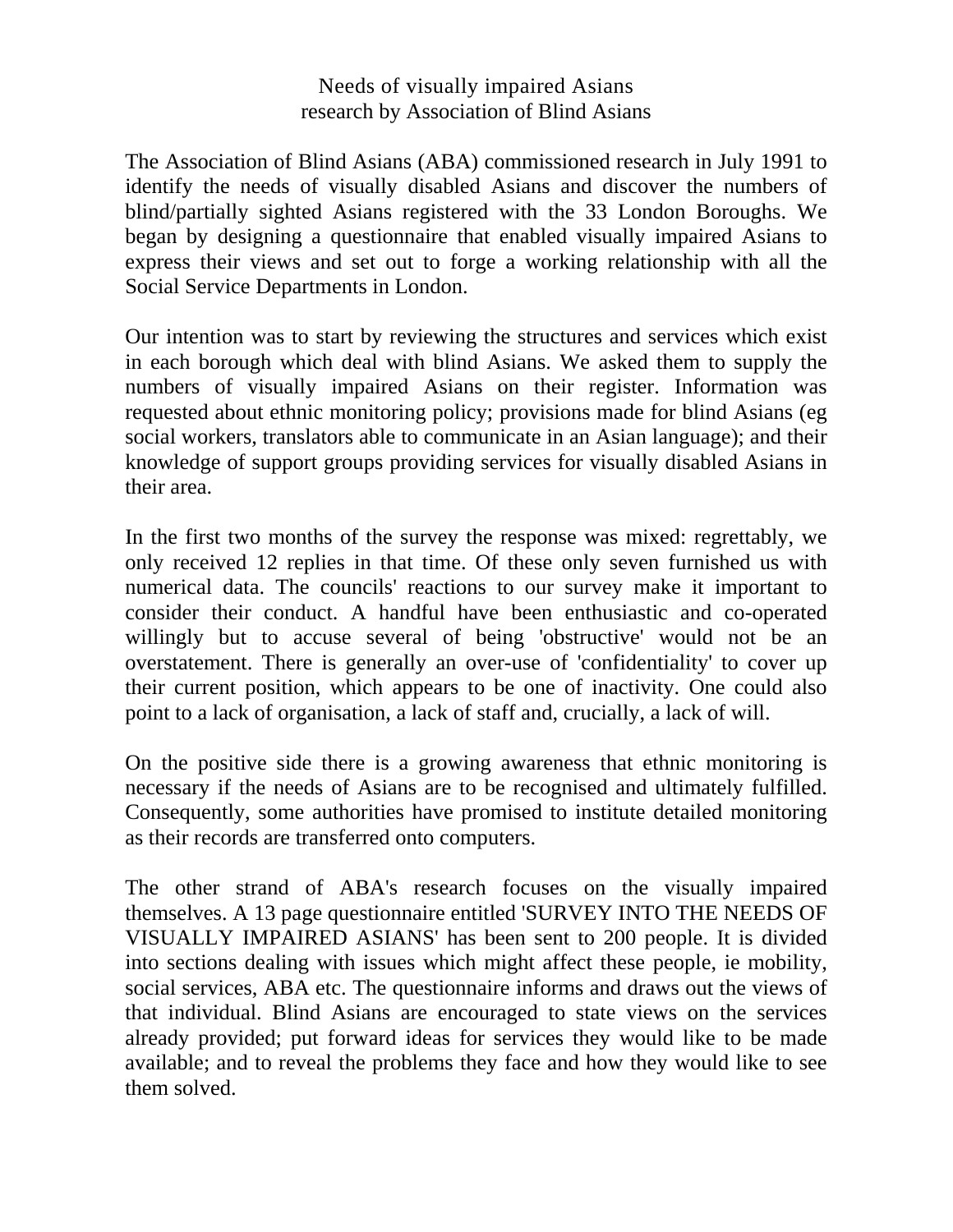Completed questionnaires have been arriving at a reasonable rate - we hope to get another 100 replies. The information collected will be published by ABA and forwarded to local authorities and bodies like RNIB where it should assist in the formation of policy.

A provisional assessment of some of the trends, suggests that most of the respondents speak English plus at least one other Asian language, but would like to receive talking books and cassette magazines recorded in their mother tongues, a cultural requirement that is not widely acknowledged. While a great majority are registered as visually impaired, very few are satisfied with the service and training they receive. Around 40% do not receive state benefits relating to their disability. Some have access to free public transport and none get help with telephone costs. A small number describe the treatment they get from doctors as "not helpful at all", but few seek assistance to help them talk to their doctor.

Almost all live with their families but 30% say their disability has affected family life indicating a need for support and counselling for the family. It is also interesting to note that 24% feel discriminated against because they are blind, and 8% feel discriminated against because they are Asian.

A much fuller analysis will be made in ABA's final research report will be ready soon.

KHALID JAVED RESEARCHER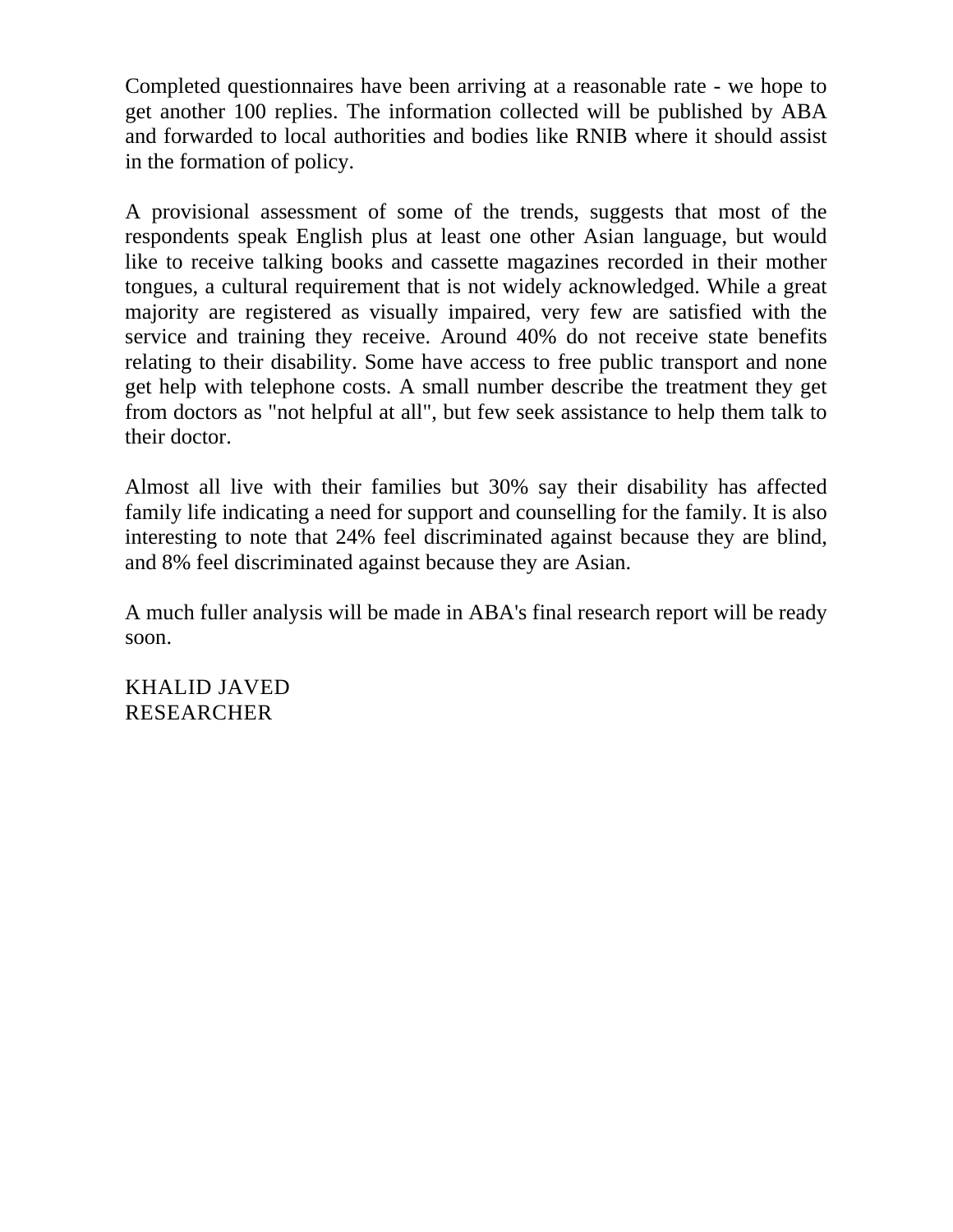### African Caribbean Eye Survey Project Interim Report

Details of this survey have been included to give some indication of the level of need for services for people with visual disabilities in African Caribbean communities.

In general, the survey is proceeding well, although somewhat behind schedule. This is due to a later start to the project than originally intended. We are confident that we shall meet our main objectives on schedule. The single greatest difficulty is achieving an epidemiological or population based sample and this will be discussed in more detail below.

### SURVEY CLINICS

A total of 18 survey clinics have been performed so far: 7 at Broadwater Farm Estate Community Centre on a pilot basis and subsequently, 11 at the Welbourne Centre Afro Caribbean Senior Citizens Association. A total of 429 patients' details have been entered onto the micro-computer database. At the most recent analysis, with 352 records entered, the mean age was 56 and the range was from 35 to 84 years. There was a female sex bias in attendance, with 202 women attending compared with 152 men.

Clinics are usually four hours long. The number of people attending each clinic has varied considerably from a minimum of 4 people to a maximum of 82. Out of the 352 records, 72 have been referred (20%); 48 (13.6%) of these were with a prognosis of glaucoma, 10 with other ocular conditions and 14 due to nonocular medical problems (mainly systemic hypertension).

#### SAMPLING RESPONSE

The pilot study on Broadwater Farm gave some indication of the sort of response rate we might expect. Answers were obtained from 66% of all households on the estate. Of these, 34% had eligible persons living there and 43% of these participated in the survey.

During our time at the Welbourne Centre, active support from volunteers became scarce and most of this part of the sample were members of the Afro-Caribbean Senior Citizens Association. A little under half the members of the club attended. Towards the end of our time at the Welbourne Centre a new team of volunteers were recruited who were highly motivated in support of the project. They are currently working to increase the sample in the Bruce Grove area for the Lordship Lane clinic which has just started.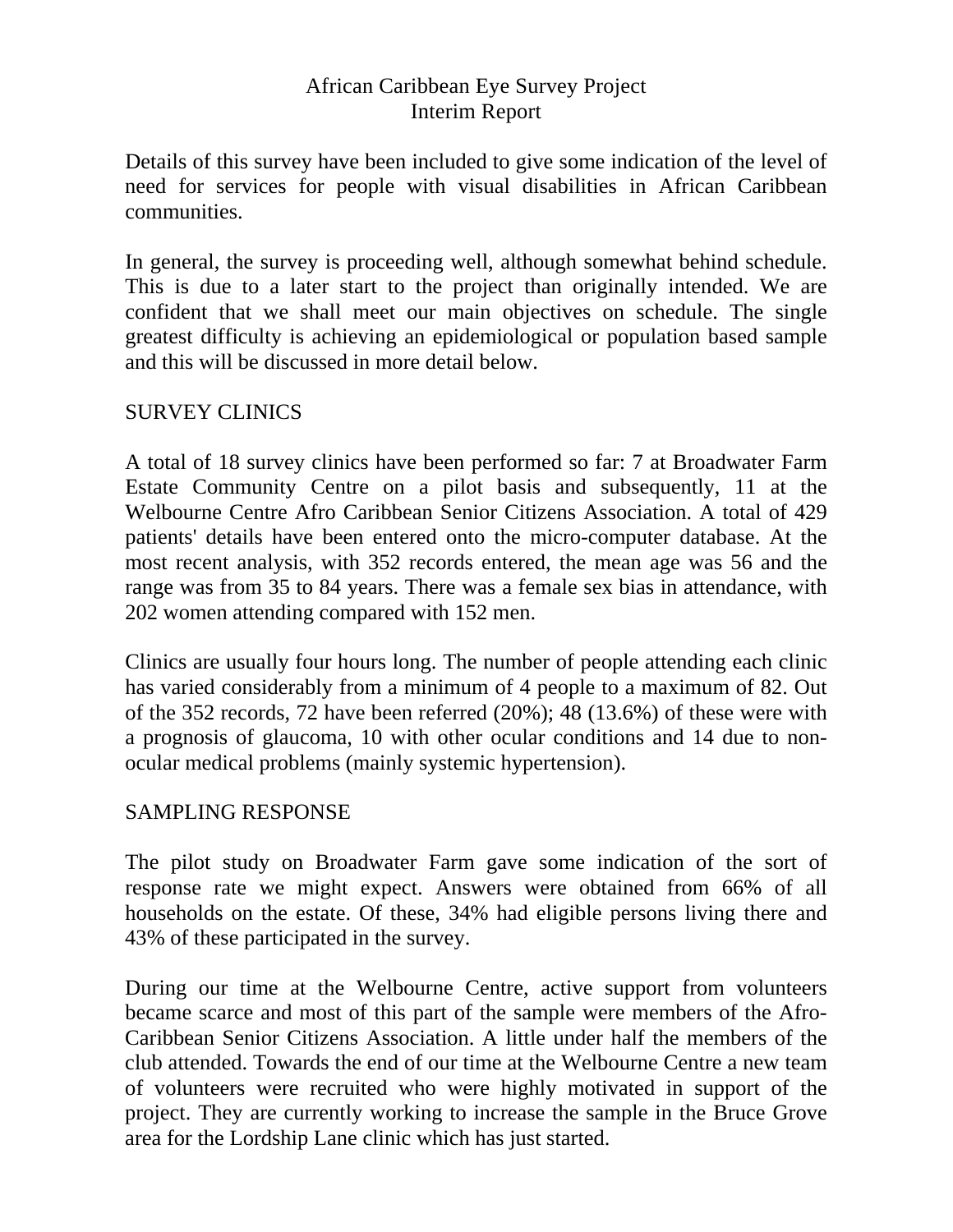This is our last attempt to use the post-code sampling technique and if this fails we will create a sampling frame from a list of members of Afro-Caribbean organisations, churches, societies or clubs and invite selected individuals from this list to participate in the survey. The question will remain as to how representative such a sample can be, although it is unlikely to be seriously biased either way by eye health. Of course, the problem of achieving an adequate response will still occur but hopefully, with access through the organisation's membership, greater encouragement for individuals to participate can be brought to bear. If this also proves inadequate we will have to accept a non-epidemiological sample, which preferable to none, but we will only resort to this when all possible alternatives have been exhausted.

Broadwater Farm Estate Report on the Pilot Study

Every one of the 1,036 households on the estate was called on. Non-respondents were approached on at least three occasions.

#### RESPONSE

688 (66.4%) households on Broadwater Farm responded to doorstep enquiries. 238 (34.6%) were eligible for the survey.

The remaining 450 households were not eligible, due to the fact that they were either young black people (below 35 years), or white or other ethnic groups.

#### ELIGIBLE

104 (43.7%) of the 238 eligible households participated at the clinic.

From 81 houses one person participated.

From 18 houses two people participated.

From 5 houses three people participated.

134 (56.3%) households identified as eligible did not participate in the study.

12 of these declined at the doorstep interview.

## **CLINICS**

The clinic site was at the Community Centre on Broadwater Farm which allowed easy access to all residents on the estate. A pilot clinic with volunteers was held first in order to establish the efficient organisation of the clinics.

Six survey clinics were held during the month of April.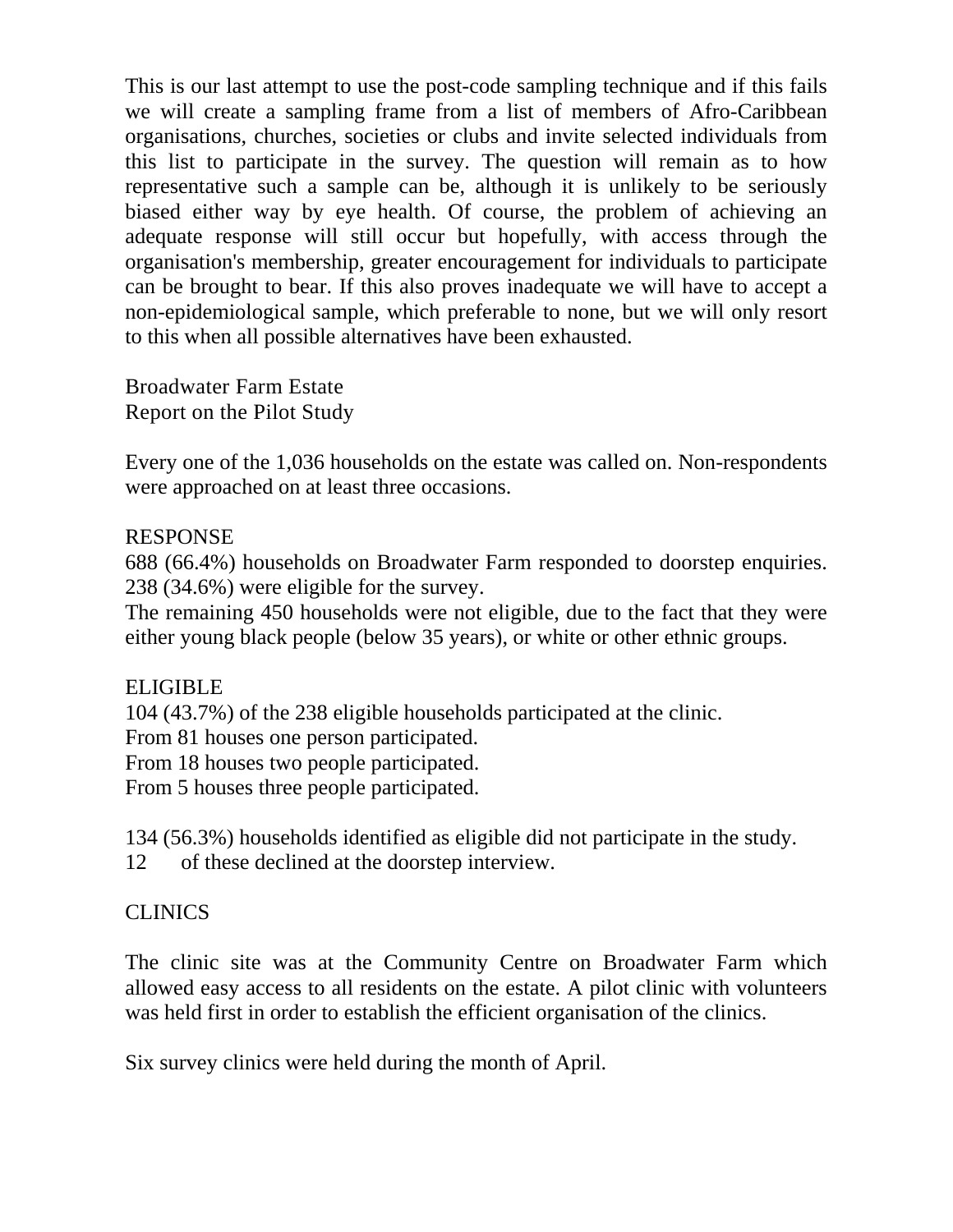### PATIENTS EXAMINED

229 people were examined at the clinics at Broadwater Farm. 132 (58%) of these were eligible, 97 (42%) were not.

#### REFERRALS

Out of the 132 eligibles, 21 (15.8%) people were referred for eye conditions. 13 (9.8% )patients were referred with the prognosis of glaucoma and 8 (6%) due to other eye conditions.

DR.E.BASAURI - PROJECT RESEARCHER GLADWELL MSIMANG - COMMUNITY BASED CO-ORDINATOR HUGH LUGG - SECRETARY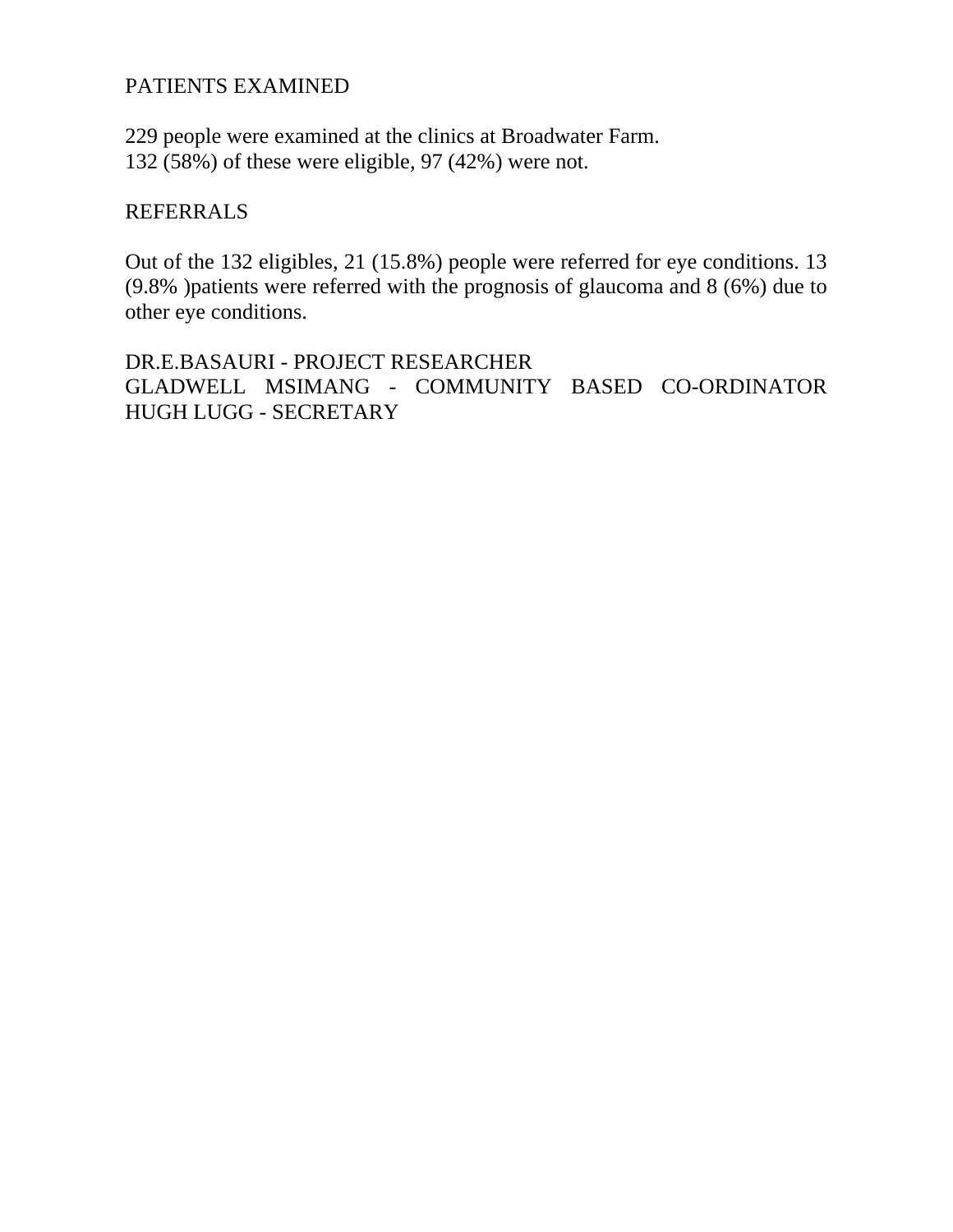## 8 Workshops - Day 1 Service Users

This section comprises notes taken on flipcharts during Workshops. They may appear incomplete or ambiguous to people who were not at the conference.

#### ORGANISATION AND CONTROL

Do we need new groups? What form should they take? How do we keep control? How do we get funding?

- Support black disability groups locally
- Make sure that the constitution guarantees that control remains with black disabled people to avoid getting hijacked by carers or white groups
- Race groups should support black disability groups
- The disability movement should support black disability groups
- Local Authorities and grant making trusts should allocate funds to black disability groups -they need to develop equal opportunities
- We must insist on getting a fair share of resources
- We must expose and challenge white voluntary organisations who use black people to gain credibility and funding, but do nothing to improve services for blacks
- We should look for independent sources of money
- We should get together to lobby effectively, both regionally and nationally

## ACCESS

- Ensure equal opportunities policies are adhered to
- Representation on planning committees
- Agitation to make sure our needs are taken seriously e.g. consultation with black housing associations.
- To have the relevant information available to all in all languages, on tape and in braille
- Need for interpreter in all organisations Black organisations to take this seriously
- Get rid of racist stereotypes in housing through provision of anti-racism and disability equality training
- Poll Tax etc. as a percentage of payers we should get services -housing etc.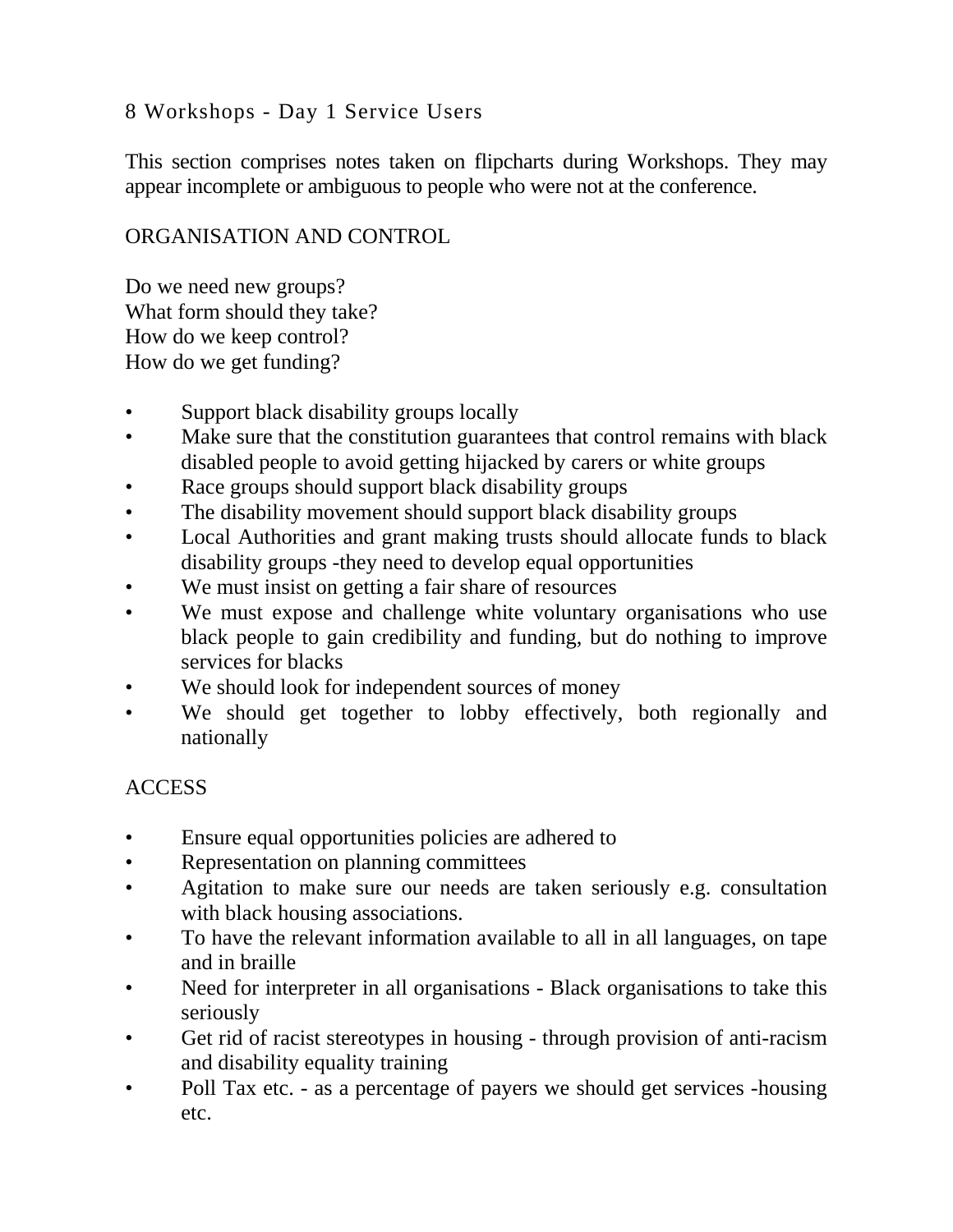- Make sure cultural needs are taken into account in all housing and independent living schemes
- Make people aware of what is available and what their rights are

POWER SHARING - To have the power to get what we need as black disabled people

CHOICE - To be where you want to be with good resources.

## PARTICIPATION AND CONSULTATION

- Need to increase take-up of services by black disabled people
- Consultation needs to be with actual service users (not just professionals and service providers)
- Need to improve transport service for disabled people
- Information needs to be made accessible/appropriate
- Barriers to consultation are: lack of credibility - no evident change after consultation in the past mobility difficulties white professionalism lack of information professional jargon language barriers the pressure in our communities not to be seen to be unco-operative
- No evidence of good practice came to light within this group

#### SELF-ADVOCACY

- Self-advocacy needed for disabled people
- Need for disabled people to be in positions of power within "Disabled" organisations
- Need for specific support for black disabled people (in addition to that already existing)
- It should be recognised that black disabled people are not a minority, out of 6 million disabled people 50% are black
- Need for resources to set up black disability organisations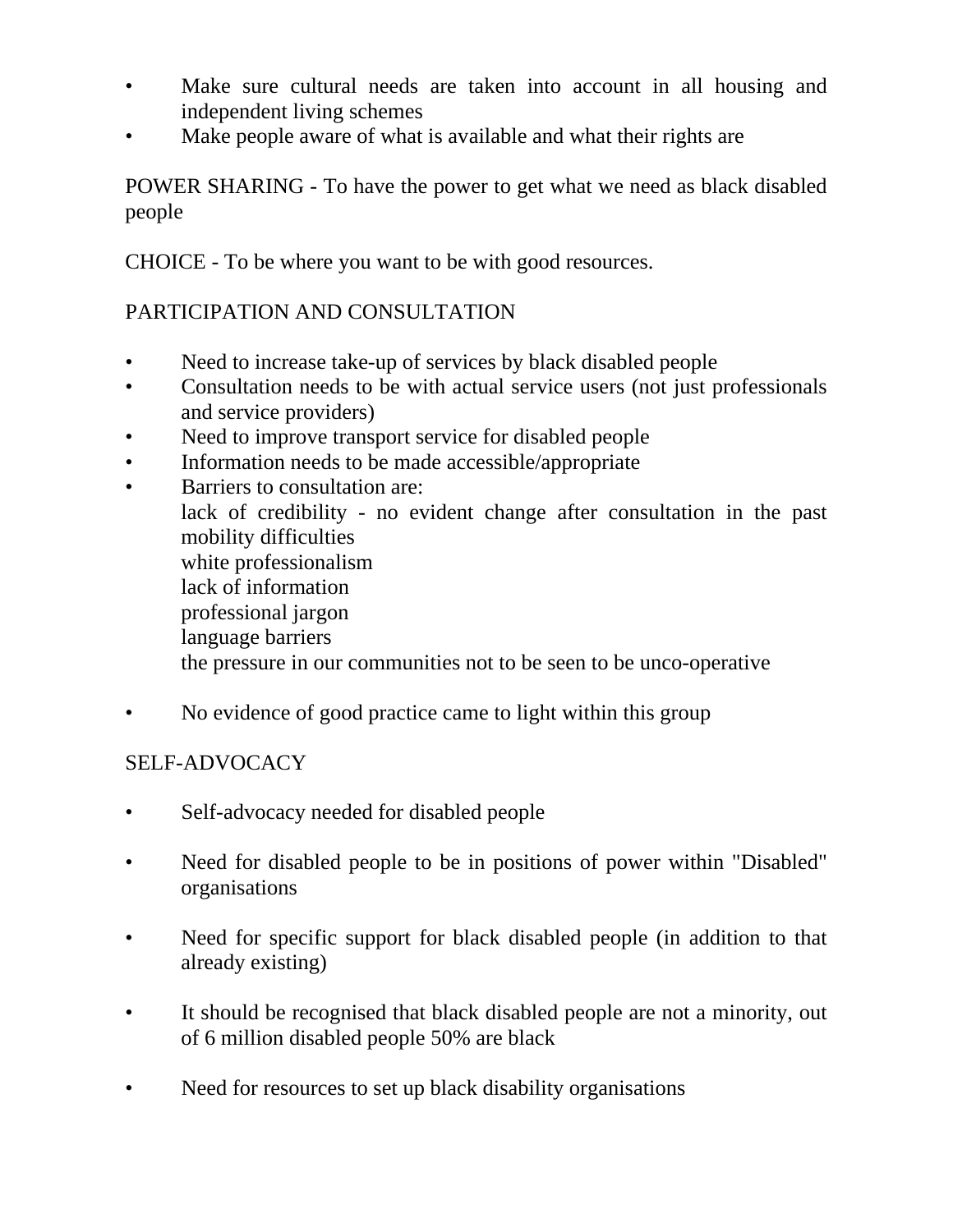- It should be acknowledged that institutional racism will be discriminating towards black disabled people
- Advocacy should include; a) going to council to ask for service b) empowerment of black disabled people
- Rights identified as important;
	- a) to be an individual
	- b) to equality of service
	- c) to an ethnically sensitive service (which avoids stereotypes)
	- d) right to information
	- e) to fight approaches which fail to take account of the importance of race
	- f) to ACTIVE equal opportunities
	- g) to acceptance of positive self
- Need for race and disability training

## ACTION PLAN TO SERVICE PROVIDERS

- 1. To value black disabled peoples experience and contribution
- 2. To recognise/respect individual needs and preferences and not stereotype
- 3. Access to information. Information = power
- 4. Active/dynamic equal opportunities in practice 5. Equality training

## SOCIAL SERVICES

- Racism awareness training for receptionists, home helps, cleaners etc
- Training should be PRACTICAL
- Advocacy needed for empowerment of black disabled people
- Need to make disability a high priority.
- Need to know our rights
- Need to challenge racism through solidarity and support networks Need to identify key people and use them effectively
- Need to challenge myth that black people are self-sufficient

## HOUSING AND INDEPENDENT LIVING

- The need to live in comfortable housing with back-up services
- Issues identified as affecting black disabled people
	- a) insensitive allocations policies
	- b) lack of consultation
	- c) insufficient choice over sheltered options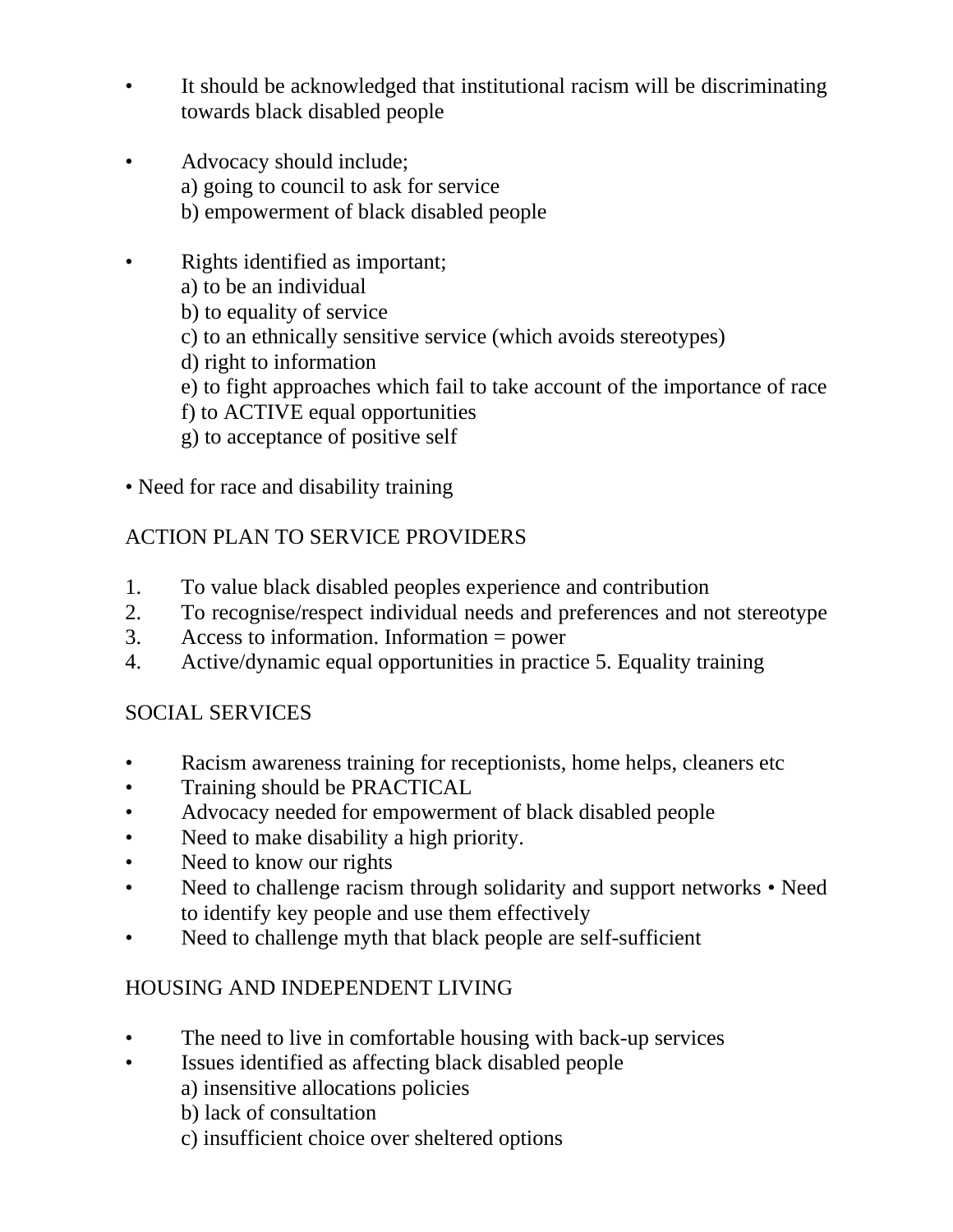- d) equal opportunities policies not affective
- e) referrals difficult to obtain
- f ) lack of information

# ACTION POINTS

- Authorities to review their allocations policies to remove institutionalised racism
- Housing associations to develop easier referral mechanisms
- Authorities to consult black disabled people before starting developments of accessible housing
- Authorities to plan housing and support services together so that back-up services such as Mobility Officers or Home Carers are available to disabled residents
- Voluntary and statutory agencies to increase provision of relevant and appropriate information re: independent living and community care options.

Specifically target information at black and ethnic people

## SETTING PRIORITIES

- Set-up own individual self-maintained groups
- Need for more resources
- Need for information in relevant languages, in print and on tape
- Communication with social services an issue for people whose first language is not English
- Need for more black disabled spokespeople
- Danger of stereotyping black disabled people leading to inappropriate services
- Education and training are important considerations
- Specific training for blind people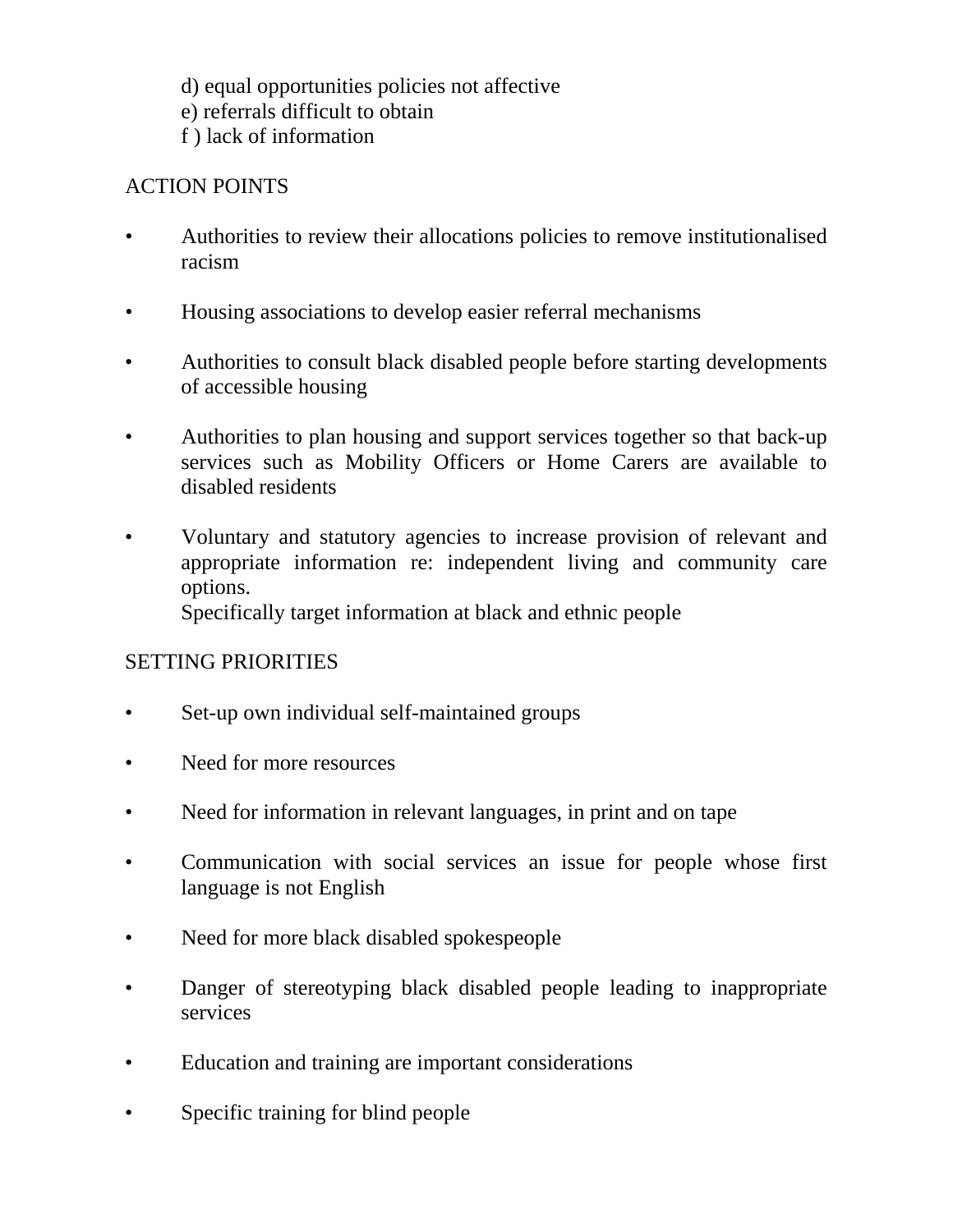• Institutionalised racism an important factor

## EDUCATION AND TRAINING

- 1. Training disability equality. Must start early when children are young. (Positive Images)
- 2. Training for professionals should be compulsory. Must address minority ethnic issues.
- 3. Political & decision making bases have to be targeted. Black and ethnic minority disability groups must get representation.
- 4. More black and ethnic minority professionals but not used as tokens.
- 5. Decision-making should be with parents, together with appropriate information to assist them to make effective decisions. Choice as to what school, statementing etc.
- 6. Self -empowerment black and ethnic minority peoples groups and then society through challenging assumptions and practice.
- 7. Power bases should not change personal high expectations to low ones.

## EMPLOYMENT

Encouragement of recruitment, training and development of black disabled people.

- 1. Awareness/Equality
- 2. Legislation on employment of disabled people.
- 3. Information to help/assist implementation.
- 4. Effective use of statistics e.g. to demonstrate black disabled people's employment and unemployment.
- 5. Unions and black disabled people.
- 6. Consultation
- 7. Review of sheltered employment/placements.
- 8. Recognition of black disabled self-help within employment i.e. status
- 9. Public relations on the value of black disabled people in social, economic and political terms.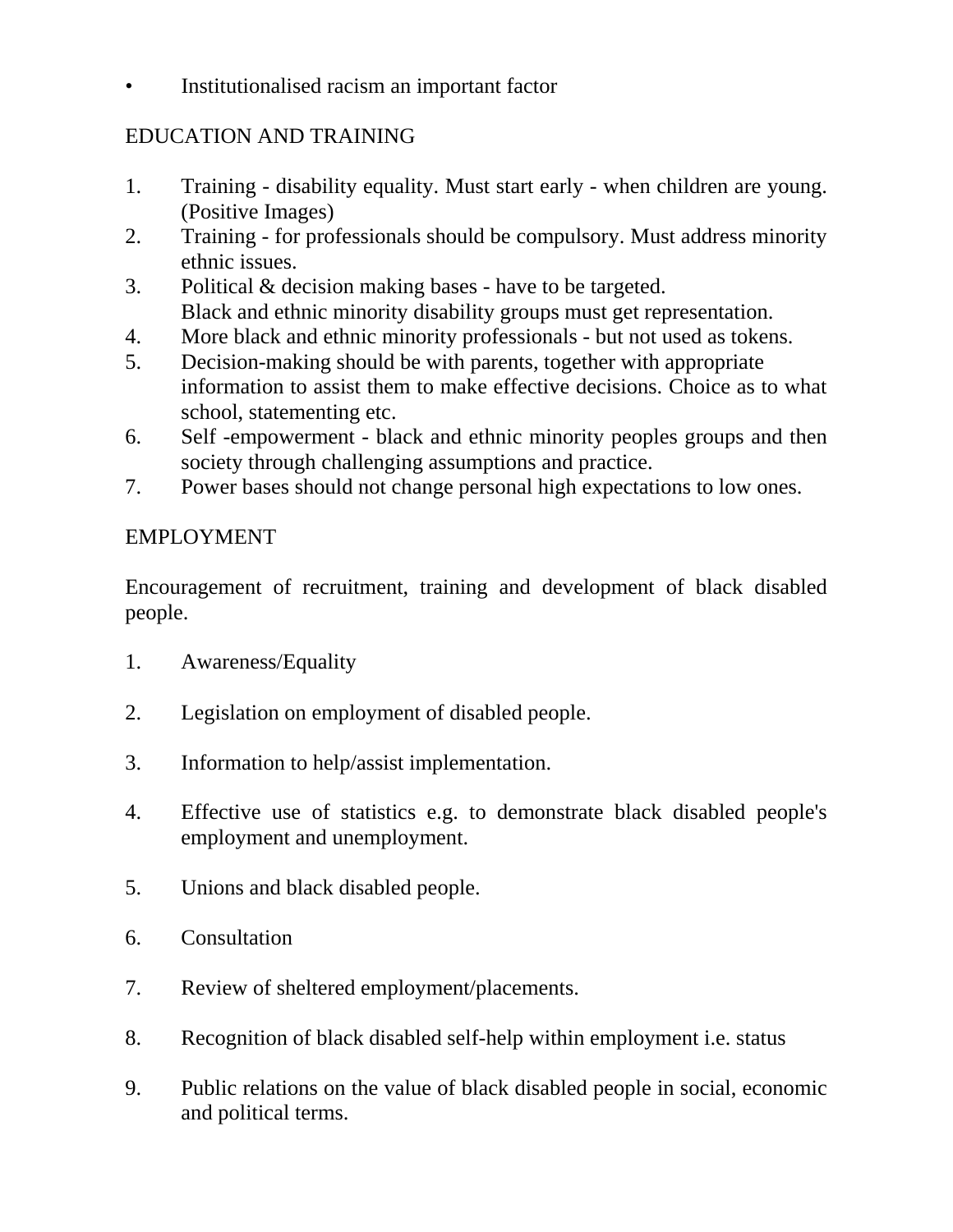10. Education and Liaison.

## THE VOLUNTARY SECTOR

- 1. Insecurity of Projects set up for the Black Communities.
- 2. Essential that Black and disabled people are on management committees.
- 3. Access to information/Awareness of Services
- 4. Avoid tokenism
- 5. Development of self-advocacy
- 6. Publicity
- 7. Need for education and training on Black/Black disability issues
- 8. Networking between black disability groups and individuals to develop unity.
- 9. Campaign for effective change
- 10. Use media fully to encourage individuals and groups to share information
- 11. Use existing disability movement while developing our own
- 12. Services inappropriate
- 13. Funding difficult

## ACTION PLAN:

- 1. Scrutinize Equal Opportunities Policy for Disabled Black people. (Employment and Service Delivery)
- 2. Proportional allocation of resources to Voluntary Sector for Black Disabled People.
- 3. Black Disability Equality Training for Providers
- 4. Voluntary Sector promoting Advocacy and Self-Help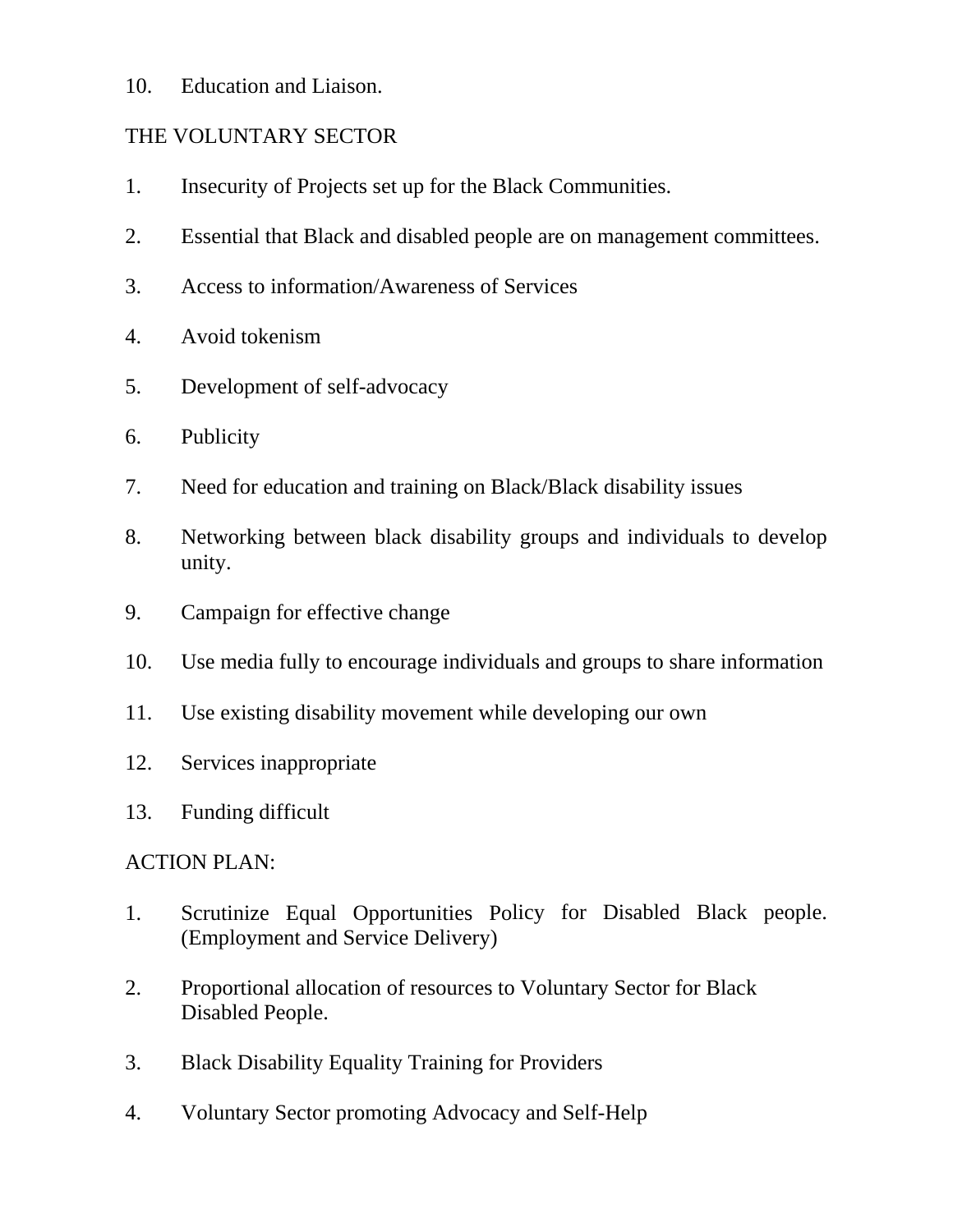#### NB: FOR OURSELVES

- 1. Unity within the Black Community
- 2. Appreciate/value small changes achieved within Voluntary Sector

9 Workshops Day 2 -- Service Providers

This section comprises notes taken on flipcharts during Workshops. They may appear incomplete or ambiguous to people who were not at the conference.

#### CONSULTATION AND PARTICIPATION

- 1. Consultation with groups should be in their own familiar environment.
- 2. "Frontline" work
- 3. Give economic power to black disabled people
- 4. Empowerment and not disempowerment must come out of participation
- 5. Consent, acknowledgement (that black disabled people exist and have needs)
- 6. Challenge the structures of discriminatory practices.
- 7. Give economic power to black disabled people to facilitate their own resources.
- 8. No more tokenism but proper representation.

#### CONSUMER CHOICE

- 1) Awareness of what is available and people's rights make information available
- leaflets in different languages, tapes in centres, public places etc.
- outreach workers and advocates
- liaison/working together with other departments
- increased training eg disability equality/cultural awareness
- ongoing consultation at every stage
- realization of obligations following consultation
- publication/feedback of outcome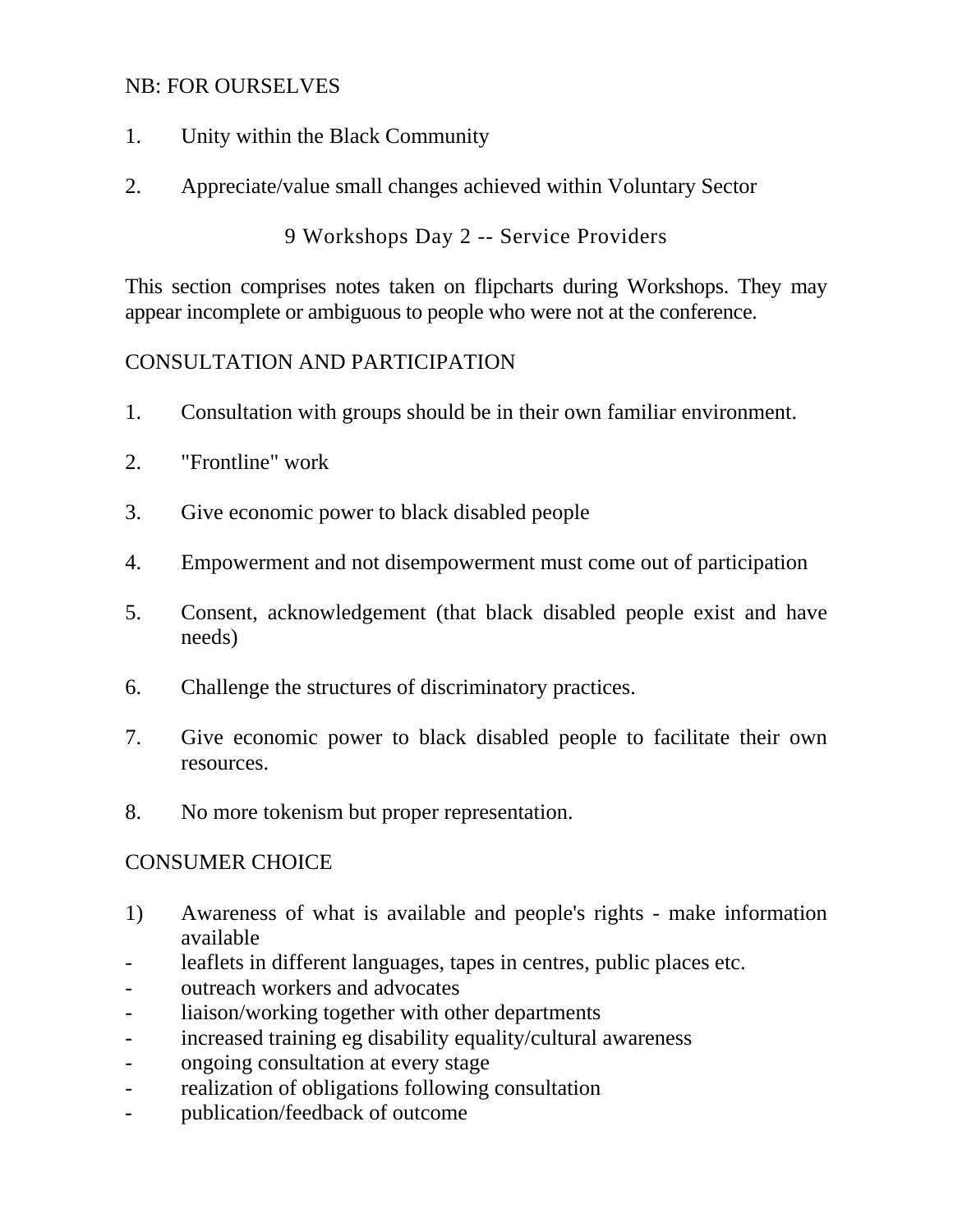2) Formulate ways to implement policies

- making managers/directors aware of legal obligations
- raising profiles and maintaining
- use of petitions from the community
- using complaints procedures
- working group to monitor implementation
- guidelines to workers/code of practice
- how to deal with specific cases
- targets and accountability for different departments
- funding for black community groups and organisations
- increase training re committee skills/self-advocacy/empowerment
- positive action on employment and take into account double discrimination
- representation of users and members of the community

## SHARING GOOD PRACTICE

- 1. Sensitivity
- 2. Accessibility
- 3. Identifying users and targetting services appropriately
- 4. Legitimacy (whose definitions provider's or user's)
- 5. Constraints shrinking resources (how are priorities defined)

Services for black people seen as 'optional extras' - usually first to go when money gets tight! e.g. Newham College - 100% courses for black and minority ethnic ... were cut - no consultation took place. Services should be part of mainstream provision - not reliant on sources of funding such as Section 11 (must be fully integrated). Good practice can be interpreted differently by different providers and users (need to be clear where we are focussing). Policies are not the sole means of achieving/implementing change - there must be POLITICAL WILL and backing of the law

Example of policies supporting services for black and minority ethnic users. Holiday Scheme - funding for holidays -Ealing Council - Southall.

Policies not always supported by practice - Officers often unaware that policies exist.

Sharing good practice means raising awareness, training, checklists, guideline, collate/disseminate examples

(useful publication: "Double Discrimination", Kings Fund)

Identifying Good Practice - Be clear what we mean, ask who defines it.

Share good practice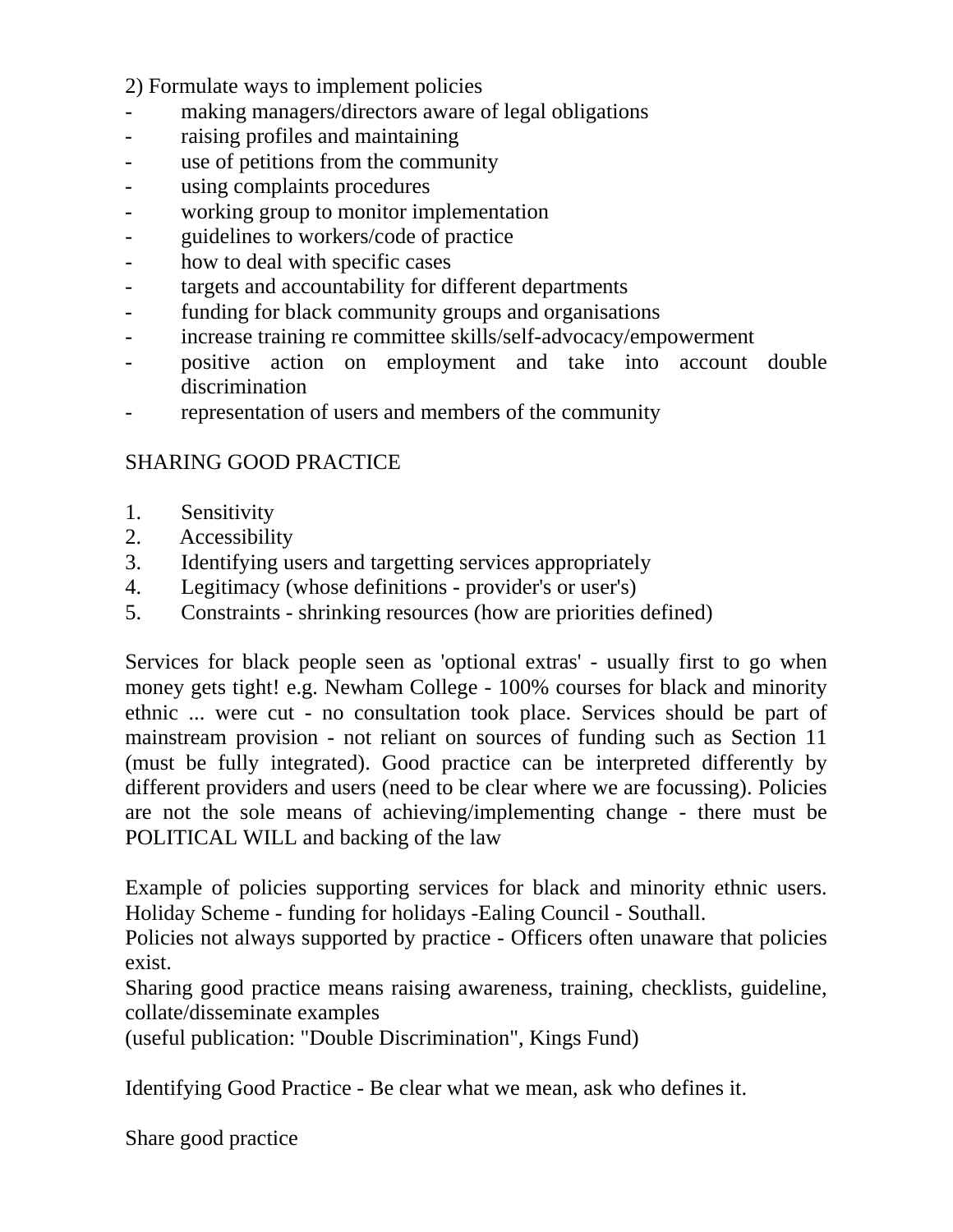Accountability - to who? - for what? - how?

Ensure that black and minority disabled people are involved:

- Participation ) Partnership at policy making and service provision -
- Consultation ) levels.
- Collaboration )

e.g.s: Newham training SS - opened up to voluntary agencies. Hillingdon training - include families as well.

Specific allocations from budget limits amount of work that can be done

## ACHIEVING QUALITY

- 1) Active listening
- 2) DET specifically with a race and disability dimension
- 3) Provide info in a range of language and media
- 4) Service providers inform themselves of rights and legal regulations
- 5) Need to facilitate and support self- help groups for black people and
- individual workers need to challenge attitudes of other workers. Empowerment.
- 6) Employment policies, appropriate staff for appropriate services and management.
- 7) Resources. Follow policy priorities.
- 8) Consultation needs to be action based.

## **HOUSING**

White dominated voluntary groups do not look at race issues (disability groups and housing associations).

Lack of experience and knowledge leads to insensitivity to cultural issues.

Rigid provision/institutionalised racism.

Two-way communication between ethnic minority groups and service providers.

Recognising that discrimination exists -taking positive action.

Awareness training on disability and cultural issues for housing issues ...

User involvement - Living Options Model.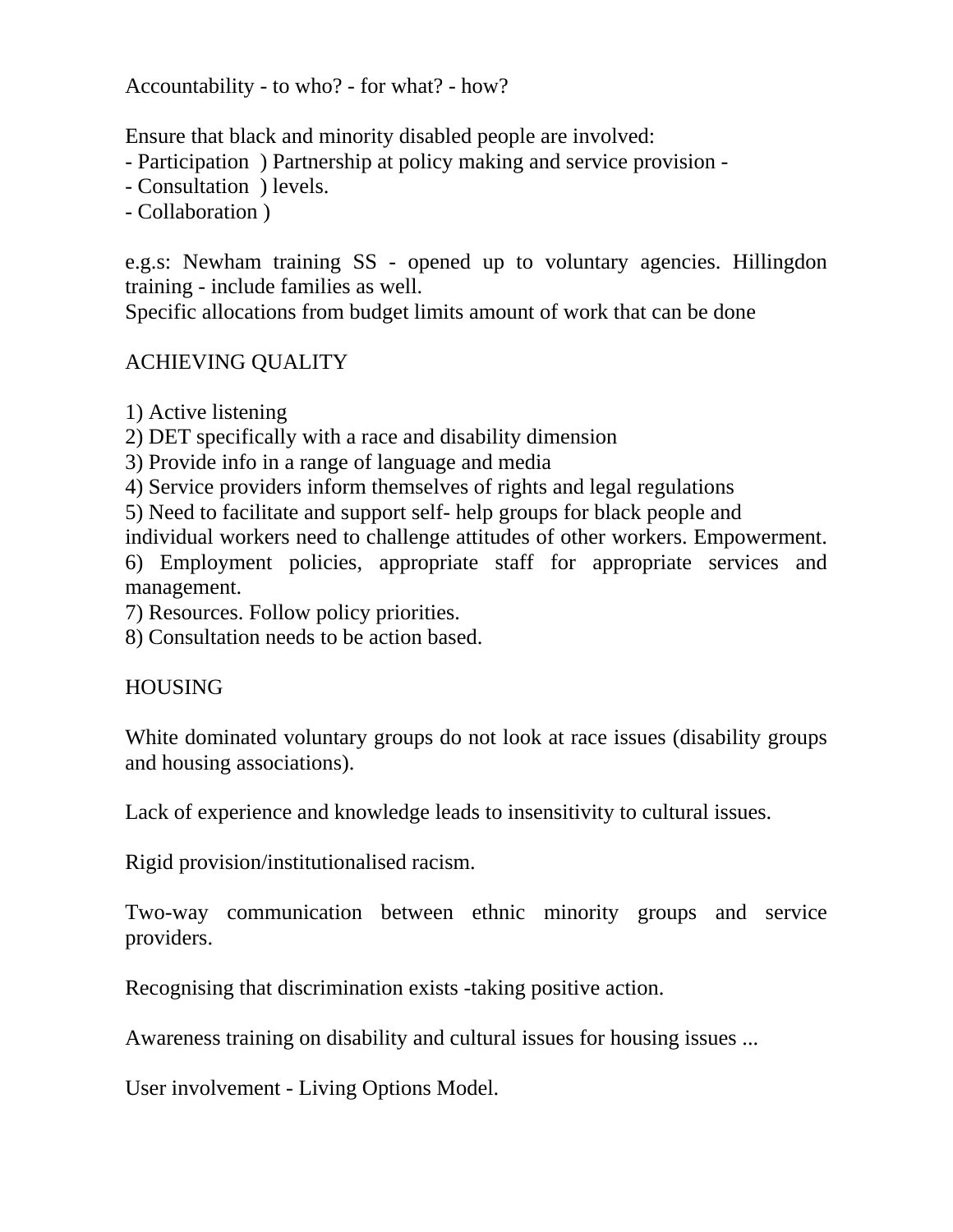User need for information on options - people do not ask for what they do not know exists.

ASK people what problems they face.

#### INTERPRETERS

Bringing service providers together with users.

Avoid generalisations - be aware that there are different cultural responses to disability.

Implement action points from Day 1.

## COMMUNITY CARE

Case Manager(CM) implies power - implication for contracts particularly with CM contracting with local groups. Will be harder for black people to argue with CM who may be responsible for the contract.

Changing culture between Health Authority and Social Services Department? Is this changing - no evidence to suggest it is. Assessment of individual needs has to be defined. Timescale for consultation on guidance for contract specification (SSI) implication for black groups. Contracts may go to white organisations at the expense of black groups. Exploitation of staff/volunteers. Poor infrastructure of black voluntary groups; need staff training, support mechanisms, finance, advocacy and empowerment.

## EDUCATION AND TRAINING

1. Implications of integration ie effects on disabled/black children

2. Negative images - stereotypes No positive role models Restrictions on aspirations

3. Insensitivity to cultural factors: labelling special English classes

4. Emphasis on sport - effects on black and disabled children

5. Religious schooling/cultural needs are an issue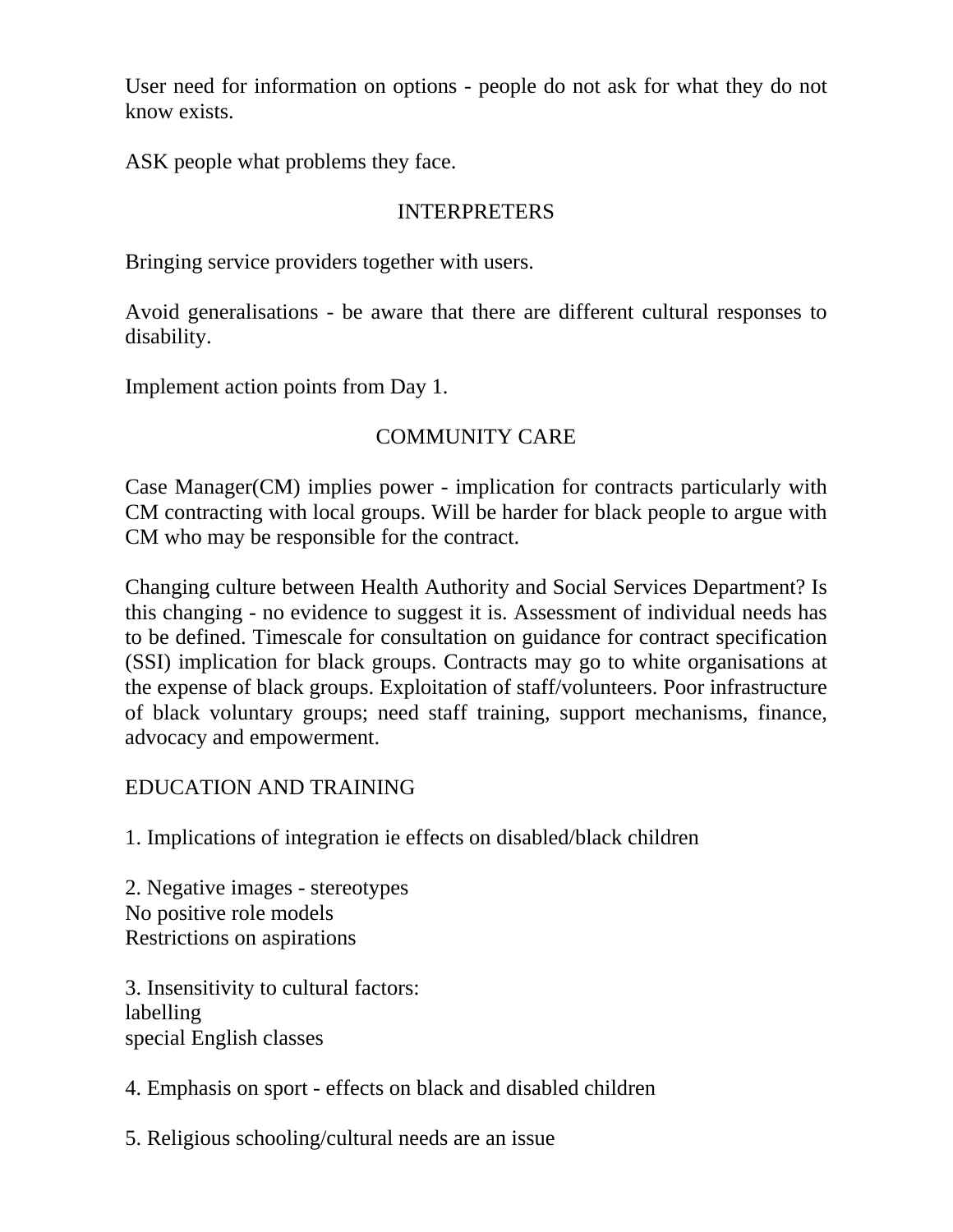- 6. Policy need to change
- a) integration with financial backup and support
- b) should not be finance-led

7. Social Work v Education labels ie special need/learning difficulty

8. Funding misdirected from special needs education. Need participation of black/disabled people in distribution of funds.

9. Training for disabled/black people

10. Anti-discriminatory training should be included in all aspects of training

11. Management and frontline staff training

13. Assessment of black/ethnic minority children/children with disabilities a) enforcement of use of English as a first language b) class/cultural/background of assessment of assessors

## EMPLOYMENT

- 1. EQUALITY TRAINING Target powerful people Issues about independence, rights and discrimination not awareness
- 2. CHALLENGE Local Authorities to use their powers more effectively or creatively
- 3. SUPPORT Campaign for anti-discriminatory legislation
- 4. CHALLENGE Campaign to encompass ALL disability groups
- 5. CHALLENGE our unions to take DISABILITY priorities and to pressurise Local Authorities to get their staff trained in EQUALITIES
- 6. DEMAND statistics and use them
- 7. PUSH Local Authorities to use money which is already allocated to incorporate Black Disability Projects
- 8. BE ALERT to the possibility of European funding
- 9. DISABILITY EMPLOYMENT PROJECTS could be MATCHED in funding but incorporating Black/Disabled people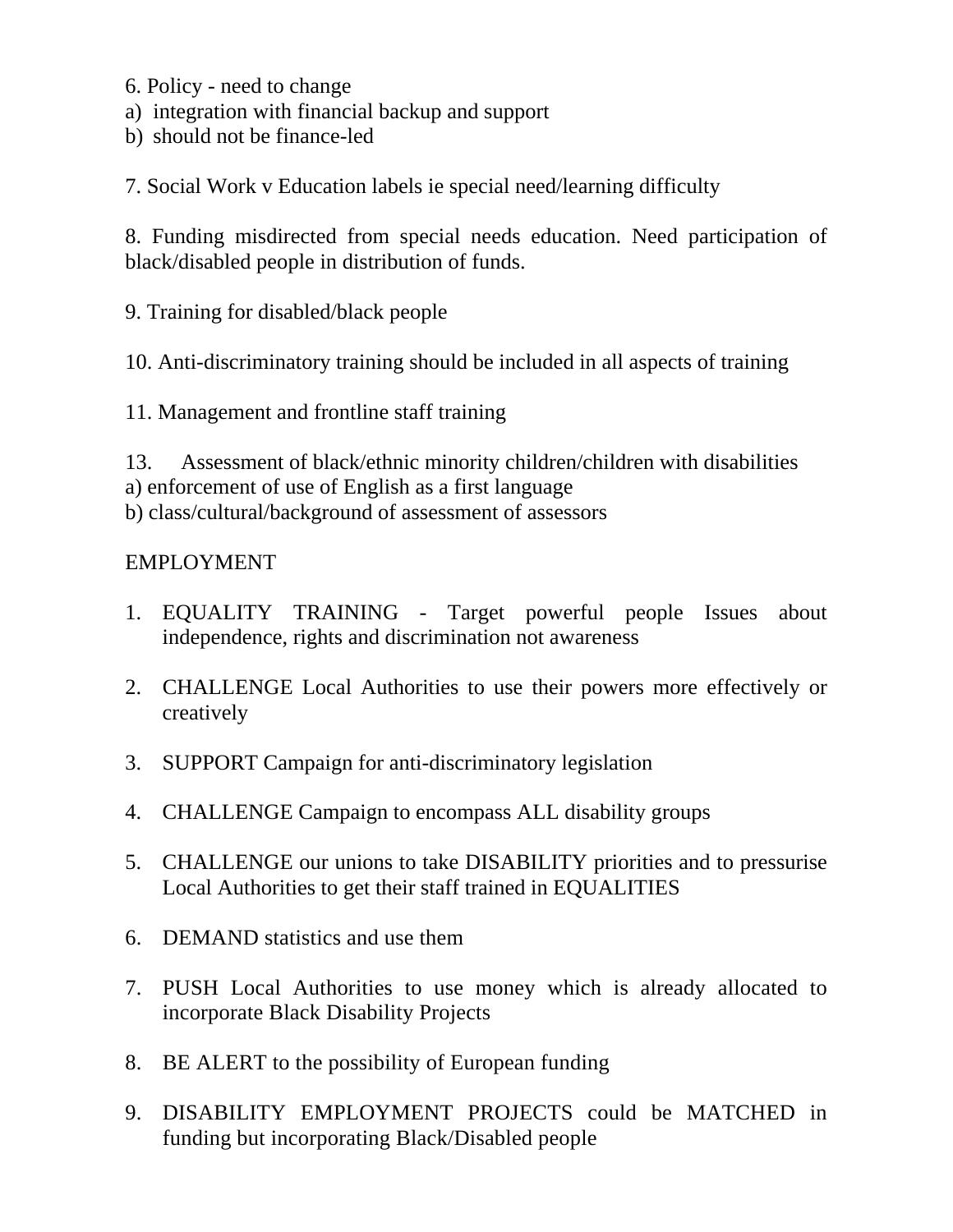10. CHALLENGE Local Authorities Voluntary Organisations to adopt positive action approach

# 11. DEMAND CORPORATE ACTION

targetting representative groups carefully and sensitively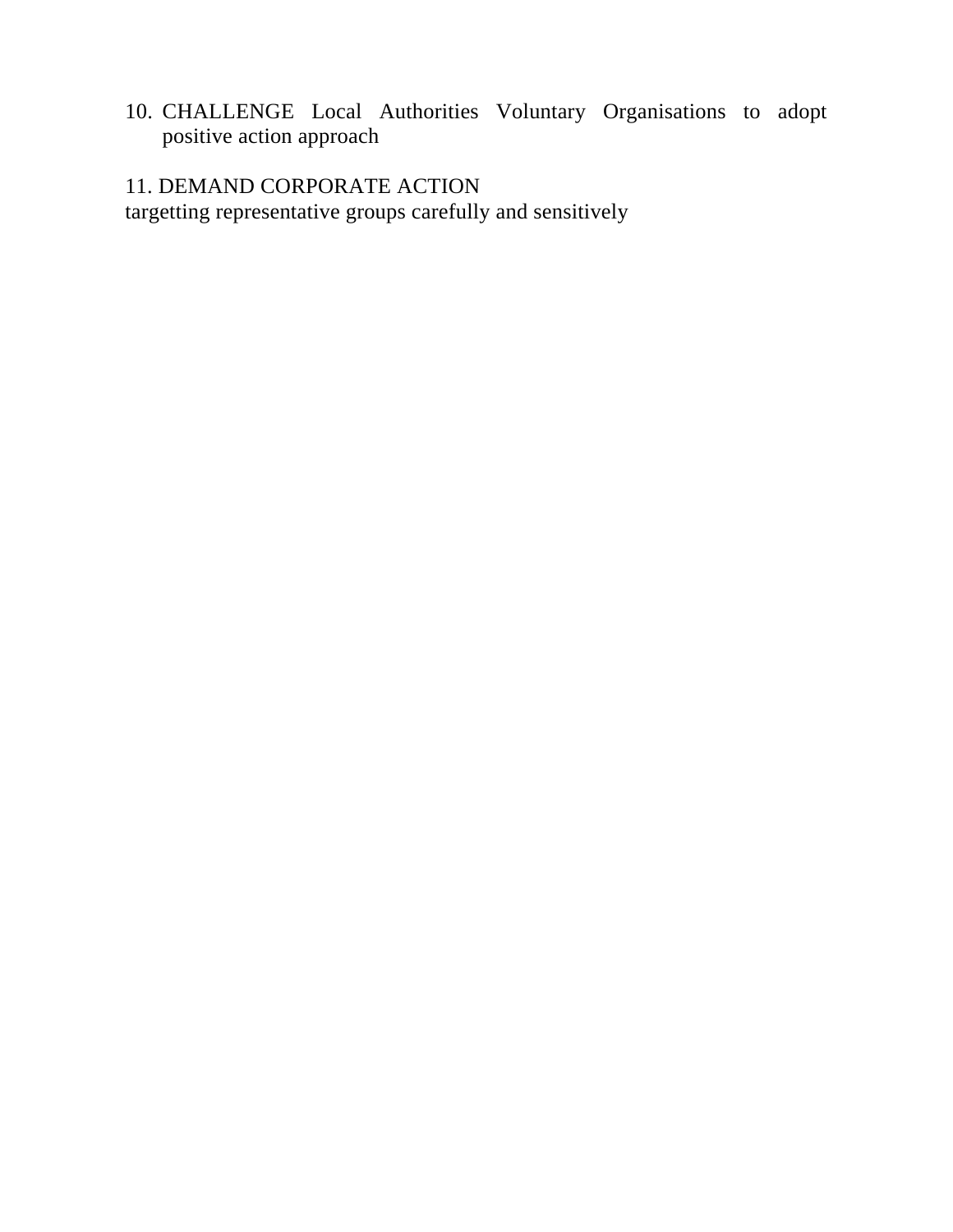Race and Disability - Resource List

## PUBLICATIONS AND MATERIALS

1. Disability and Ethnic Minority Communities - A Study in Three London Boroughs GLAD, 336 Brixton Road, SW9 7AA tel 071 274 0107.

2. Asians and Disabilities Conference Report. Confederation of Indian Organisations,

5-5a Westminster Bridge Road, London SE1 7XW tel 071 928-9889/8108

3. Double Bind - To be Disabled and Asian. Confederation of Indian Organisations (CIO) address above.

4. Illness or Distress - Alternative Models of Mental Health. Confederation of Indian Organisations.

5. Residential Care for Ethnic Minority Elderly People. Standing Conference on Ethnic Minority Senior Citizens, 5-5a Westminster Bridge Road, London SE1 7XW.

6. Double Discrimination - Issues and Services for People with Learning Difficulties from Black and Ethnic Minority Communities. The Kings Fund Centre, 126 Albert Street, London NW1 7N F tel 071 267 6111.

7. A Change in Approach - The Experience of Deaf People from Black and Ethnic Minority Communities.

The Royal Association in Aid of Deaf People. 27, Old Oak Rd, Acton, W3 7HN.

8. Care In the Multi-Racial Community. Institute of Policy Studies, 100, Park Village East, London, NW1 3SR

9. Report on the Needs of Black and Ethnic Minority People with Disabilities. Sickle Cell Anaemia Research Foundation (S.C.A.R.F), 3, Bloemfontein Avenue, London W12 7BJ.

10. Survey of Sickle Cell Disorder in the London Borough of Hammersmith and Fulham S.C.A.R.F. address above.

11. Aspects of Mental Health in a Multi-Cultural Society. Commission for Racial Equality, Elliot House, Allington Street, London SW1.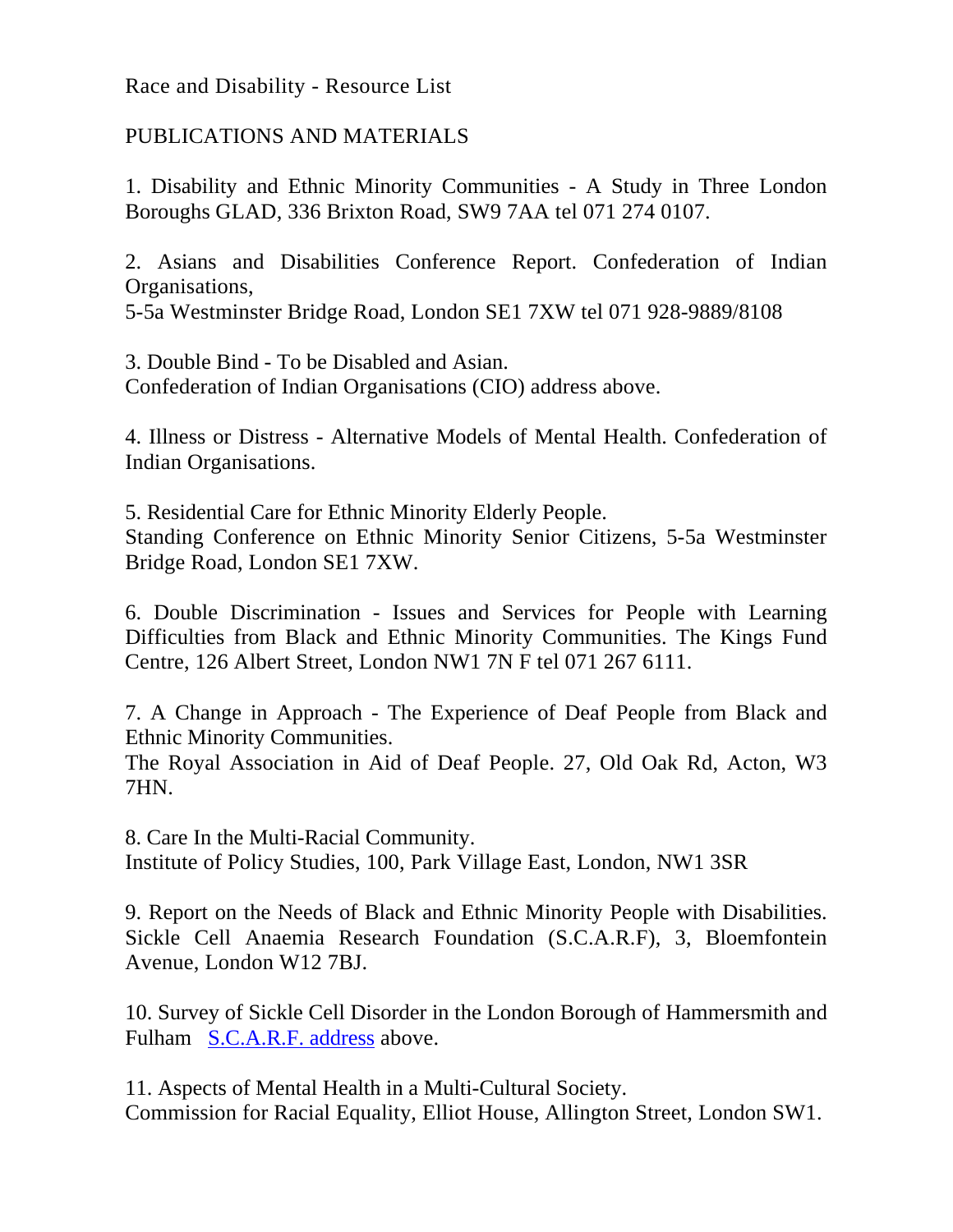12. A Double Bind - Deaf People From Ethnic Minority Groups.

Royal National Institute for Deaf People, 105, Gower Street, London WC1 E 6AH

13. Our People - HIV/AIDS and the Black Communities. Video produced by Black HIV/AIDS Network.

Available in: English, Swahili, Cantonese, Hindi, Urdu, Punjabi, Bengali and Gujerati. Picture Talk Films, 61, Cromwell Avenue, London N6 5HP.

14. Access to Womens Services

Video produced by London Deaf Video Project for all deaf women with a section for Asian women, has sign language interpretation.

L.D.V.P. South Bank House, Black Prince Rd, Lndn SE1 7SJ. Tel 071 735- 8171 ext 115.

15. Awaaz: a video and booklet for Asian families with disabled children. Available in: English, Bengali, Gujerati, Hindi, Punjabi, and Urdu. Manchester Council for Community Relations,

Elliot House, 3, Jacksons Row, Deansgate, Manchester, M2 5WD Tel 061 834-9153. JJ4

16. The Patients Charter.

Explains the seven existing rights every citizen has, including the right to health care regardless of ability to pay. It will shortly also be published in Bengali, Gujerati, Hindi, Punjabi, Urdu, Chinese, Vietnamese, Greek and Turkish.

N.H.S. Management Executive, Department of Health, Hannibal House, Elephant and Castle, London. Tel 071 972-2536.

17. The Black Community and Community Care

Local Government Information Unit, 1-5 Bath St, London, EC1V 9QQ.

18. The Educational Needs of Ethnic Minority Children Who Have Disabilities and Special Needs

Report of a conference organised in April 1989 by Contact a Family and Ealing Race Equality Unit.

Contact a Family, 16 Strutton Ground, London SW1 P 2HP.

19. A Study of Contact a Family in Lewisham and the relevance for Black families who have children with disabilities and special needs. Contact a Family, address above.

20. Information for Asian people with asthma -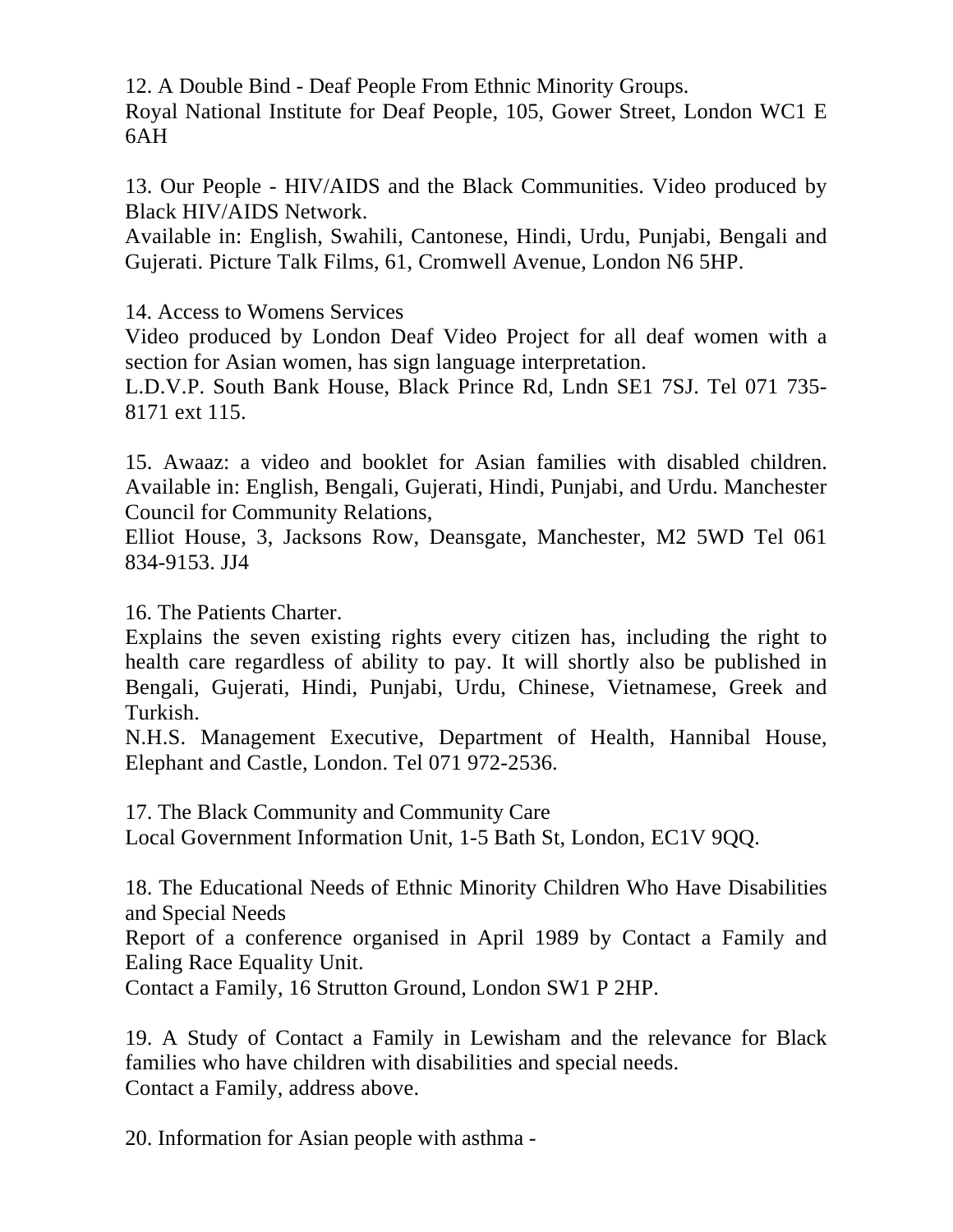Video to be produced in five Asian languages, will be ready for distribution soon. The National Asthma Campaign, Providence House Place, London N1 ONT.

21. London Borough of Waltham Forest: Disability Unit Video

A video about disability issues with a training pack will soon be available, in English and Urdu, both versions will have sign language interpretation. Disability Unit, London Borough of Waltham Forest, Town Hall, Forest Road, London.E17 N3PU.

22. Something to be Proud of :A Survey into the needs of Asian disabled people and their carers in Waltham Forest, by Nasa Begum This publication includes recommendations on policy. Race Relations Unit, London Borough of Waltham Forest, as above.

ORGANISATIONS

1. Asian People With Disabilities Alliance. Ground Floor, Willesden Hospital, Harlesden Road, London NW10 3RY

2. Black Disabled Peoples Group c/o Donn1 a Jackman Wilson, GLAD, 336 Brixton Road, SW9 7AA

3. Association of Blind Asians, 322 Upper Street, London N1 2XQ

4. African Friends of Disabled People, 74 Tubbs Road London NW10 4RE

5. Afro-Caribbean Mental Health Association 35-37, Electric Avenue, London, SW9 8JP

6. ASRA(Asian Sheltered Residential Accommodation Ltd) 155 Kennington Park Road, London SE11 4JJ

7. Confederation of Indian Organisations 5-5a Westminster Bridge Road, London, SE1 7XW

8. Henriques House Jewish Day Centre, 120 Oakleigh Road North, London N20 9EZ

9. London Black Women's Health Action Project Neighbourhood Building, Cornwall Avenue, Bethnall Green, London E2

10. London Interpreting Project, 20-21 Compton Terrace, London, N1 2UN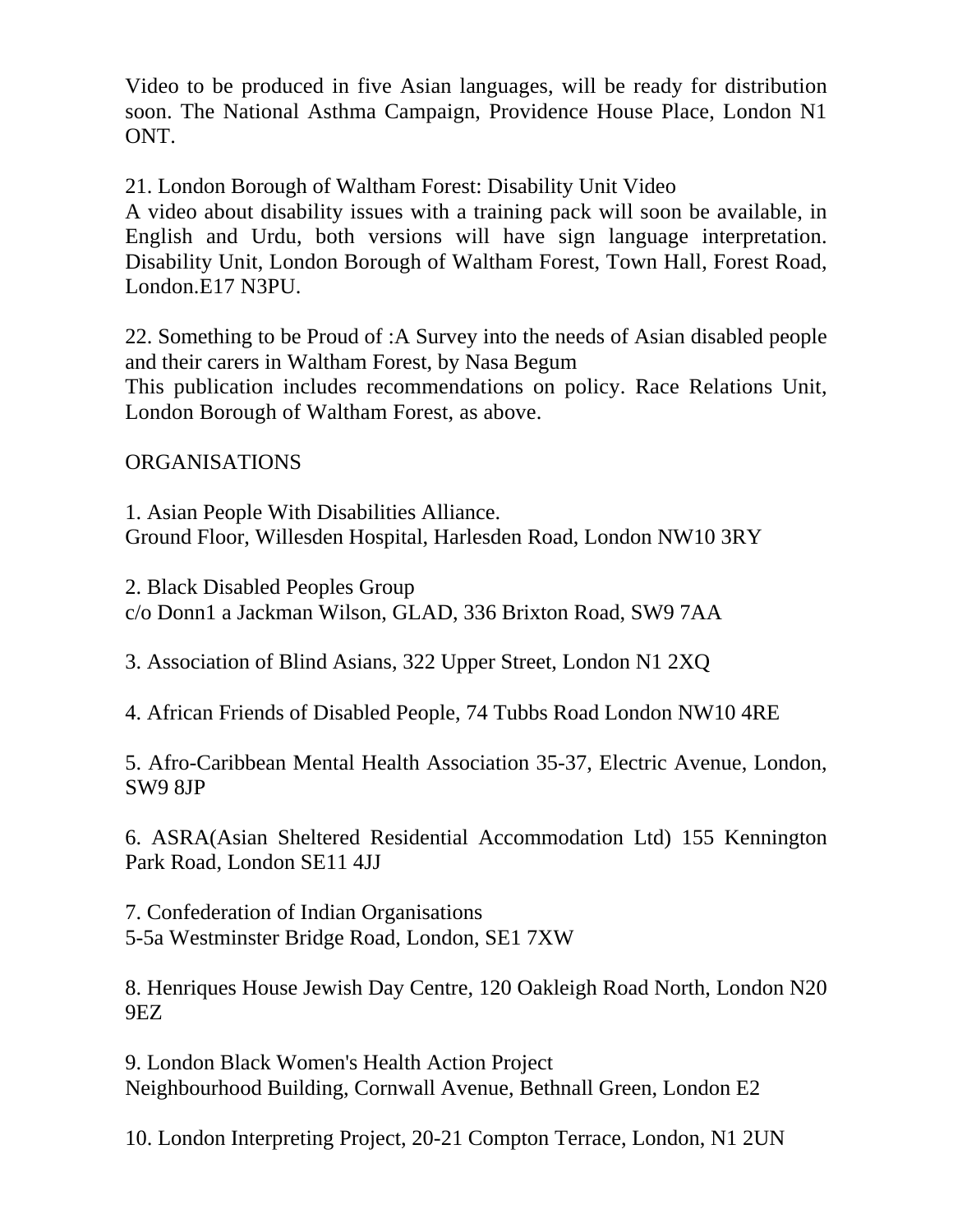11. Standing Conference for Ethnic Minority Senior Citizens 5-5a, Westminster Bridge Road, London SE1 7XW

12. Joint Council for the Welfare of Immigrants 115, Old Street, London EC 1 V 5J R

#### REFERENCES

Conference Address

1. The term black disabled people is used in its generic sense.

- 2. The Americans With Disabilities Act 1988.
- 3. Mr Peter McDonald is a research associate at The Spastics Society.

4. Ms Joanne McCollin is a voluntary worker at Hammersmith and Fulham Action for Disability and a member of The Black and Ethnic Disabled Peoples Group (London).

Education and Training

Special Education and the 1988 Education Act Talking Sense, Volume 36, No 1, Spring 1990. Charles Byrne.

How the West Indian Child is made Educationally Subnormal in the British School System New Beacon Books, 1971. B.Coard.

Recent Legislation in Relation to Further Education, Training and Employment for people with special needs Educare June 1989. Deborah Cooper.

Education Reform Act 1988 HMSO 1888

Americans with Disabilities Act 1990, Vol 1 V, No 1.

The Regeneration of Racism Indian Workers Association 1988

Murder in the Playground - The Burnage Report Longsight 1989

Maximising Human Resources D.Obiago and J.Thakoordin, Local Government Training Board 1990..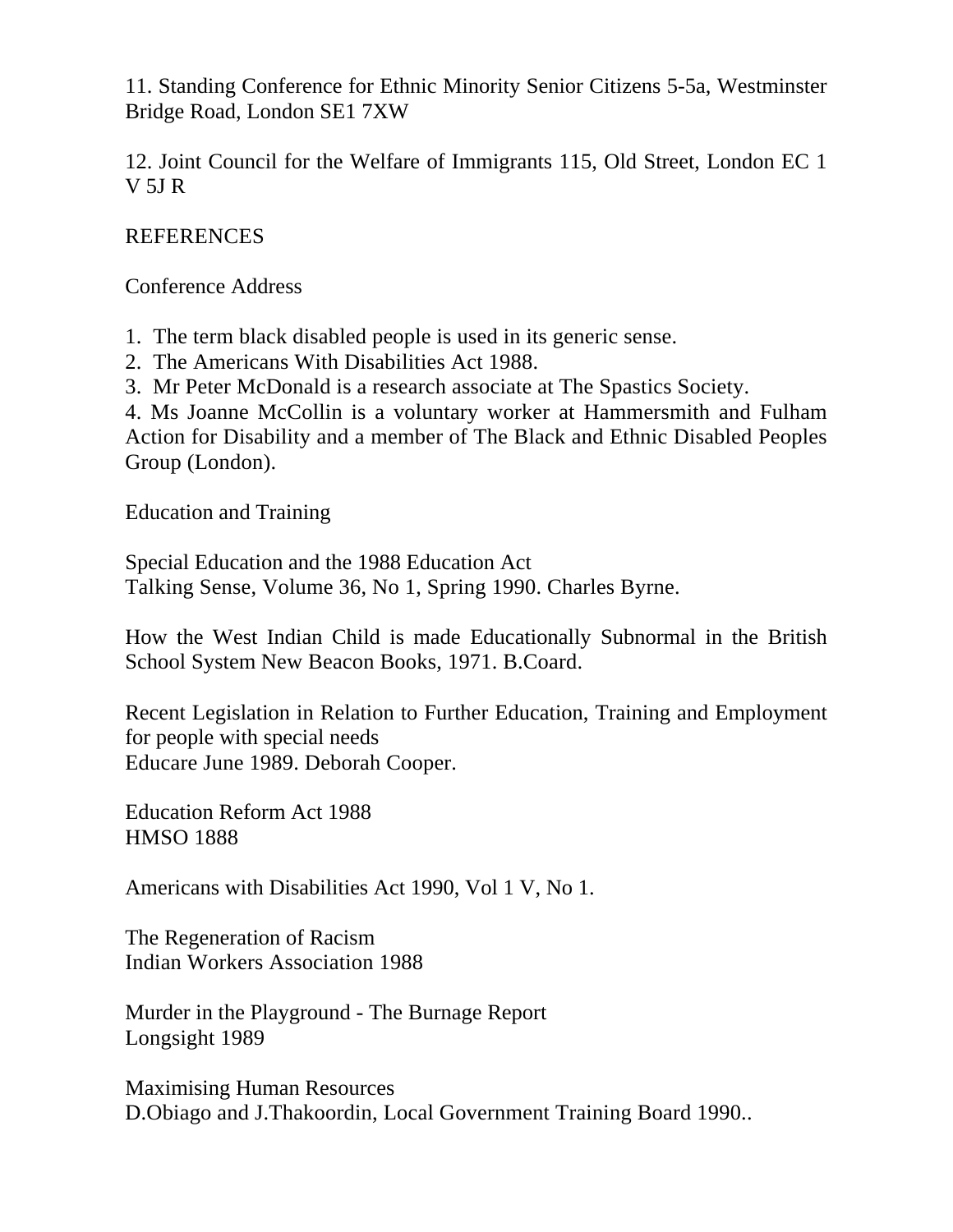Implementation of the Education Act 1981 with respect to Special Needs Provision Royal National Institute for the Blind's response to the House of Commons Select Committee inquiry, March 1987.

Parental Perceptions and the 1981 Education Act British Journal of Special Education, Volume 13, No 1, Research Supplement. S.A.Sandow and P.Stafford.

Education For All, The Swann Report HMSO 1985.

Minority Groups in English Conurbations Special Education in Minority Communities, Open University Press, 1984, P. Williams.

Special Educational Needs: The Warnock Report HMSO, 1978.

Policy and Provision under the 1981 Act British Journal of Special Education, Volume 14, No 2. K.Weddle, J.Welton, J.Evans and B.Goacher.

Consumer Choice

Code of Good Practice for Social Work Practitioners Race Equality Unit, National Institute of Social Work, A.Ahmad.

Illness or Distress - Alternative Models of Mental Health Confederation of Indian Organisations, J.Beliappa.

Asians and Disabilities - Conference Report Confederation of Indian Organisations, V.Kumari.

Caring for People: Community Care in the Next Decade and Beyond. London HMSO.

Double Bind, To Be Asian and Disabled. Confederation of Indian Organisations.

Independent Living and Housing

Speaking Out- report of the London Housing Enquiry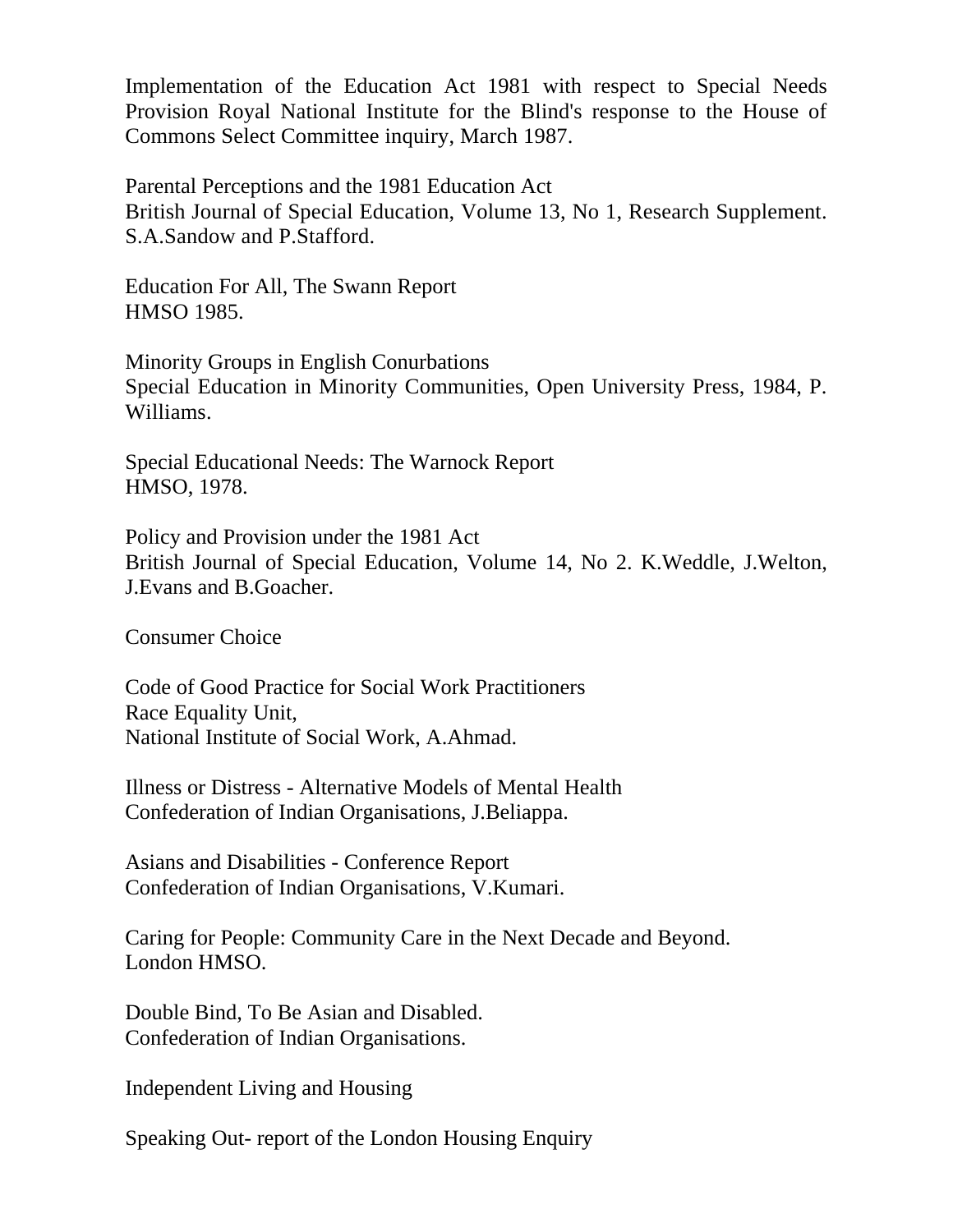London Housing Forum 1988.

Our Homes Our Rights by Dr Jenny Morris, Shelter 1990.

Living Options Lottery by Barrie Fiedler published by the Prince of Wales Advisory Group on Disability 1988.

HCIL papers published by Hampshire Centre for Independent Living. <None>6

Conference Participants

| <b>Adrian Adams</b>     | Central Council for Education & Training of Social<br>Workers |
|-------------------------|---------------------------------------------------------------|
| Akinola Adepoju         | Race & Housing Unit, Newham                                   |
| <b>Tanzeem Ahmed</b>    | Confederation of Indian Organisations                         |
| Liz Appleton            | Information Officer, GLAD                                     |
| Seleshe Araya           | Disability Unit, Sandwell Social Services                     |
| Hassan Baddat           | RNID, Huddersfield Councir R Bhattacharyya                    |
|                         | Camden                                                        |
| <b>Fitzroy Beckford</b> | Black & Ethnic Disabled People's Group (BMDPG)                |
| Viuyiswa Bonga          | <b>Redbridge Health Authority</b>                             |
| <b>Michael Brothers</b> | Head of Equal Opportunities, GLAD                             |
| Jan Brown               | Joint Planning Group, Leicester                               |
| <b>Judy Cant</b>        | <b>Hounslow Social Services</b>                               |
| Paddy Carey             | <b>Harrow Community Health Council</b>                        |
| <b>Mary Casey</b>       | <b>Hackney Social Services</b>                                |
| Mr A Choudri            | Asian Sheltered Residential Accommodation Ltd                 |
|                         | (ASRA)                                                        |
| Jacqui Christy          | Head of Fieldwork & Development, GLAD                         |
| <b>Iseult Cocking</b>   | Leicestershire Social Services                                |
| <b>Lorraine College</b> | <b>Hackney Social Services</b>                                |
| Penny Collins           | <b>Havering Social Services</b>                               |
| <b>Anne Copestake</b>   | Advice & Information Worker, GLAD                             |
| <b>Colin Croves</b>     | Department of Health, Social Services Inspectorate            |
| <b>Nick Darling</b>     | <b>Redbridge Health Authority</b>                             |
| <b>Richard Davy</b>     | <b>Haringey Social Services</b>                               |
| Mr Deo                  | <b>Association of Blind Asians</b>                            |
| J Depala                | <b>Association of Blind Asians (Finchley)</b>                 |
| Harbrinder Dhillon      | Freelance                                                     |
| <b>Eunice Dougall</b>   | Age Concern, Hackney                                          |
| <b>Cathy Doyle</b>      | Hammersmith & Fulham, Equalities Unit                         |
| Bibi Dzieglewska        | <b>Sutton Leisure Services</b>                                |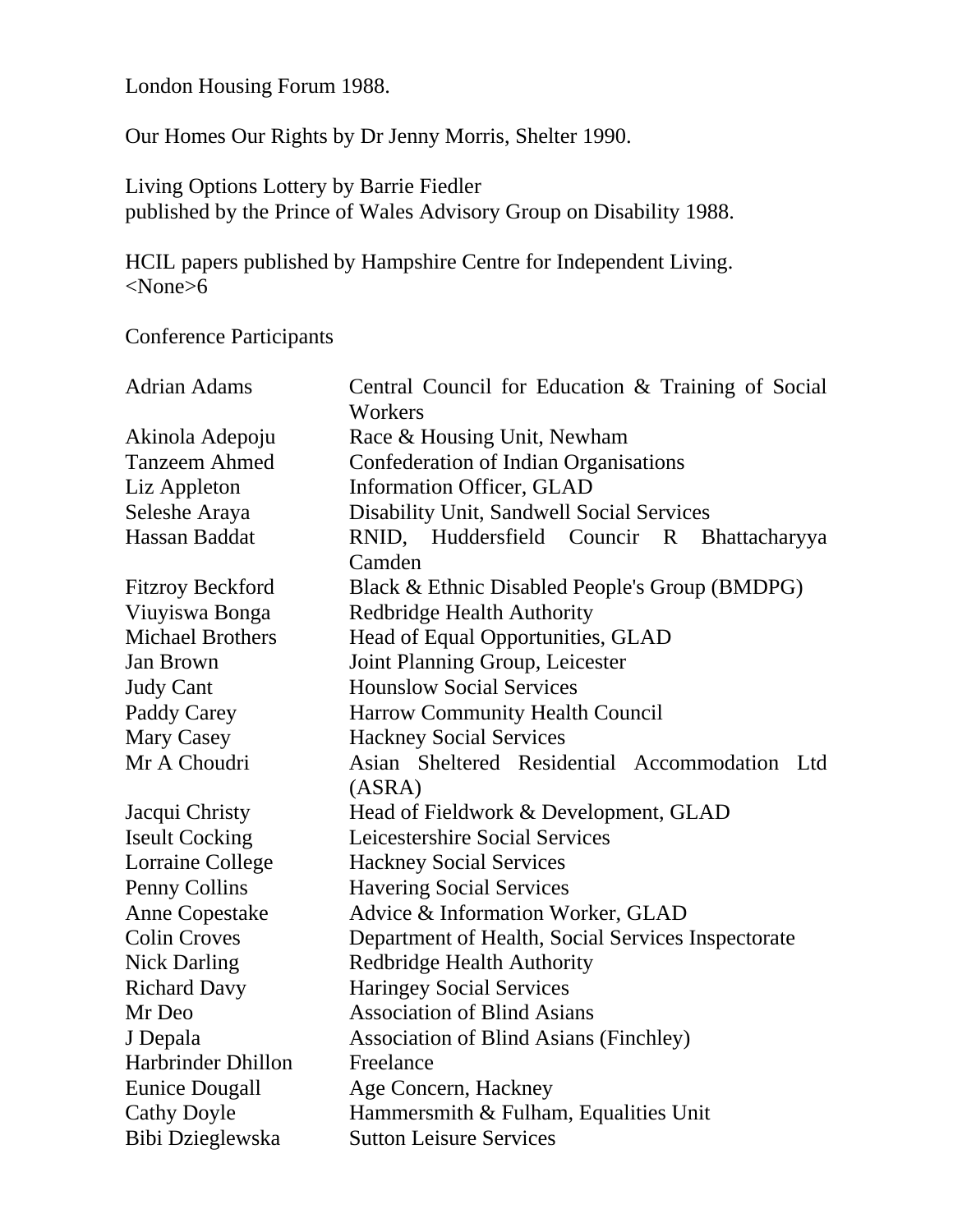Val Evans Camden Social Services Evaristo Asian People with Disabilities Alliance Nick Fellows Sutton Leisure Services Orla Fox Equal Opportunities Department, GLAD Lynne Gerlach Richmond Education Services Penny German Avon Coalition of Disabled People Linda Godliman West Hampstead Social Services Dennis Goldstein Haringey Disabilities Consortium B.Guchala Association of Blind Asians, Burnt Oak Dennis Hugh Grant Newham Leisure Services Frances Hasler Director, GLAD Gill Hay Tower Hamlets Social Services Barry Hayward Southwark Disablement Association Jackie Heslin Havering Social Services Tony Hewitt **Avon County Council** Millee Hill Hammersmith & Fulham Action for Disability Karen Holness Tower Hamlets Social Services John Horan Hammersmith & Fulham Action for Disability Vilma Jones Information & Promotions Department, GLAD Sian Johnson Tower Hamlets Social Services Ricky Kalliecharan North West Thames Regional Health Authority Nansubuga Kaweesa Lewisham Association of People with Disabilities Talaat Khaled London Dial-a-Ride Users Association Mehboob Khan Disability Resource Centre, Waltham Forest John Kilvington Disabled in Camden Niru Laduia EMI Unit, St Bernard's Wing, Southall Geraldine Larkin West Hampstead Social Services Jolanta Lis Lambeth Social Services Bernadette Logue Brent Social Services Karen Lubock West Hampstead Social Services Lucille LuskSouthwark Disablement Association Aruna Mahtani Tower Hamlets Health Authority Paizah Malik Asian People with Disabilities Alliance (APDA) Dr Majid Association of Blind Asians Howard Masters Newham Social Services Maggie McWilliams Disabled In Camden Colin Melville Lambeth Social Services Janet Miller Tottenham Green Centre Rehana Minhas Equal Opportunities Inspector, Haringey Education Service Sabino Miranda Waltham Forest Disability Resource Centre Shirley Moore Brent Disability Unit Elspeth Morrison Disability Arts in London, Artsline